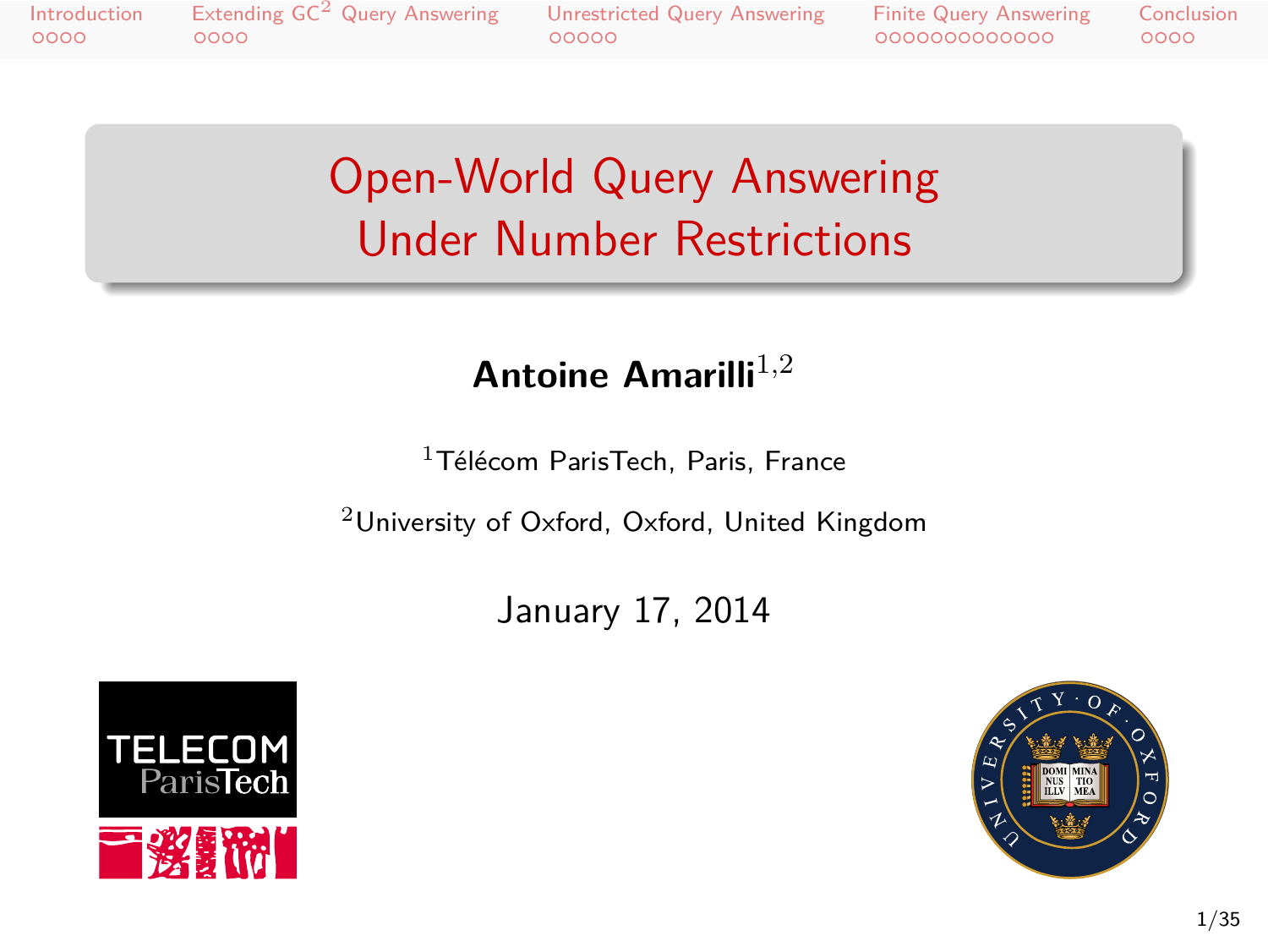Introduction<br>● 000 . . . . Extending GC<sup>2</sup> Query Answering . . . . . Unrestricted Query Answering . . . . . . . . . . . . . Finite Query Answering Conclusion<br>0000 Open-World Query Answering

 $\bullet$  **Instance** *I*  $\{R(a, b), T(b)\}$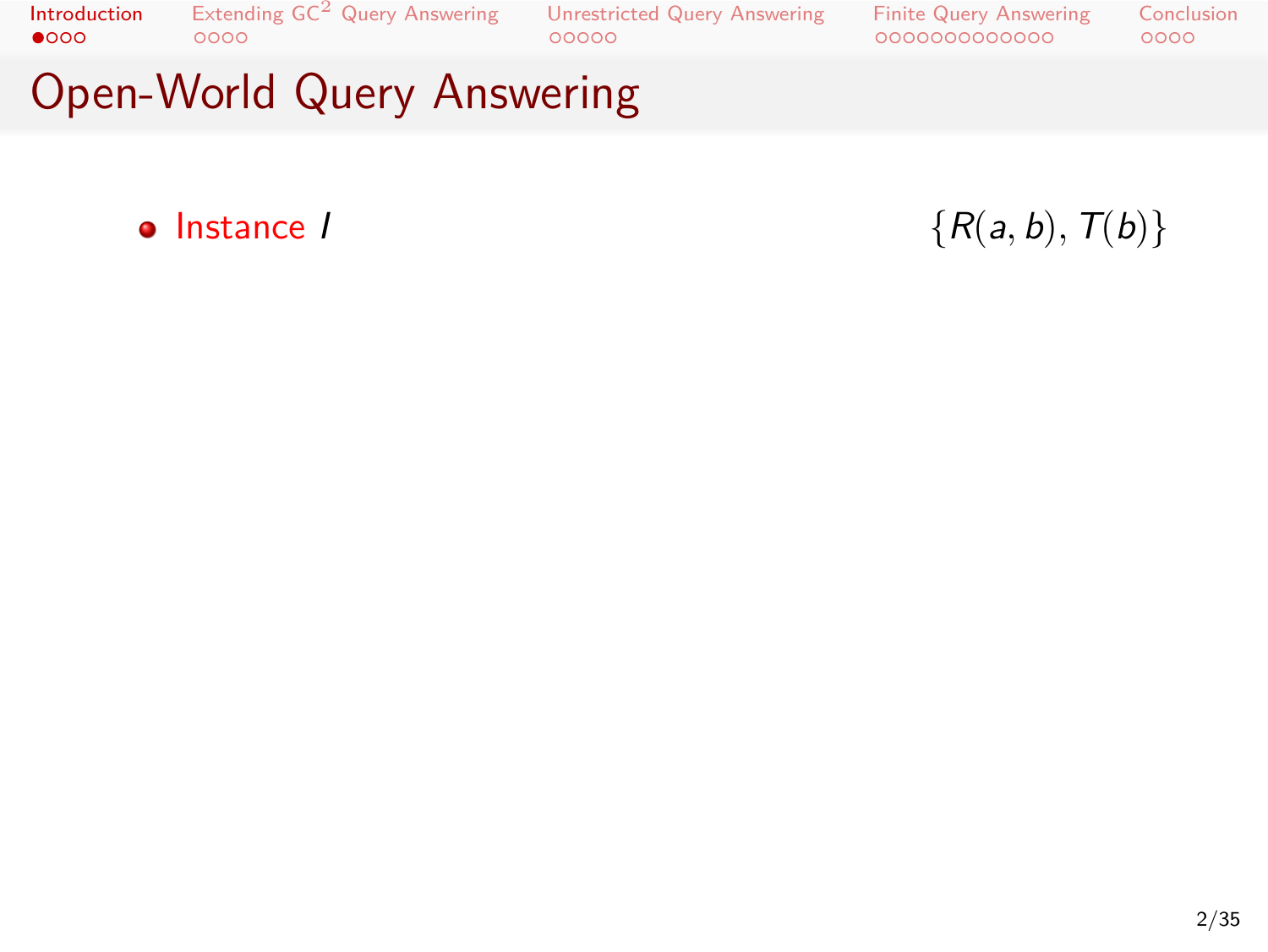Extending  $\mathsf{GC}^2$  Query Answering<br>0000

Unrestricted Query Answering<br>00000

Finite Query Answering<br>000000000000 Conclusion<br>0000

- 
- $\bullet$  **Instance** *I*  $\{R(a, b), T(b)\}$ • Constraints Θ of a fragment F  $\forall xy R(x, y) \Rightarrow S(y)$ (here: fragments of first-order logic with no constants)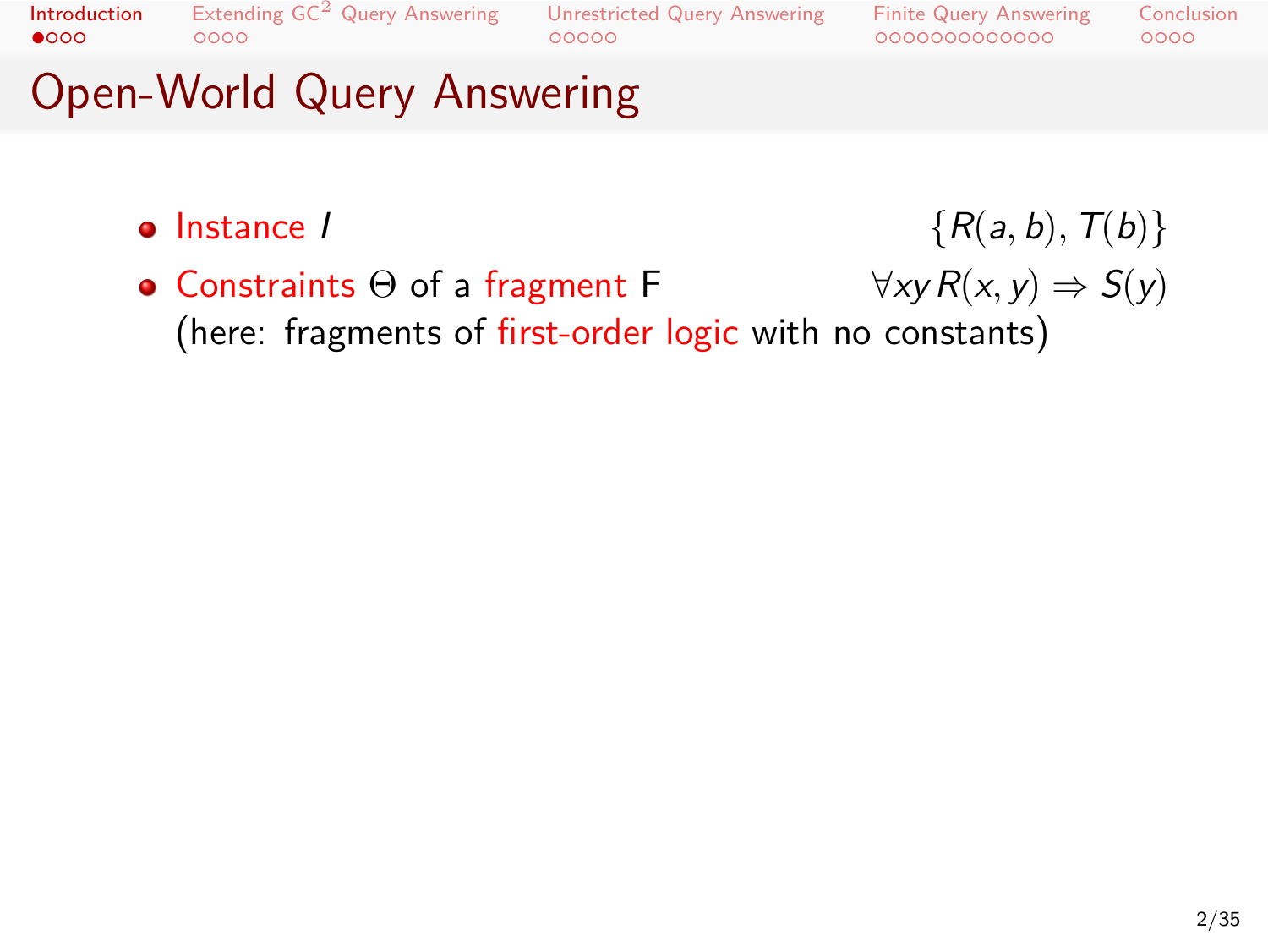Extending  $\mathsf{GC}^2$  Query Answering<br>0000

Unrestricted Query Answering<br>00000

Finite Query Answering<br>000000000000

## Open-World Query Answering

- $\bullet$  **Instance** *I*  $\{R(a, b), T(b)\}$ • Constraints Θ of a fragment F  $\forall xy R(x, y) \Rightarrow S(y)$
- (here: fragments of first-order logic with no constants)
- Query *q* of a class Q *∃x S*(*x*) *∧ T*(*x*) (here: UCQ or CQ: (union of) Boolean conjunctive queries)

Conclusion<br>0000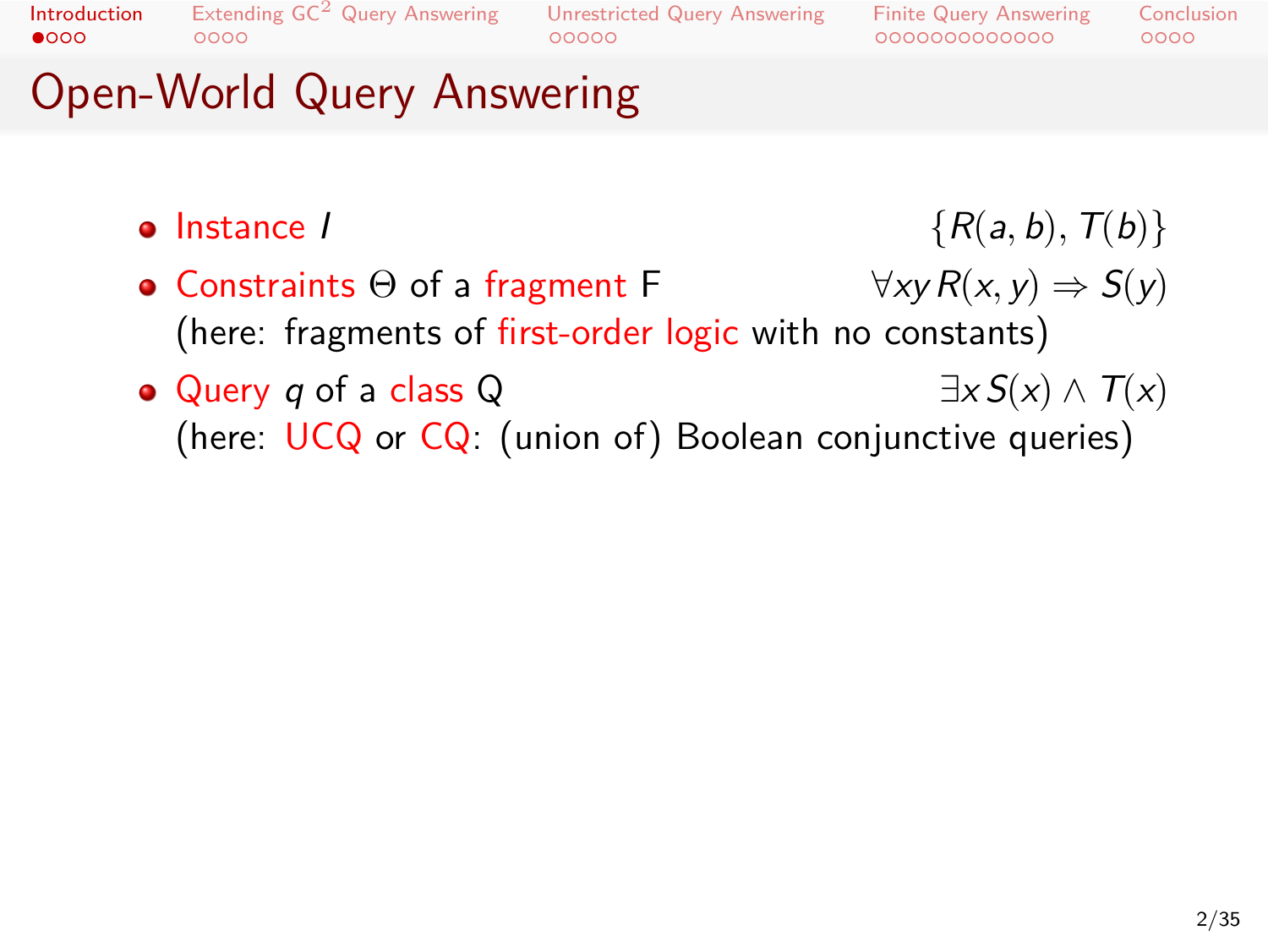## Extending GC<sup>2</sup> Query Answering Unrestricted Query Answering<br>00000 00000

Finite Query Answering<br>000000000000 Conclusion<br>0000

- $\bullet$  **Instance** *I*  $\{R(a, b), T(b)\}$ • Constraints Θ of a fragment F  $\forall xy R(x, y) \Rightarrow S(y)$
- (here: fragments of first-order logic with no constants)
- Query *q* of a class Q *∃x S*(*x*) *∧ T*(*x*) (here: UCQ or CQ: (union of) Boolean conjunctive queries)
- *⇒* QAunr(F*,* Q): does *q* hold in every *J ⊇ I* satisfying Θ? (written *I,* Θ *|*=unr *q*)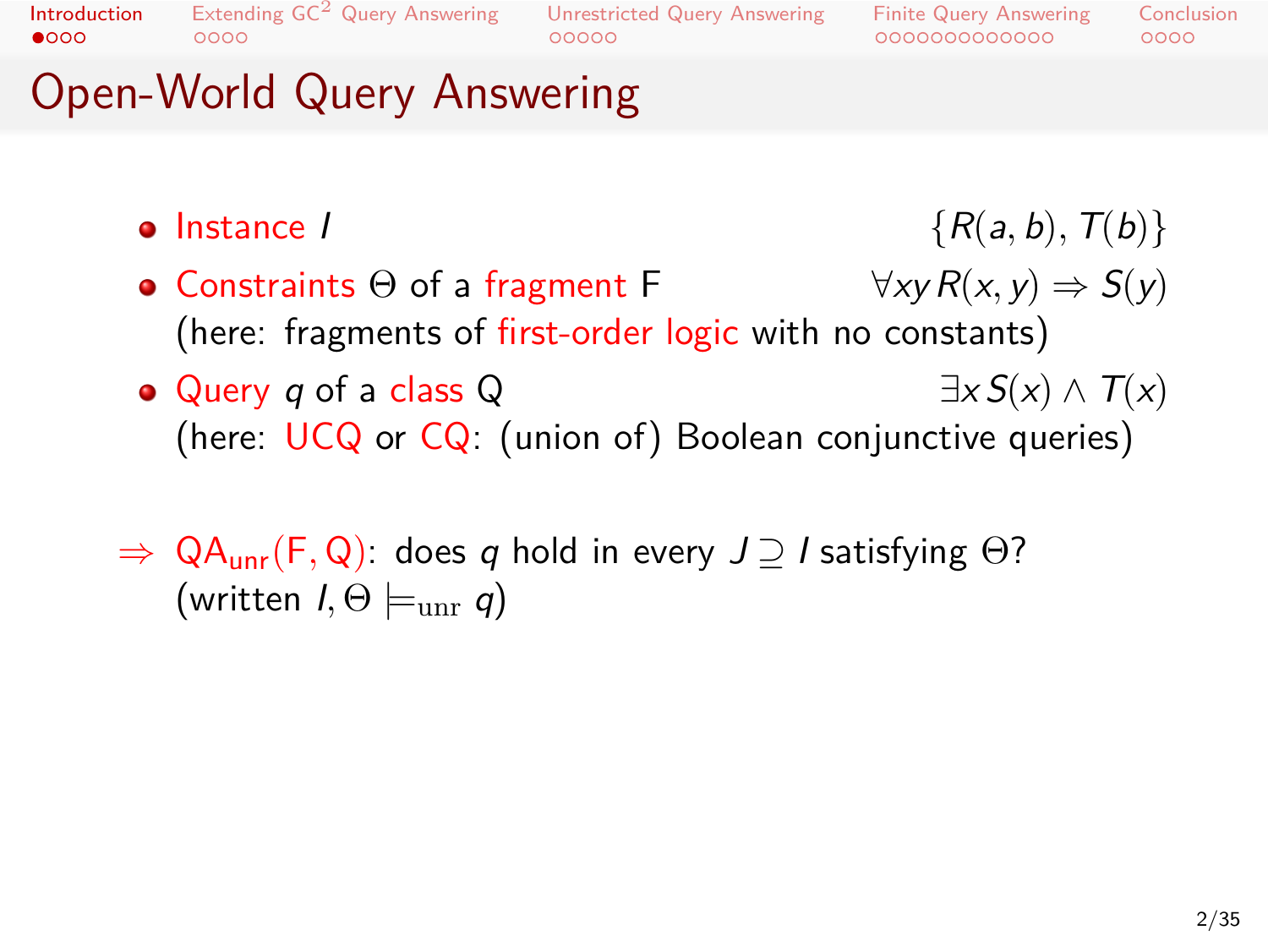$\bullet$  000 Introduction

## Extending GC<sup>2</sup> Query Answering Unrestricted Query Answering<br>00000 00000

Finite Query Answering<br>000000000000  $0000$ Conclusion

- $\bullet$  **Instance** *I*  $\{R(a, b), T(b)\}$
- Constraints Θ of a fragment F  $\forall xy R(x, y) \Rightarrow S(y)$ (here: fragments of first-order logic with no constants)
- Query *q* of a class Q *∃x S*(*x*) *∧ T*(*x*) (here: UCQ or CQ: (union of) Boolean conjunctive queries)
- *⇒* QAunr(F*,* Q): does *q* hold in every *J ⊇ I* satisfying Θ?  $(written I, \Theta \models_{unr} q)$
- *⇒* QAfin(F*,* Q): does *q* hold in every finite *J ⊇ I* satisfying Θ?  $(written I, \Theta \models_{fin} q)$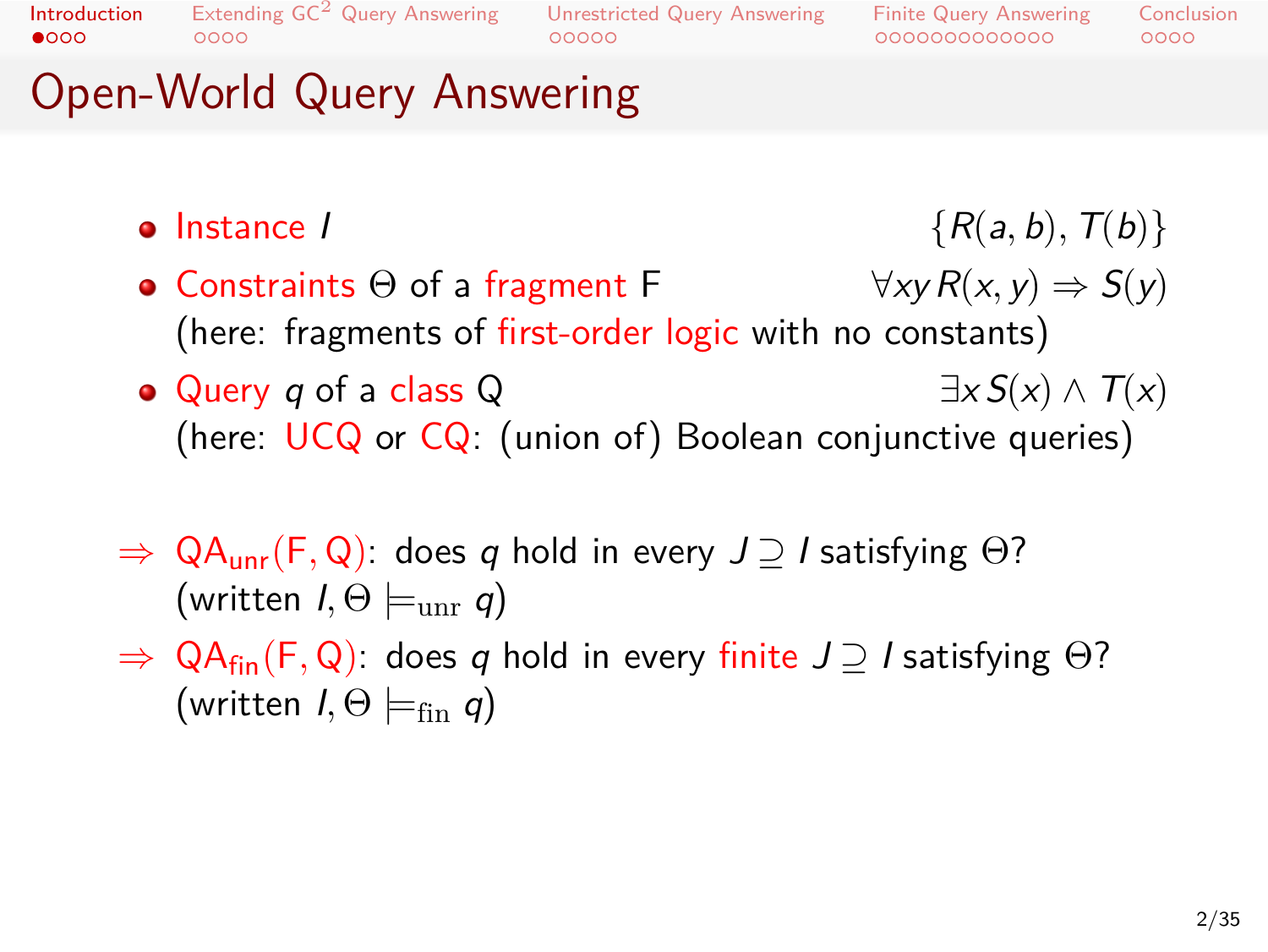$\bullet$  000 Introduction

## Extending GC<sup>2</sup> Query Answering Unrestricted Query Answering<br>00000 00000

Finite Query Answering<br>000000000000  $0000$ Conclusion

- $\bullet$  **Instance** *I*  $\{R(a, b), T(b)\}$
- Constraints Θ of a fragment F  $\forall xy R(x, y) \Rightarrow S(y)$ (here: fragments of first-order logic with no constants)
- Query *q* of a class Q *∃x S*(*x*) *∧ T*(*x*) (here: UCQ or CQ: (union of) Boolean conjunctive queries)
- *⇒* QAunr(F*,* Q): does *q* hold in every *J ⊇ I* satisfying Θ?  $(written I, \Theta \models_{unr} q)$
- *⇒* QAfin(F*,* Q): does *q* hold in every finite *J ⊇ I* satisfying Θ?  $(written I, \Theta \models_{fin} q)$
- *⇒* Equivalently: is there a (finite) model of *I ∧* Θ *∧ ¬q*?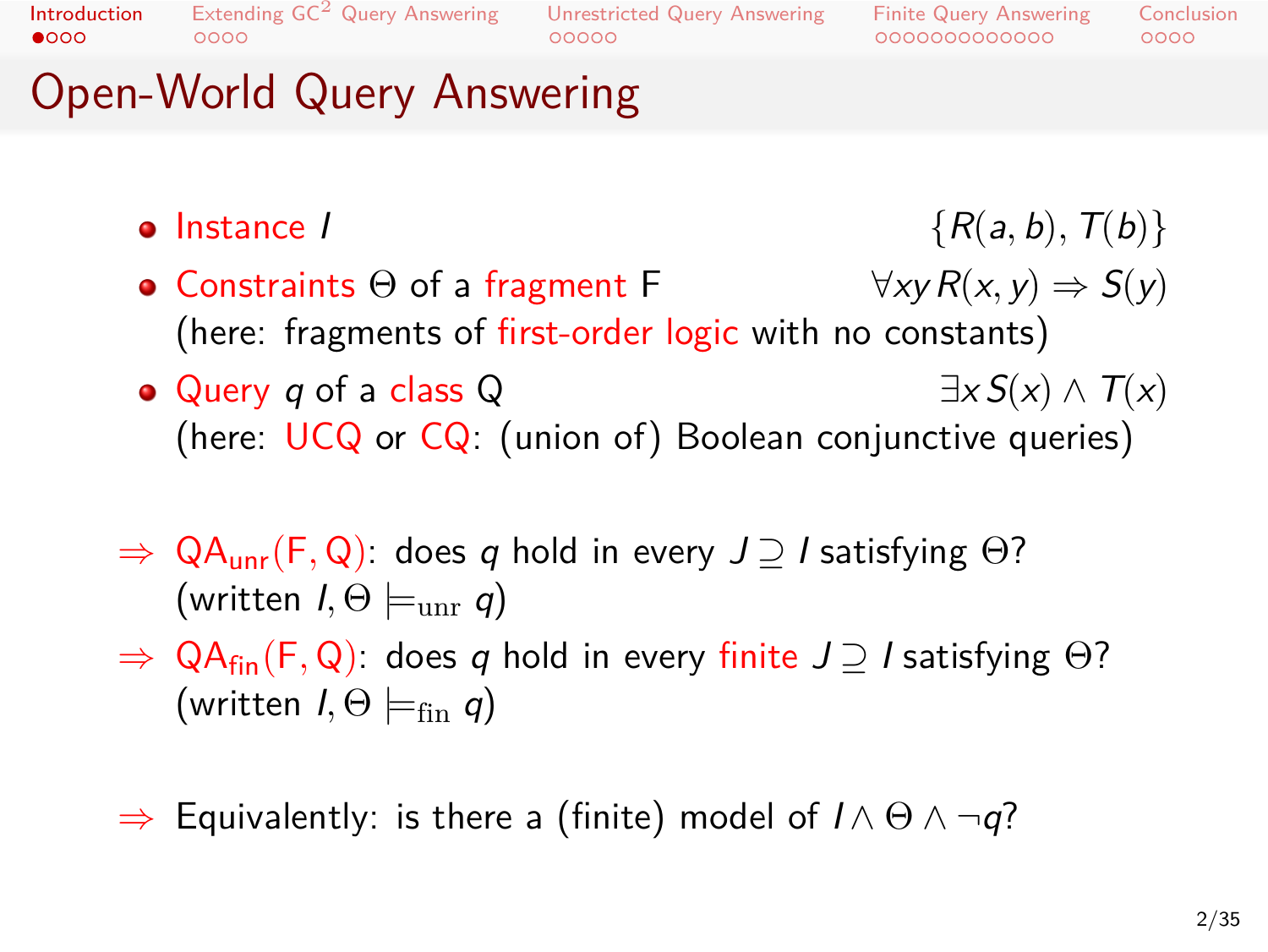

*τ* : *∀***x**(*ϕ*(**x**) *⇒ ∃***y***A*(**x***,* **y**))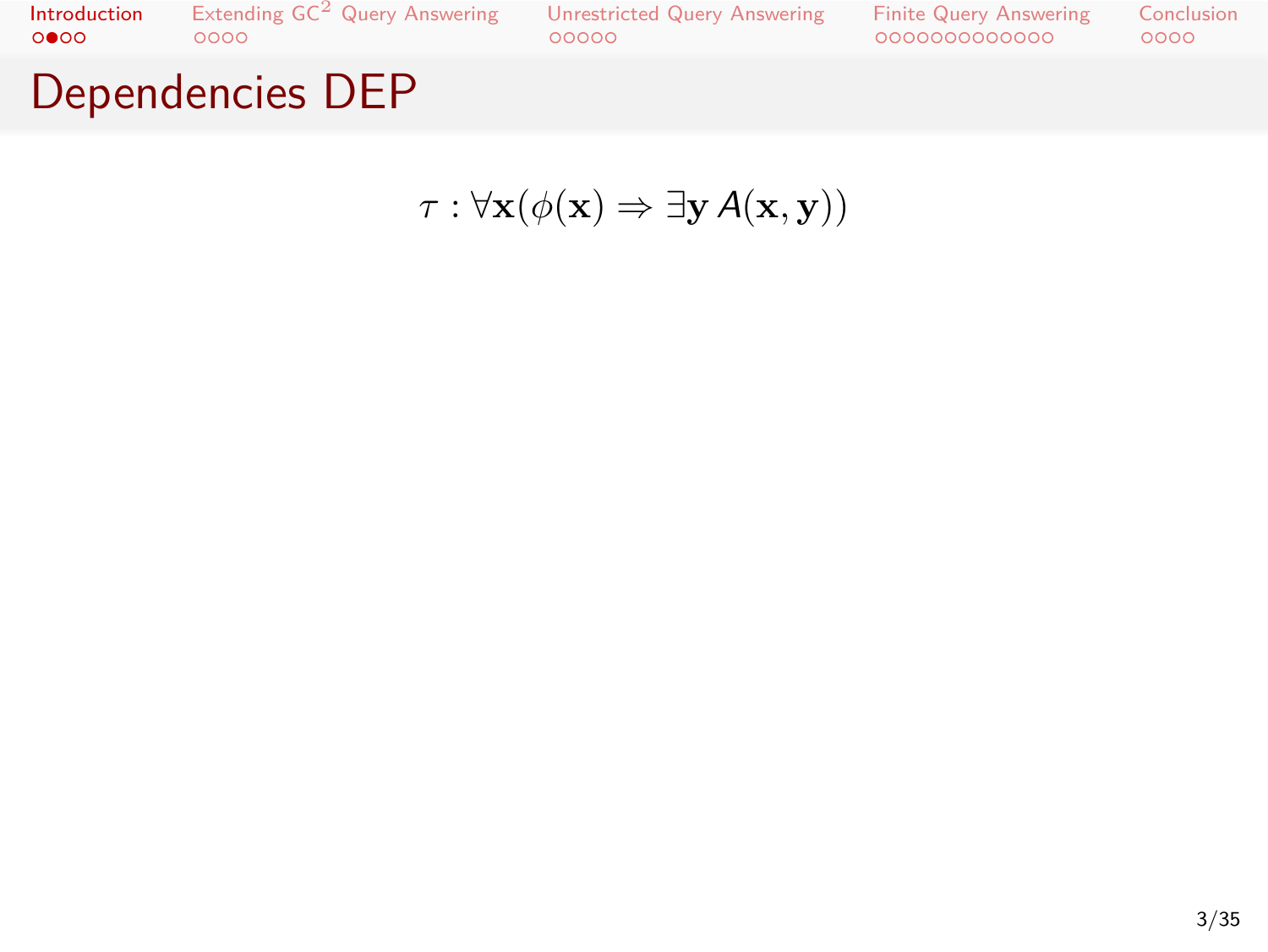### Extending  $\mathsf{GC}^2$  Query Answering<br>0000 Unrestricted Query Answering<br>00000

Finite Query Answering<br>000000000000 Conclusion<br>0000

## Dependencies DEP

$$
\tau: \forall \mathbf{x} (\phi(\mathbf{x}) \Rightarrow \exists \mathbf{y} \, A(\mathbf{x}, \mathbf{y}))
$$

- Tuple-Generating Dependencies TGD: *A* is a regular atom. • Inclusion Dependencies ID:
	- *⇒ ϕ* is an atom, no repeated variables.
	- Unary Inclusion Dependencies UID:
		- *⇒* Only one exported variable (occurring in *ϕ* and *A*).
		- *⇒* Example: *∀e b,* Boss(*e, b*) *⇒ ∃b ′* Boss(*b, b ′* ).
		- → Written  $\mathrm{Boss}^2 \subseteq \mathrm{Boss}^1$ .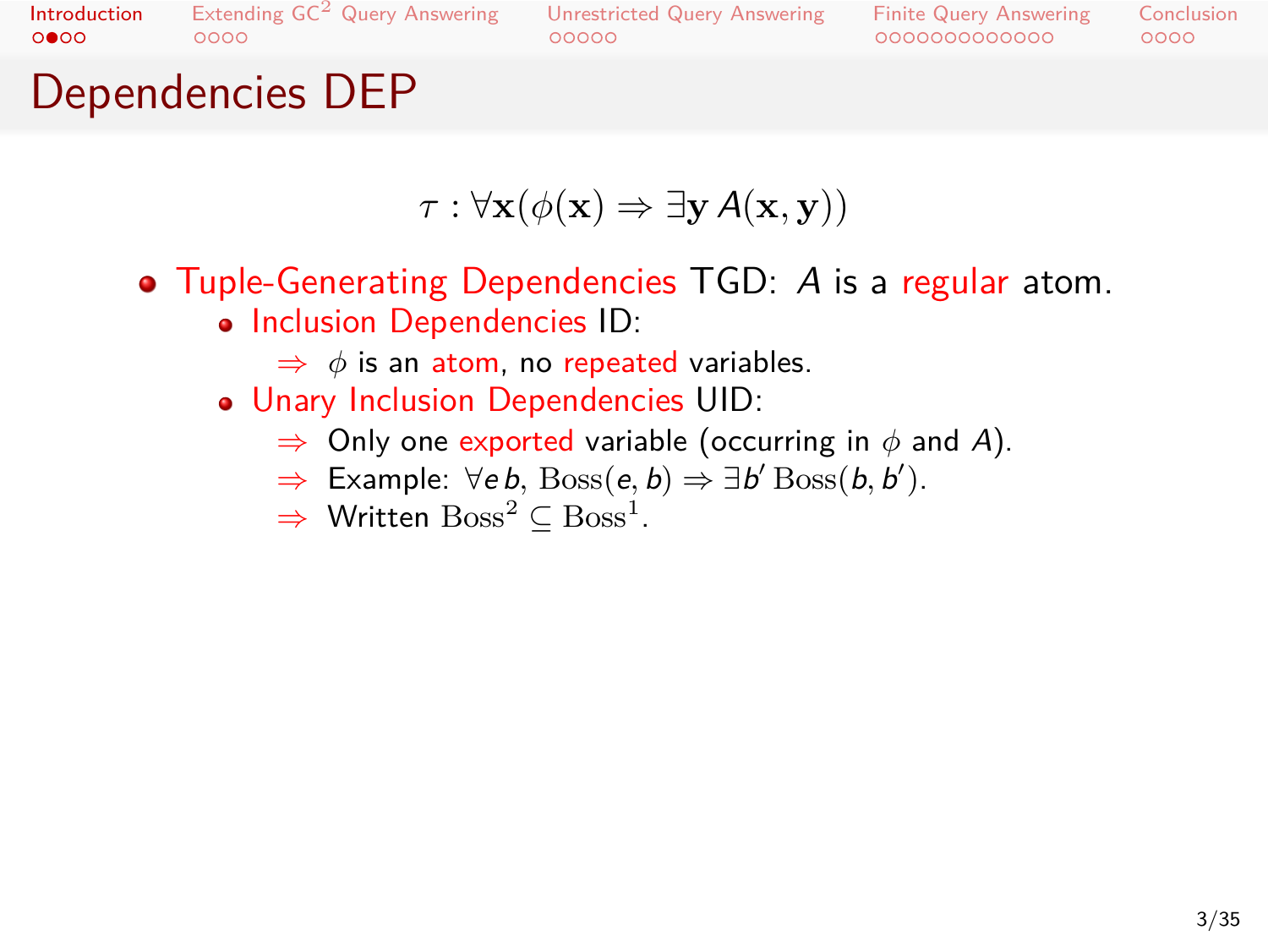$\circ \bullet \circ \circ$ Introduction

### Extending GC<sup>2</sup> Query Answering  $00000$ Unrestricted Query Answering

Finite Query Answering<br>000000000000  $0000$ Conclusion

## $0000$ Dependencies DEP

$$
\tau : \forall \mathbf{x} (\phi(\mathbf{x}) \Rightarrow \exists \mathbf{y} \, A(\mathbf{x}, \mathbf{y}))
$$

- Tuple-Generating Dependencies TGD: *A* is a regular atom. • Inclusion Dependencies ID:
	- *⇒ ϕ* is an atom, no repeated variables.
	- Unary Inclusion Dependencies UID:
		- *⇒* Only one exported variable (occurring in *ϕ* and *A*).
		- *⇒* Example: *∀e b,* Boss(*e, b*) *⇒ ∃b ′* Boss(*b, b ′* ).
		- → Written  $\mathrm{Boss}^2 \subseteq \mathrm{Boss}^1$ .
- Equality-Generating Dependencies EGD: *A* is an equality.
	- Functional Dependencies FD:  $\Rightarrow$   $\forall$ **xy** (S(**x**) ∧ S(**y**) ∧  $\bigwedge_{l \in L} x_l = y_l$ )  $\Rightarrow$   $x_r = y_r$ .
	- $\bullet$  Unary Functional Dependencies:  $|L| = 1$ .
		- $\Rightarrow$  Example:  $\forall e e' b b', \text{Boss}(e, b), \text{Boss}(e', b'), e = e' \Rightarrow b = b'.$  $\Rightarrow$  Written  $\text{Boss}^1 \to \text{Boss}^2$ .
	- $\mathsf{Key}$  Dependencies:  $\bigwedge_{r \in \mathsf{Pos}(R)} R^{\mathsf{K}} \to R^r$  for some  $\mathsf{K} \subseteq \mathsf{Pos}(R)$ .
	- $\bullet$  Unary Key Dependencies:  $|\acute{K}|=1$ .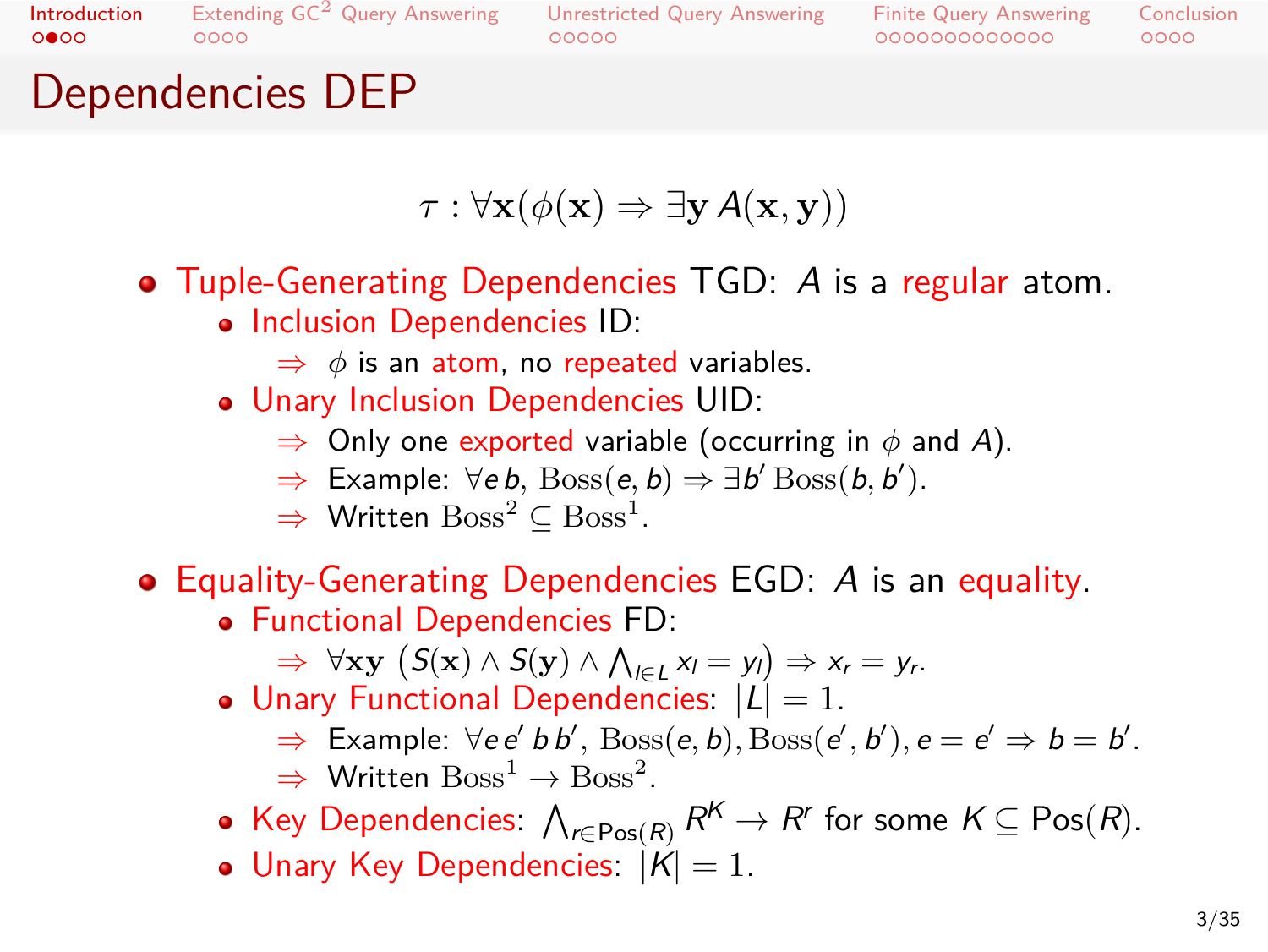## Extending GC<sup>2</sup> Query Answering Unrestricted Query Answering<br>00000 00000

Finite Query Answering<br>000000000000 Conclusion<br>0000

## Logics

## Guarded Fragment GF:

- *⇒* Contains regular atoms and equality atoms.
- *⇒* Closed under Boolean connectives *∧*, *∨*, *¬*, etc.
- *⇒* Quantification: given an atom *A*(**x***,* **y**) and formula *ϕ*(**x***,* **y**) with free variables exactly as indicated:
	- *∀***x** (*A ⇒ ϕ*).
	- *∃***x** (*A ∧ ϕ*).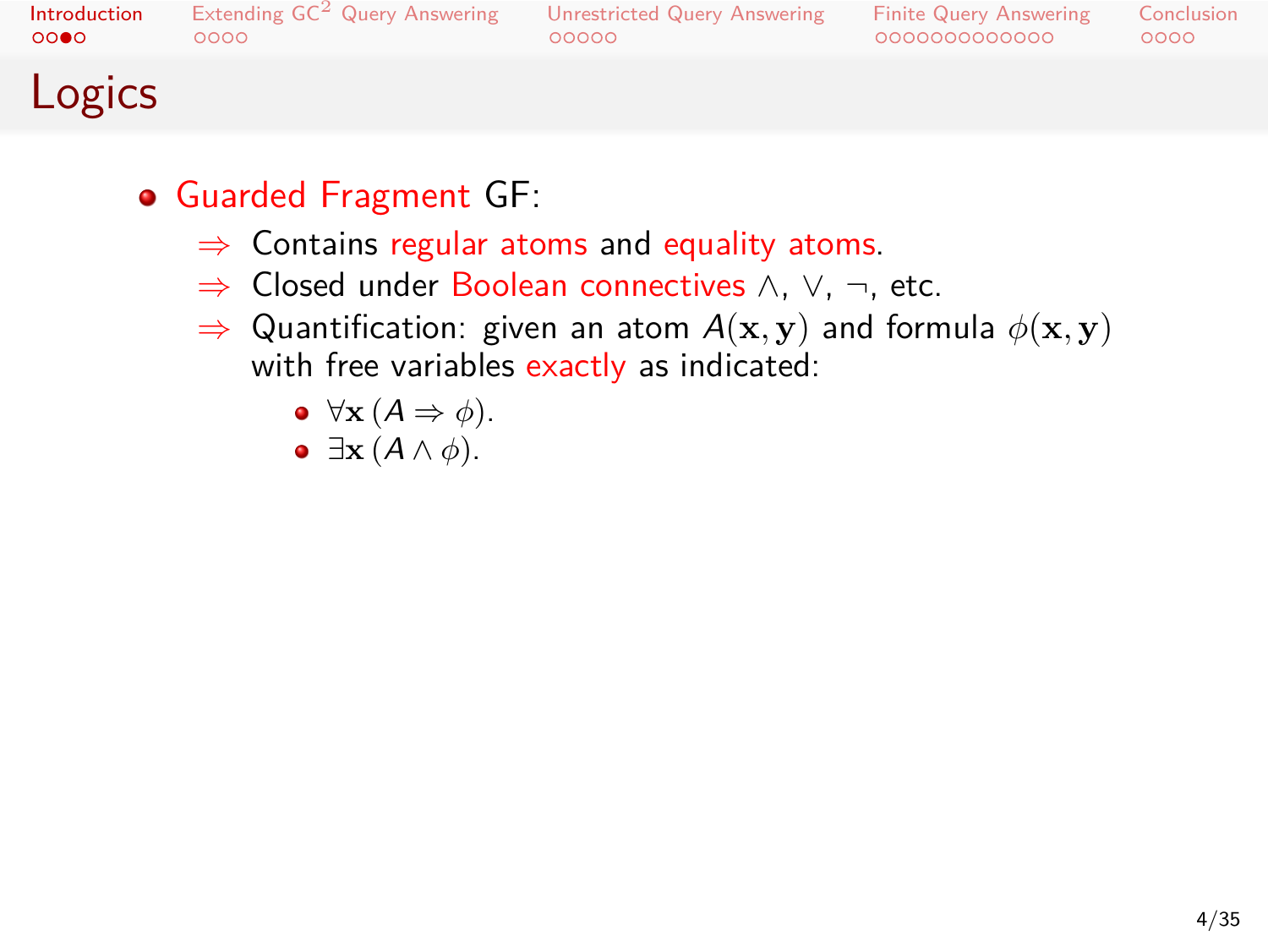## . . . . Extending GC<sup>2</sup> Query Answering . . . . . Unrestricted Query Answering . . . . . . . . . . . . . Finite Query Answering

 $0000$ Conclusion

## Logics

### Guarded Fragment GF:

- *⇒* Contains regular atoms and equality atoms.
- *⇒* Closed under Boolean connectives *∧*, *∨*, *¬*, etc.
- *⇒* Quantification: given an atom *A*(**x***,* **y**) and formula *ϕ*(**x***,* **y**) with free variables exactly as indicated:
	- *∀***x** (*A ⇒ ϕ*).
	- *∃***x** (*A ∧ ϕ*).

## Two-Variable Guarded Fragment  $GF^2$ :

- *⇒* Only two distinct variables.
- *⇒* Only unary and binary predicates of the signature (*σ≤*<sup>2</sup>).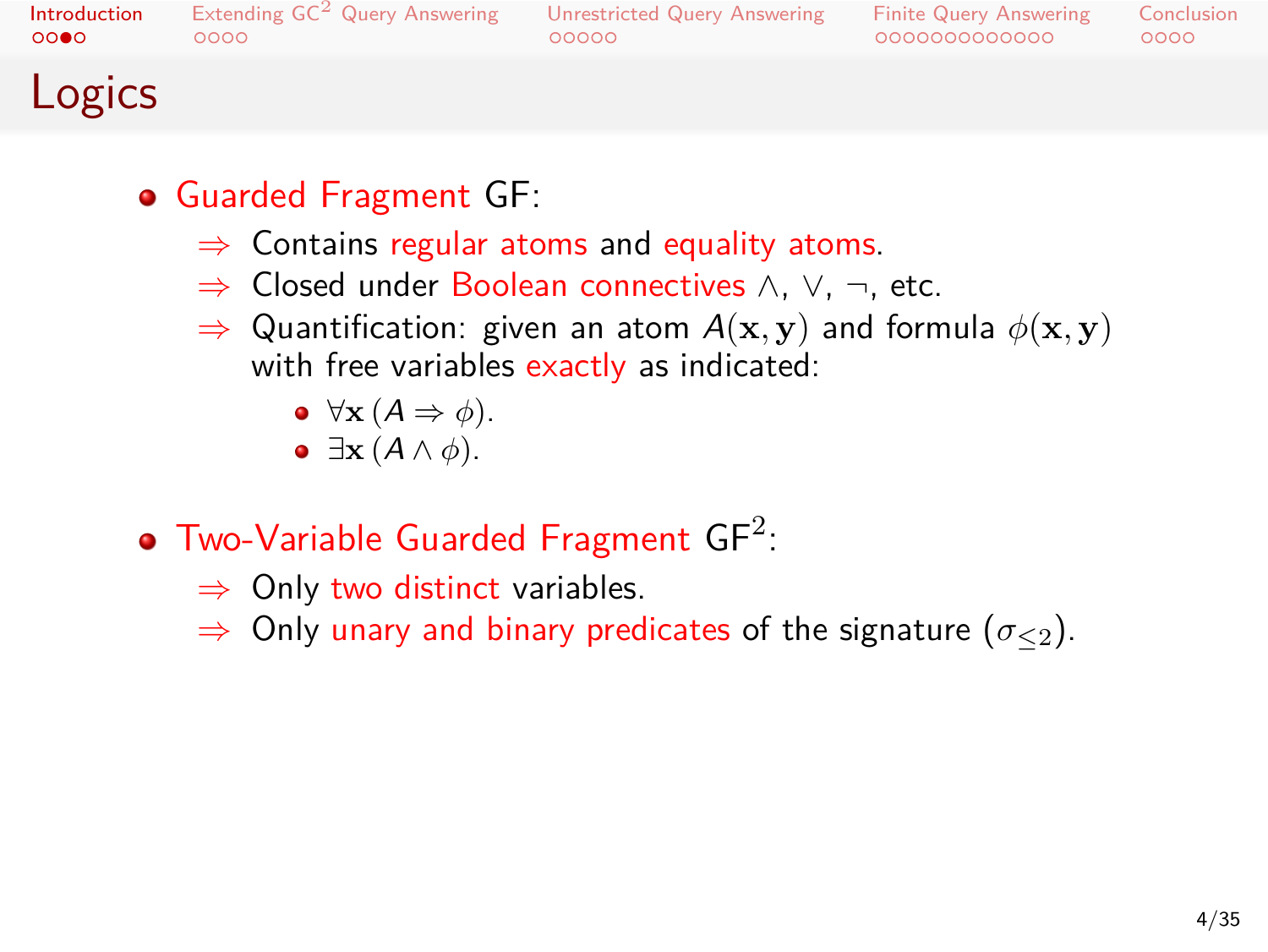$0000$ 

### Extending  $GC^2$  Query Answering burestricted Query Answering  $00000$

Finite Query Answering<br>000000000000  $0000$ **Conclusion** 

## Logics

### Guarded Fragment GF:

- *⇒* Contains regular atoms and equality atoms.
- *⇒* Closed under Boolean connectives *∧*, *∨*, *¬*, etc.
- *⇒* Quantification: given an atom *A*(**x***,* **y**) and formula *ϕ*(**x***,* **y**) with free variables exactly as indicated:
	- *∀***x** (*A ⇒ ϕ*).
	- *∃***x** (*A ∧ ϕ*).

## Two-Variable Guarded Fragment  $GF^2$ :

- *⇒* Only two distinct variables.
- *⇒* Only unary and binary predicates of the signature (*σ≤*<sup>2</sup>).

## Two-Variable Guarded Fragment with Counting  $\mathsf{GC}^2$ :

- $\Rightarrow$  Quantifiers  $\exists^{\leq c} y$ , *A*(*x*, *y*) and  $\exists^{\geq c} y$ , *A*(*x*, *y*) with *A* a binary atom and  $c \in \mathbb{N}$ .
- *⇒* Example: *∀e ∃ <sup>≤</sup>*<sup>1</sup>*b,* Boss(*e, b*).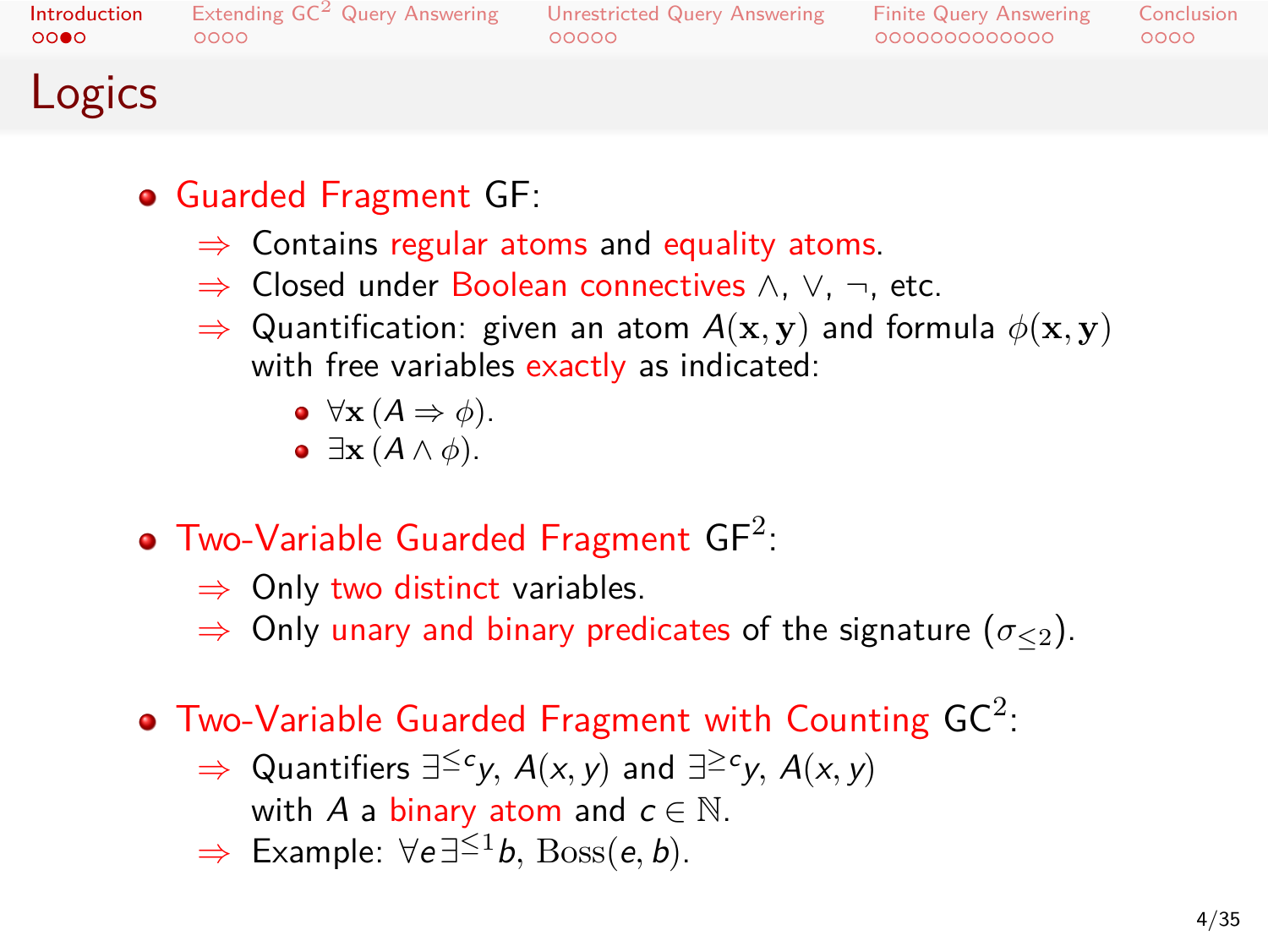Introduction<br>0000 Extending  $\mathsf{GC}^2$  Query Answering<br>0000

## Unrestricted Query Answering<br>00000

Finite Query Answering<br>000000000000 Conclusion<br>0000

## General Results

- Negative results:
	- QA*•*(FO*,* CQ*<sup>−</sup>* ) is undecidable [Trakhtenbrot, 1963].
	- QA*•*(TGD*,* CQ*<sup>−</sup>* ) is undecidable [Calì et al., 2013].
	- QA*•*(UKD *∪* BID*,* CQ) is undecidable [Calì et al., 2003].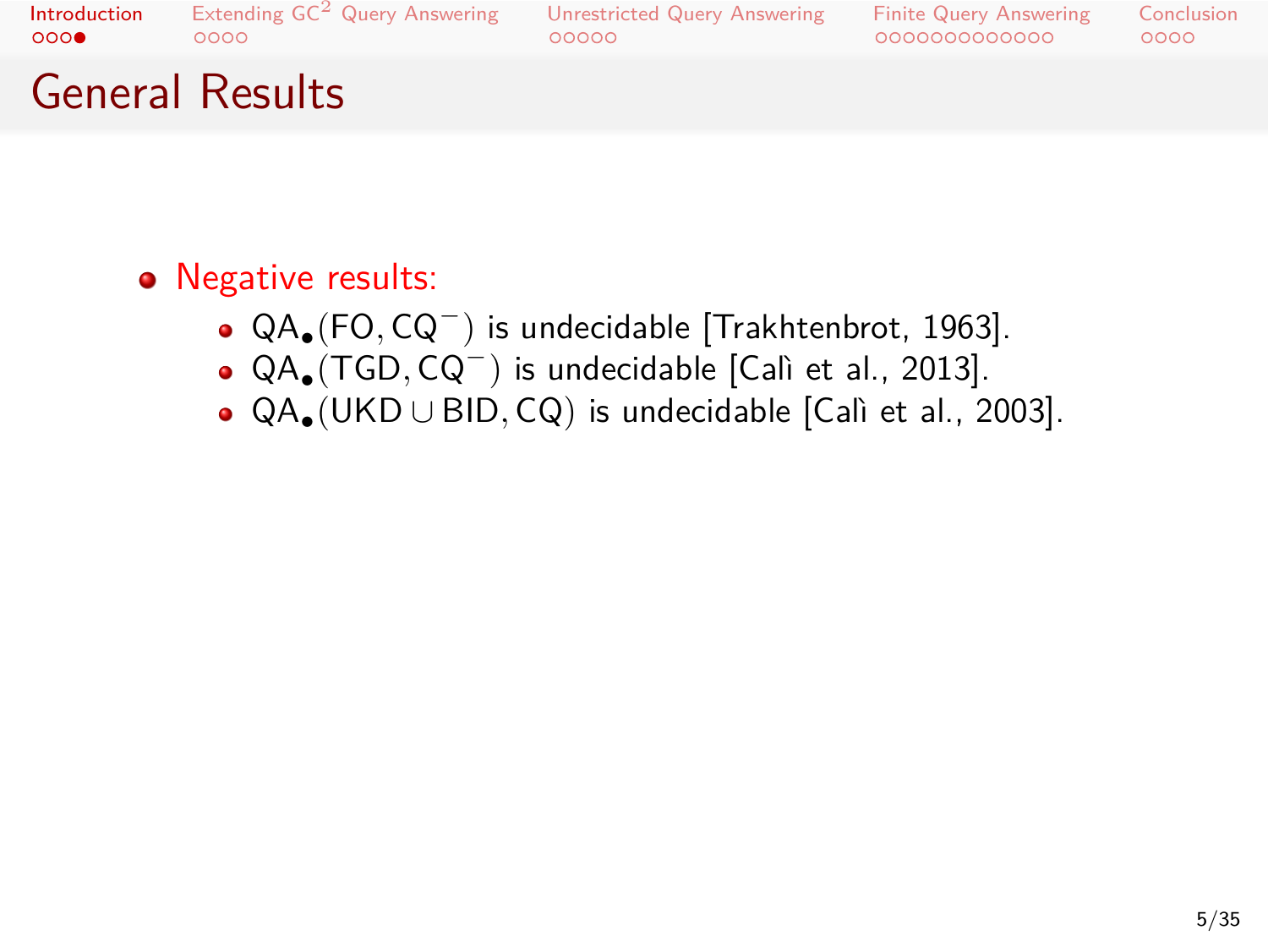### Introduction<br>0000 Extending  $\mathsf{GC}^2$  Query Answering<br>0000

## Unrestricted Query Answering<br>00000

Finite Query Answering<br>000000000000 Conclusion<br>0000

## General Results

- Negative results:
	- QA*•*(FO*,* CQ*<sup>−</sup>* ) is undecidable [Trakhtenbrot, 1963].
	- QA*•*(TGD*,* CQ*<sup>−</sup>* ) is undecidable [Calì et al., 2013].
	- QA*•*(UKD *∪* BID*,* CQ) is undecidable [Calì et al., 2003].
- Positive results:
	- QA*•*(GF*,*UCQ) is in 2EXPTIME [Barany et al., 2010].
	- QA<sub>•</sub>(GC<sup>2</sup>, CQ) is decidable [Pratt-Hartmann, 2009].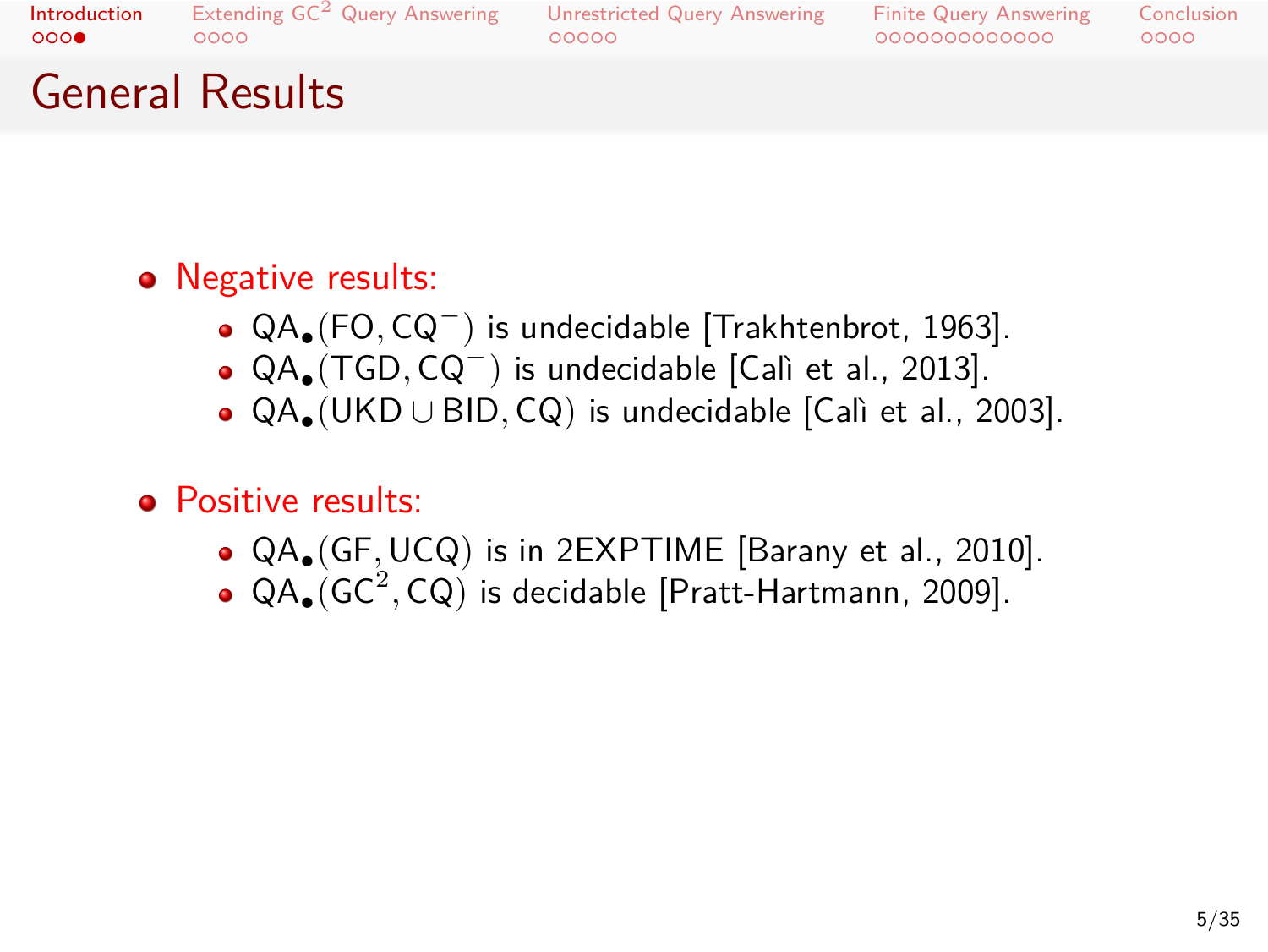### Introduction<br>0000 Extending  $\mathsf{GC}^2$  Query Answering<br>0000

### $00000$ Unrestricted Query Answering

Finite Query Answering<br>000000000000  $0000$ **Conclusion** 

## General Results

- Negative results:
	- QA*•*(FO*,* CQ*<sup>−</sup>* ) is undecidable [Trakhtenbrot, 1963].
	- QA*•*(TGD*,* CQ*<sup>−</sup>* ) is undecidable [Calì et al., 2013].
	- QA*•*(UKD *∪* BID*,* CQ) is undecidable [Calì et al., 2003].
- Positive results:
	- QA*•*(GF*,*UCQ) is in 2EXPTIME [Barany et al., 2010].
	- QA<sub>•</sub>(GC<sup>2</sup>, CQ) is decidable [Pratt-Hartmann, 2009].
- *⇒* Can we have both high-arity constraints and expressive low-arity constraints, including equality constraints?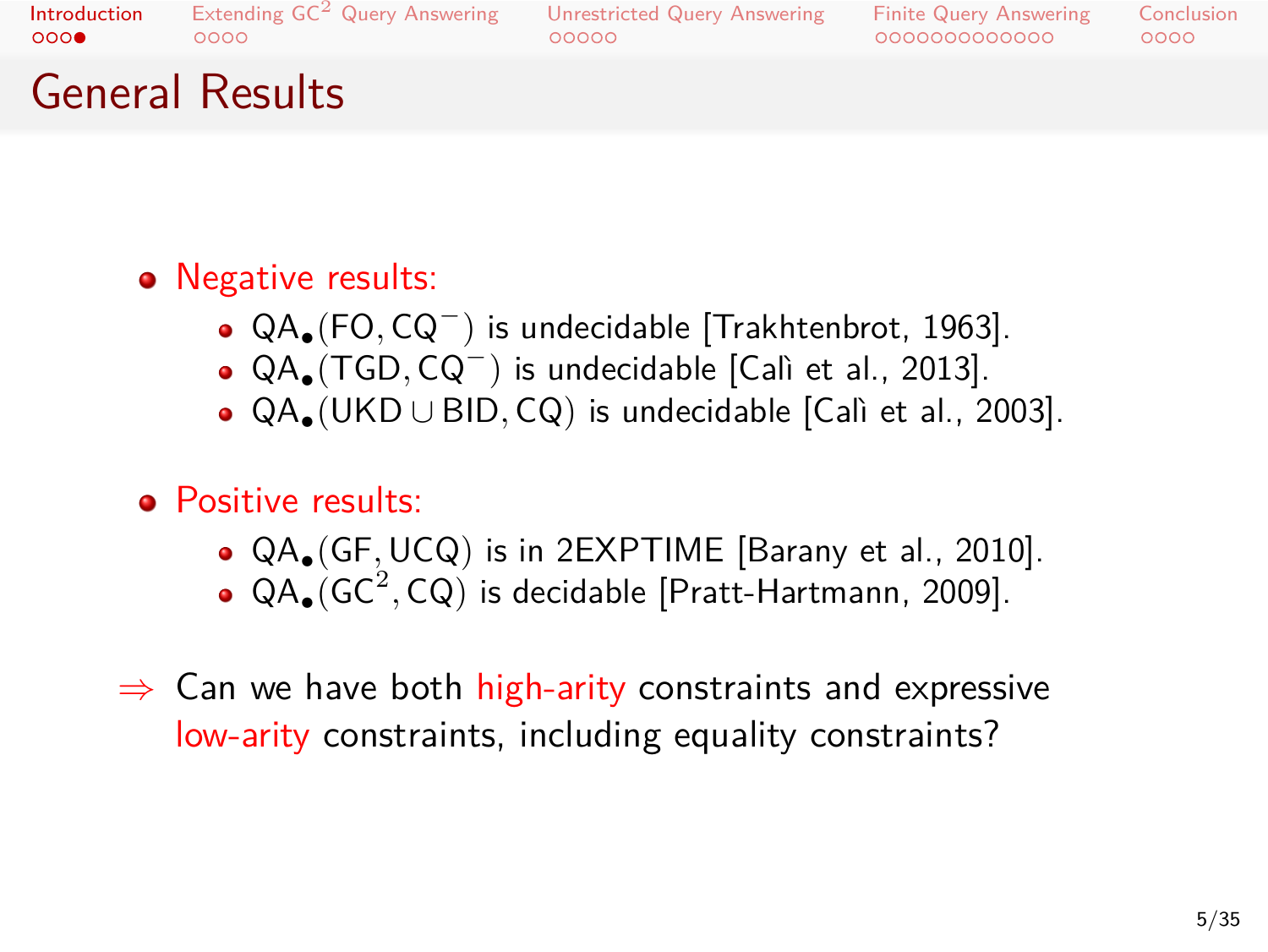Introduction<br>0000 Extending GC<sup>2</sup> Query Answering<br>0000

. . . . . Unrestricted Query Answering . . . . . . . . . . . . . Finite Query Answering

Conclusion<br>0000

# Table of Contents



 $2$  Extending GC $2$  Query Answering

.<sup>3</sup> Unrestricted Query Answering

4 Finite Query Answering

.<sup>5</sup> Conclusion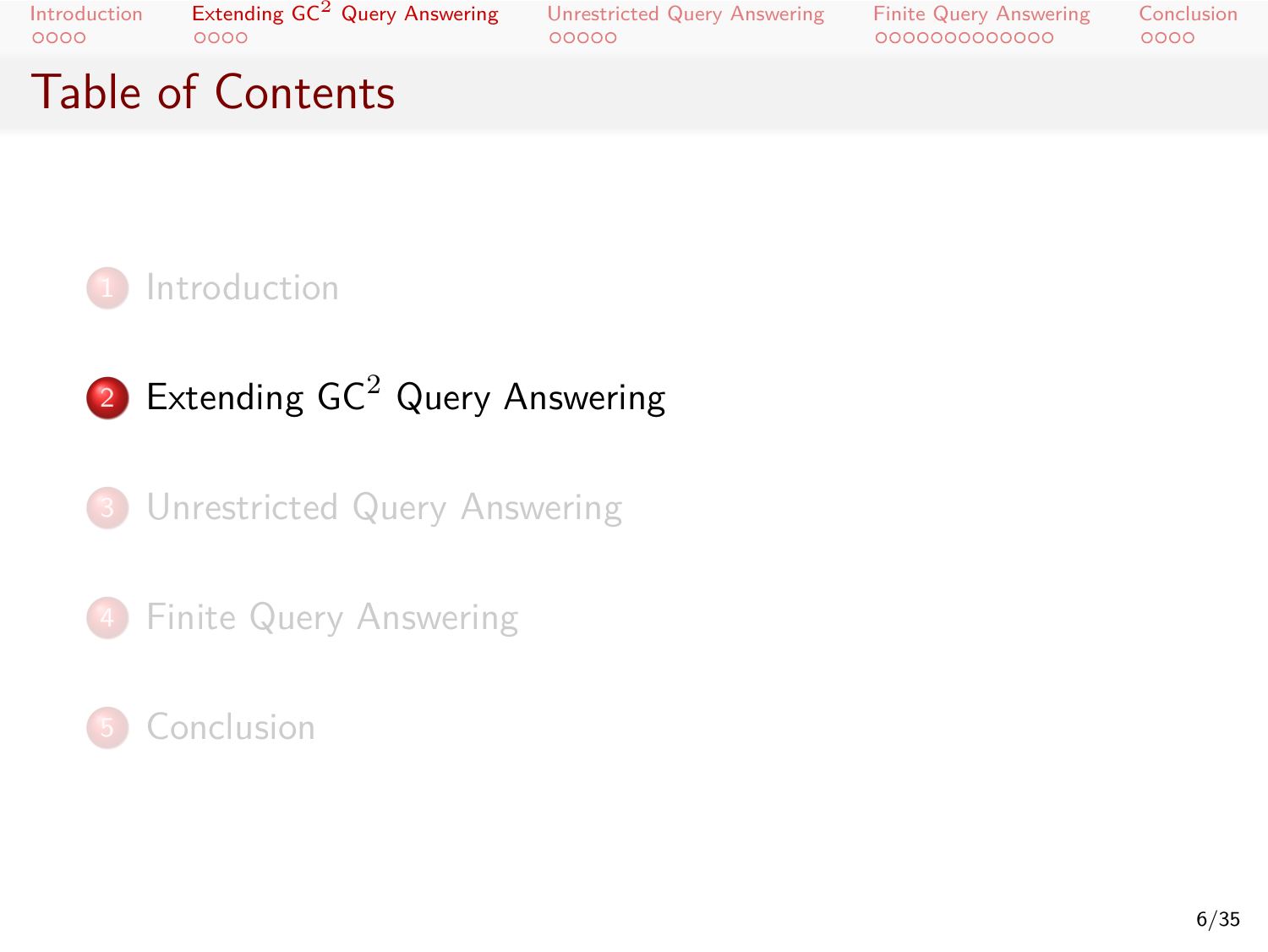### Extending  $\mathsf{GC}^2$  Query Answering<br> $\bullet$ 000 Unrestricted Query Answering<br>00000

Finite Query Answering<br>000000000000 Conclusion<br>0000

## Result Statement

- Frontier-One Dependencies FR1:
	- *⇒* Subset of TGD which includes UID.
	- *⇒* One exported variable.
	- *⇒* No repeated variable in the head.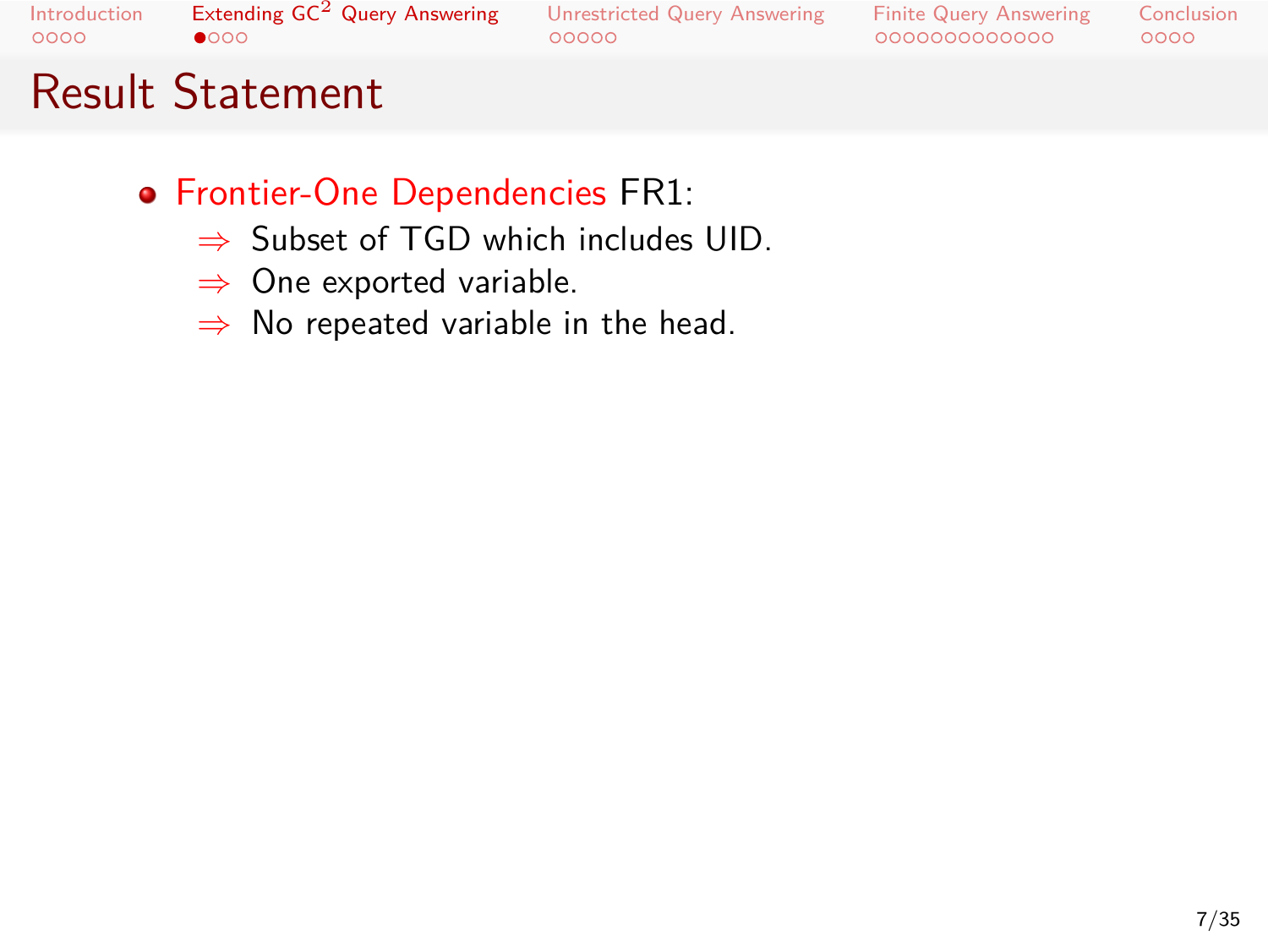## Extending  $\mathsf{GC}^2$  Query Answering<br> $\bullet$ 000

## Unrestricted Query Answering

Finite Query Answering<br>000000000000  $0000$ Conclusion

## Result Statement

- Frontier-One Dependencies FR1:
	- *⇒* Subset of TGD which includes UID.
	- *⇒* One exported variable.
	- *⇒* No repeated variable in the head.
- Reification *R* of a structure *M* from *σ* to (extended) *σ≤*2:

 $00000$ 

- $\Rightarrow$  Add binary predicates  $R_i$  for every  $i \in Pos(R)$  and  $R \in \sigma_{>2}$ .
- *⇒* Replace facts *R*(**a**) of *>* 2-ary predicates by a fresh element *f* and  $R_i(f, a_i)$  for all  $i \in \text{Pos}(R)$ .
- $\Rightarrow$  Example:  $R(a, a, b)$  becomes  $R_1(f, a), R_2(f, a), R_3(f, b)$ .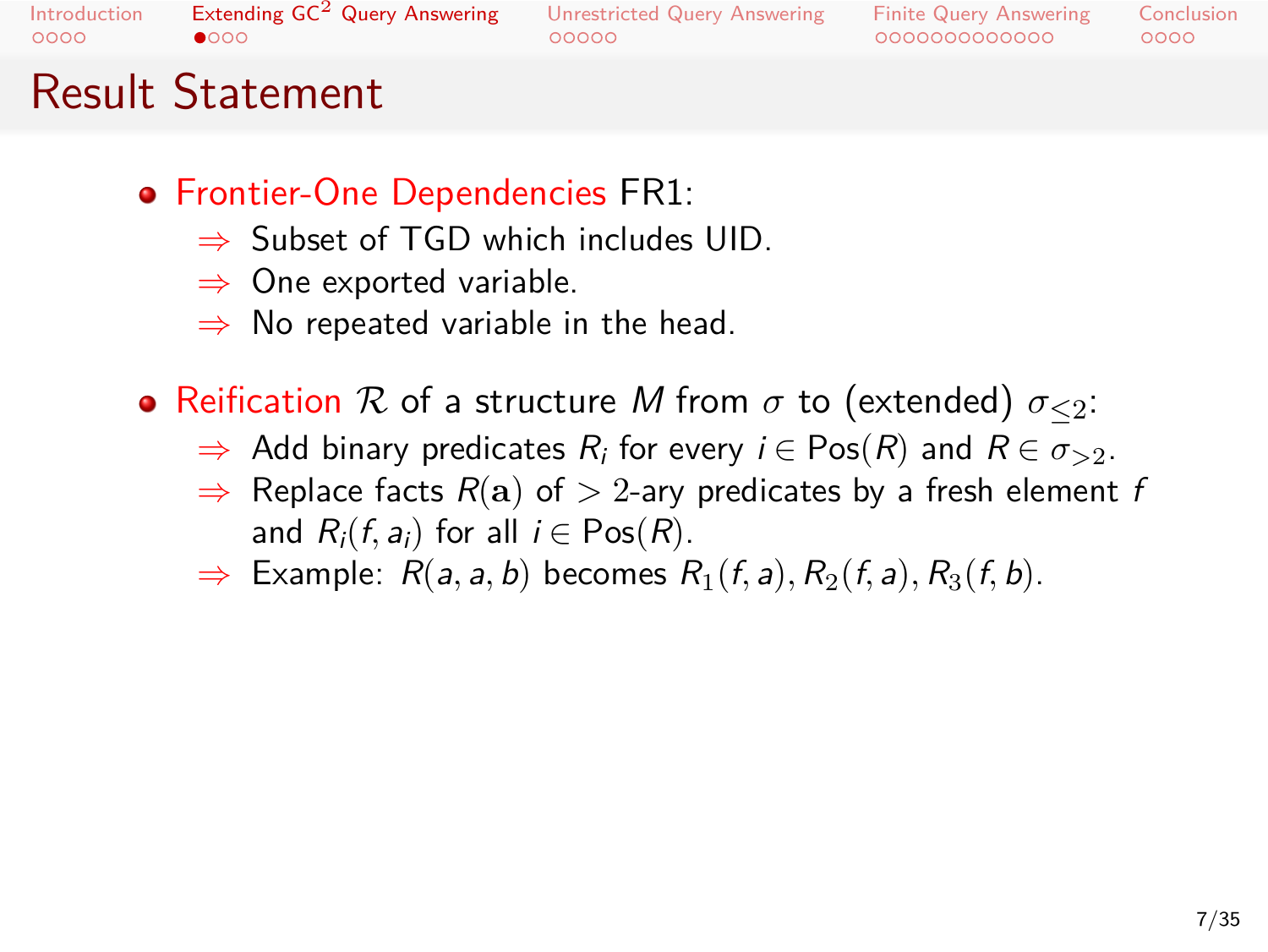### Extending  $\mathsf{GC}^2$  Query Answering<br> $\bullet$ 000  $00000$

## Unrestricted Query Answering

Finite Query Answering<br>000000000000  $0000$ Conclusion

## Result Statement

- Frontier-One Dependencies FR1:
	- *⇒* Subset of TGD which includes UID.
	- *⇒* One exported variable.
	- *⇒* No repeated variable in the head.
- Reification *R* of a structure *M* from *σ* to (extended) *σ≤*2:
	- $\Rightarrow$  Add binary predicates  $R_i$  for every  $i \in Pos(R)$  and  $R \in \sigma_{>2}$ .
	- *⇒* Replace facts *R*(**a**) of *>* 2-ary predicates by a fresh element *f* and  $R_i(f, a_i)$  for all  $i \in \text{Pos}(R)$ .
	- $\Rightarrow$  Example:  $R(a, a, b)$  becomes  $R_1(f, a), R_2(f, a), R_3(f, b)$ .
- Frontier-One Acyclic Dependencies FR1<sup>a</sup>:
	- *⇒* The Gaifman graph of the reification of the body is acyclic.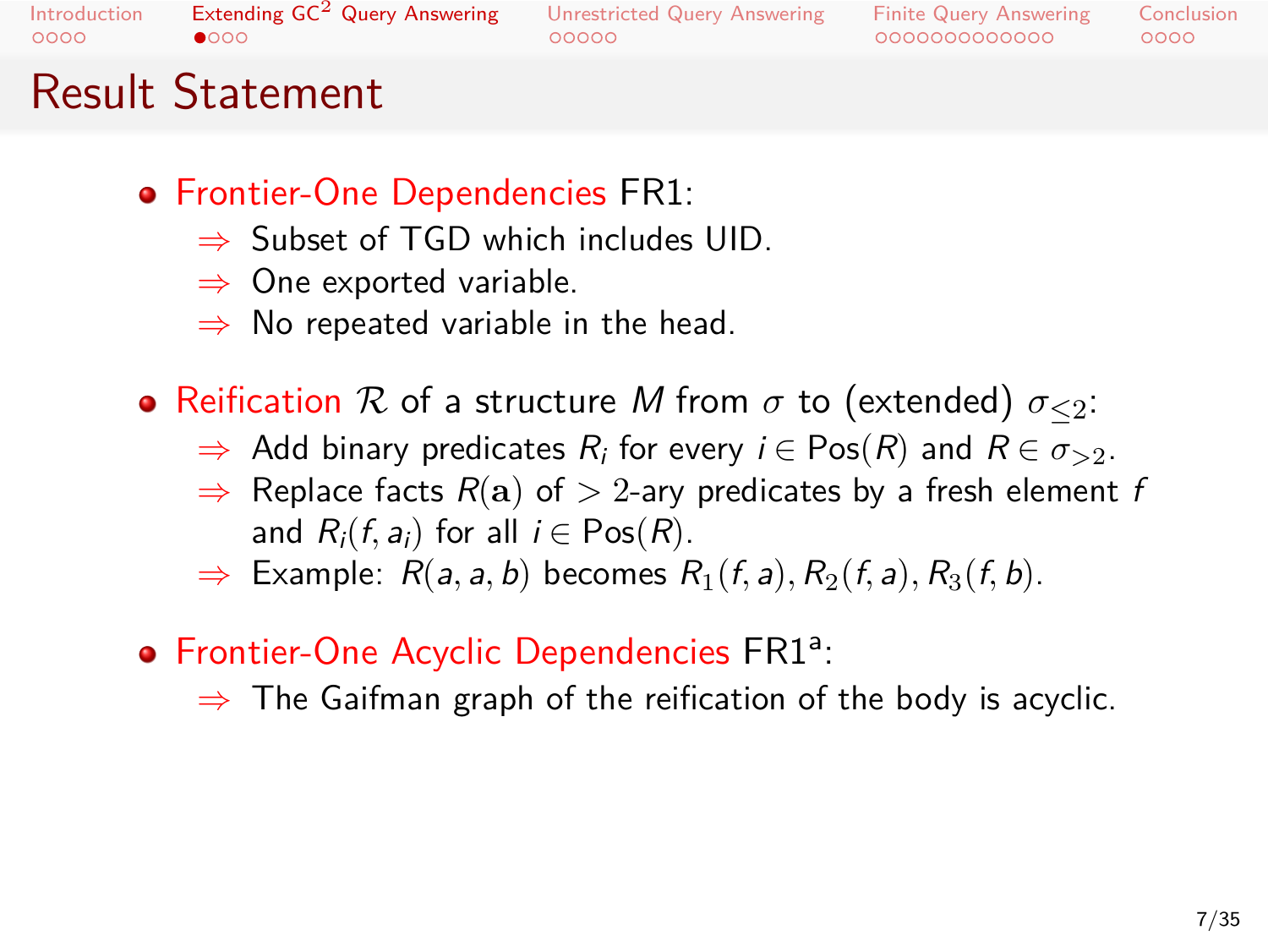### Extending  $\mathsf{GC}^2$  Query Answering<br> $\bullet$ 000  $00000$ Unrestricted Query Answering

Finite Query Answering<br>000000000000  $0000$ Conclusion

## Result Statement

- Frontier-One Dependencies FR1:
	- *⇒* Subset of TGD which includes UID.
	- *⇒* One exported variable.
	- *⇒* No repeated variable in the head.
- Reification *R* of a structure *M* from *σ* to (extended) *σ≤*2:
	- $\Rightarrow$  Add binary predicates  $R_i$  for every  $i \in Pos(R)$  and  $R \in \sigma_{>2}$ .
	- *⇒* Replace facts *R*(**a**) of *>* 2-ary predicates by a fresh element *f* and  $R_i(f, a_i)$  for all  $i \in \text{Pos}(R)$ .
	- $\Rightarrow$  Example:  $R(a, a, b)$  becomes  $R_1(f, a), R_2(f, a), R_3(f, b)$ .
- Frontier-One Acyclic Dependencies FR1<sup>a</sup>:
	- *⇒* The Gaifman graph of the reification of the body is acyclic.

# . Theorem .

.QA*•*(UKD *<sup>∪</sup>* GC<sup>2</sup> *<sup>∪</sup>* FR1<sup>a</sup> *,* CQ) *is decidable.*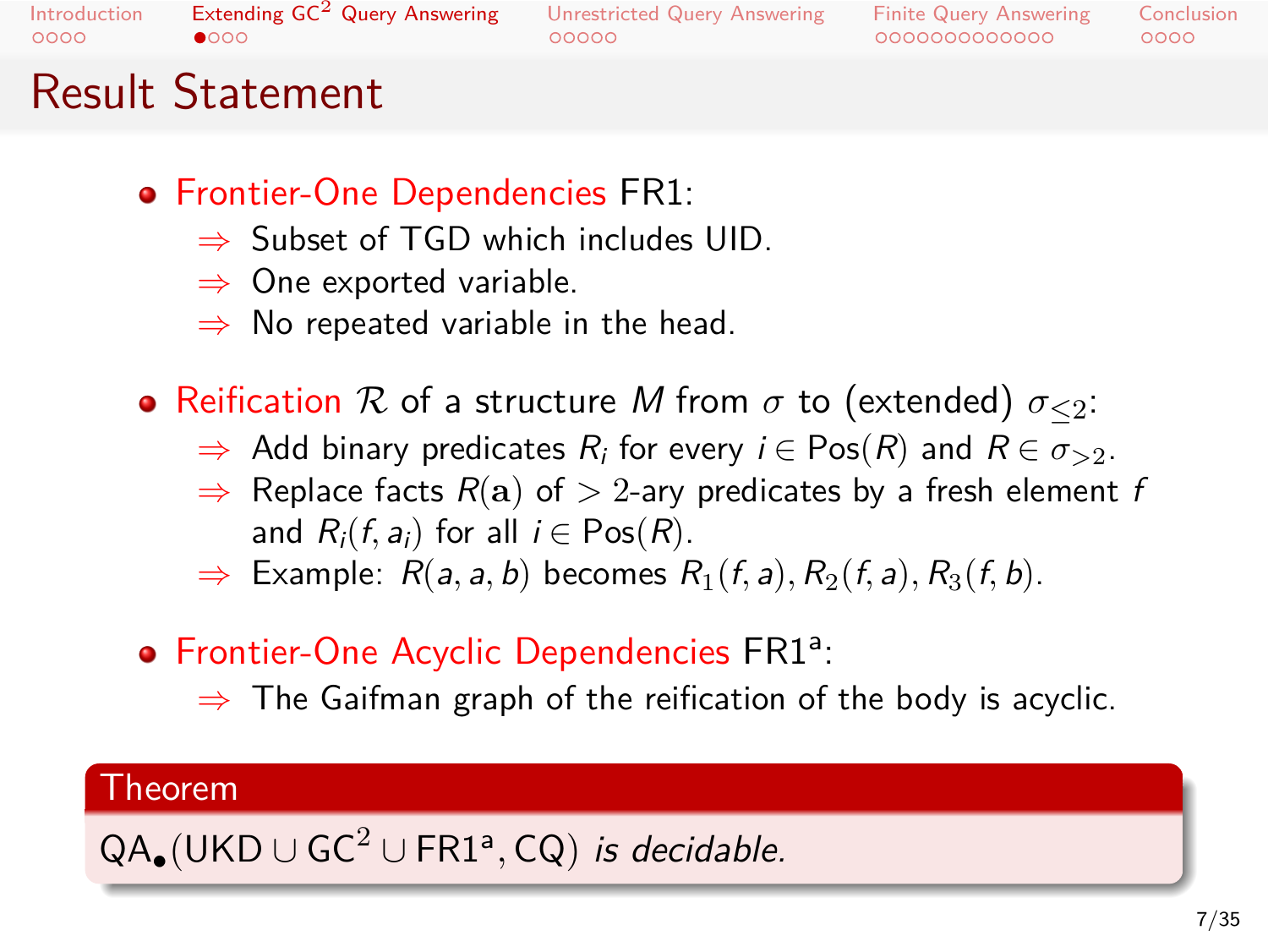### Extending GC<sup>2</sup> Query Answering<br>○●○○  $00000$ Unrestricted Query Answering

Finite Query Answering<br>000000000000  $0000$ Conclusion

## Proof Idea

- Encode constraints from UKD  $\cup$  GC<sup>2</sup>  $\cup$  FR1<sup>a</sup> to GC<sup>2</sup>.
- Show that QA under the original constraints is equivalent to QA for the encoded constraints (and decide it as  $GC^2$  QA):
	- *⇒* The reification of counterexample models should be counterexample models for the encoding (easy).
	- *⇒* Counterexample models should be decodable from counterexample models for the encoded contraints (harder).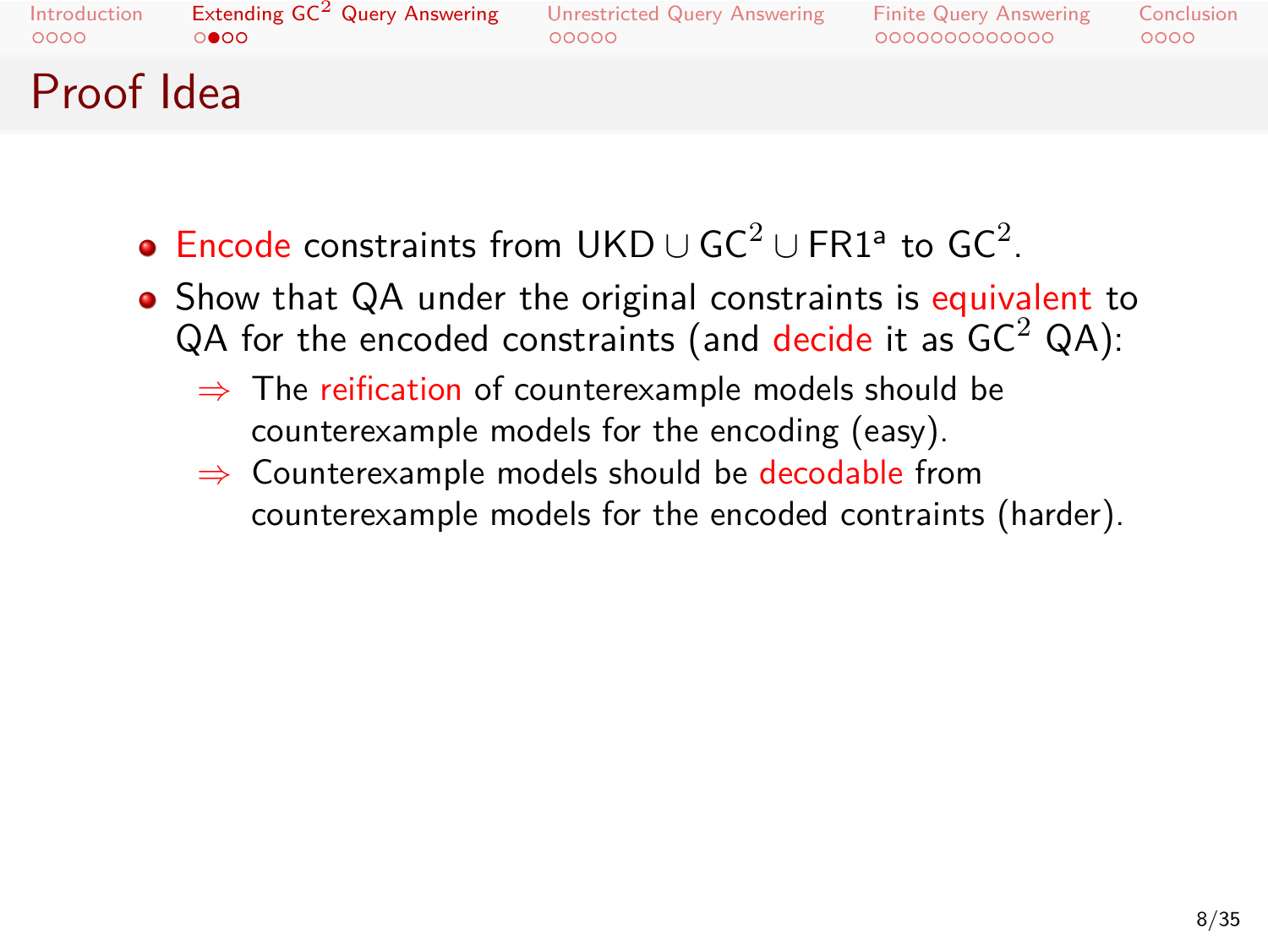### Extending GC<sup>2</sup> Query Answering Unrestricted Query Answering

Finite Query Answering<br>000000000000  $0000$ Conclusion

## Proof Idea

 $\circ \bullet \circ \circ$ 

Encode constraints from UKD  $\cup$  GC<sup>2</sup>  $\cup$  FR1<sup>a</sup> to GC<sup>2</sup>.

 $00000$ 

- Show that QA under the original constraints is equivalent to  $QA$  for the encoded constraints (and decide it as  $GC^2$  QA):
	- *⇒* The reification of counterexample models should be counterexample models for the encoding (easy).
	- *⇒* Counterexample models should be decodable from counterexample models for the encoded contraints (harder).
- Well-formedness constraints wf $(\sigma)$  of GC<sup>2</sup> for the encoding:
	- $\Rightarrow$  Elements are regular elements or *R*-facts for some *R* ∈  $\sigma$ <sub>>2</sub>.
	- *⇒* The *R<sup>i</sup>* 's connect regular elements and *R*-fact elements.
	- *⇒* Every fact element for *R* has exactly one of each *R<sup>i</sup>* .
	- *⇒* The *R ∈ σ≤*<sup>2</sup> connect regular elements.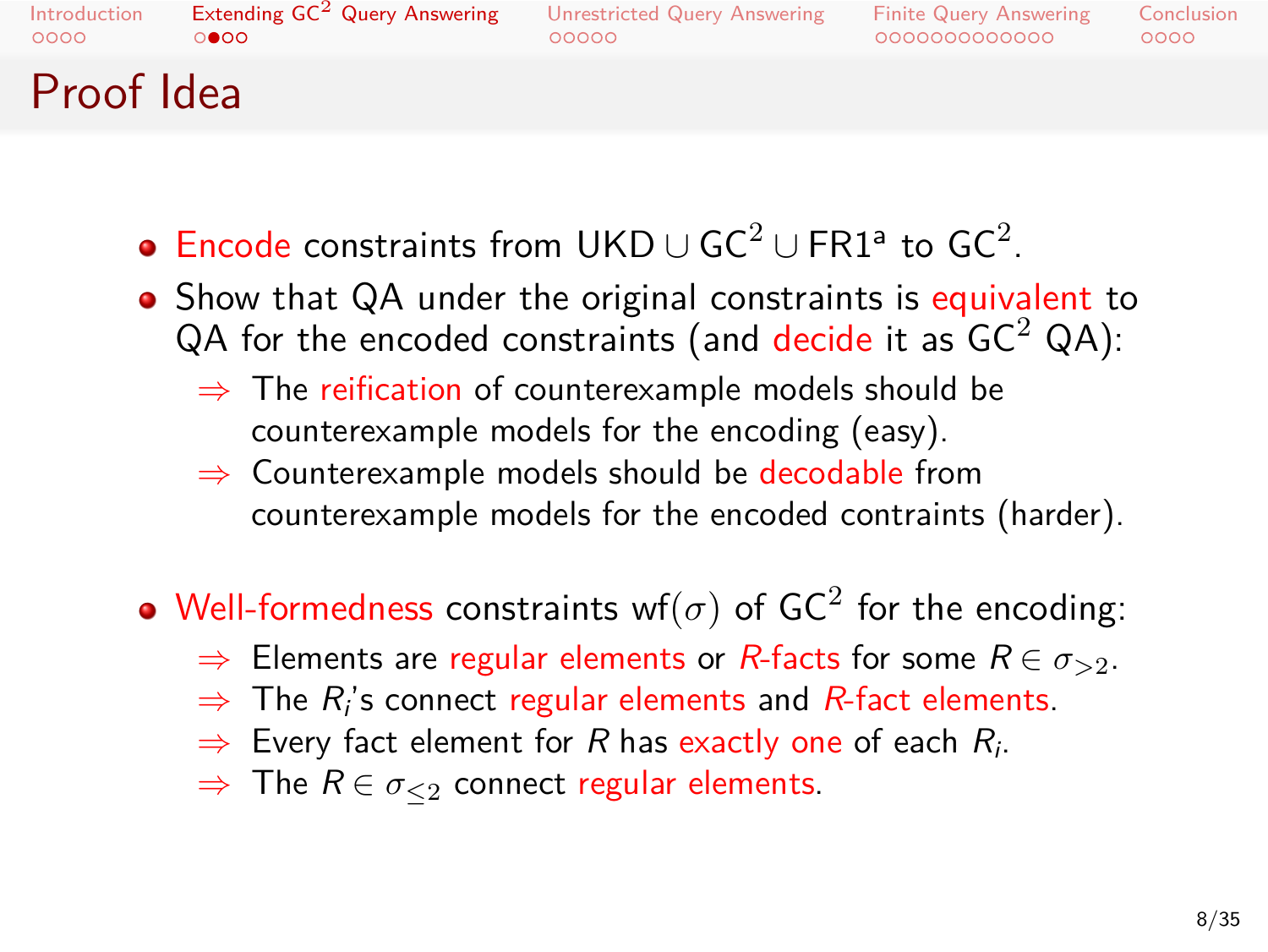## . . . . Extending GC<sup>2</sup> Query Answering . . . . . Unrestricted Query Answering . . . . . . . . . . . . . Finite Query Answering

Conclusion<br>0000

# Encoding

- Encoding a key *ϕ ∈* UKD to *R*(*ϕ*):
	- $⇒$  " $R^i$  is a key" encoded to  $∀x∃≤1y, R_i(y, x)$ .
	- $\Rightarrow$   $\mathcal{R}(\Phi)$  is clearly a GC<sup>2</sup> constraint.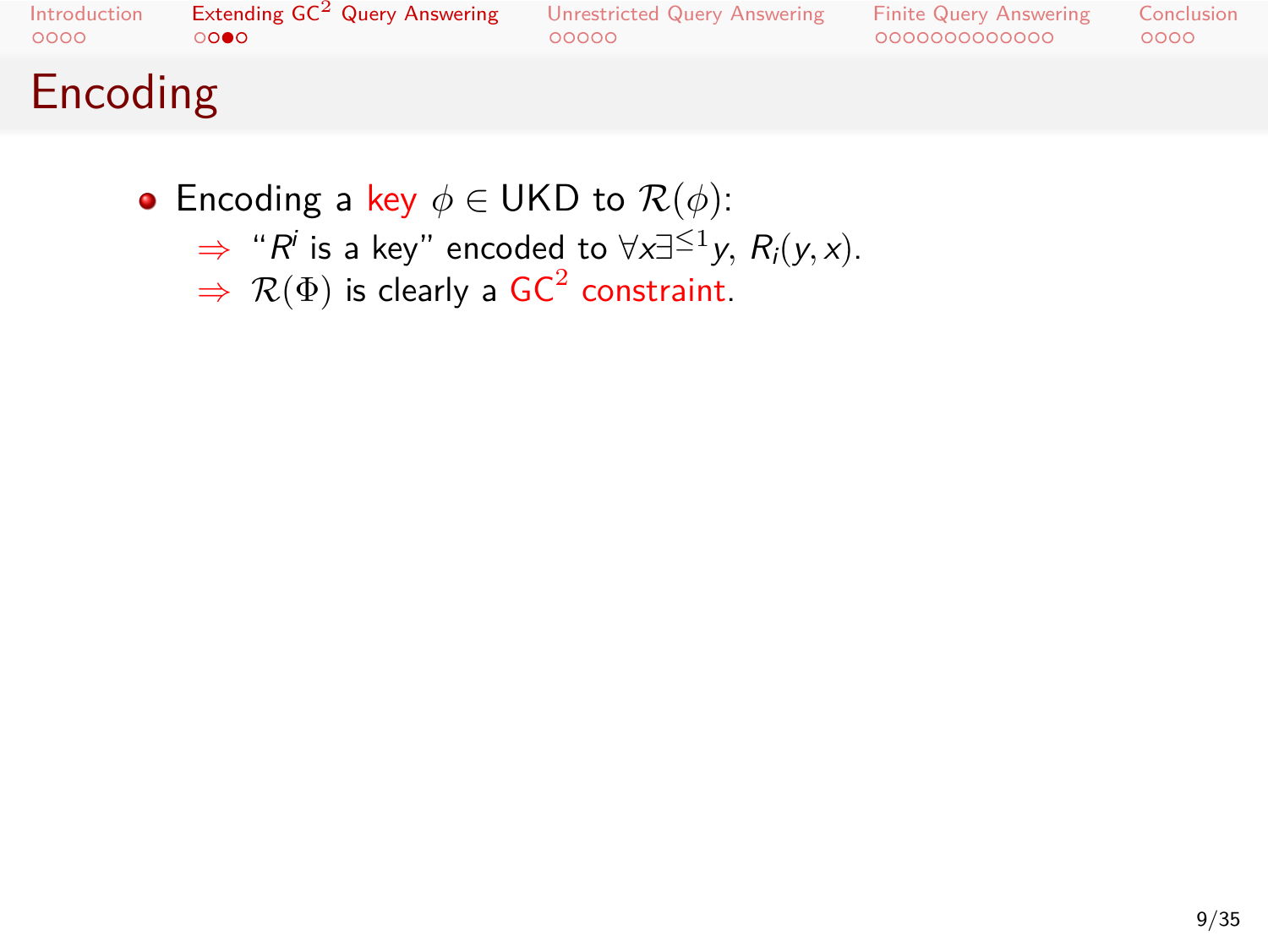Introduction<br>0000  $\overline{\circ}$ 

## Extending  $GC^2$  Query Answering

. . . . . Unrestricted Query Answering . . . . . . . . . . . . . Finite Query Answering  $0000$ Conclusion

## Encoding

- Encoding a key *ϕ ∈* UKD to *R*(*ϕ*):
	- $⇒$  " $R^i$  is a key" encoded to  $∀x∃≤1y, R_i(y, x)$ .
	- $\Rightarrow$   $\mathcal{R}(\Phi)$  is clearly a GC<sup>2</sup> constraint.
- Encoding a high-arity constraint  $\delta \in \text{FR1}^{\text{a}}$  to  $\mathcal{R}(\delta)$ :
	- *⇒* Apply reification to the body and modify the head if *∈ σ>*2.
	- *⇒* Example:
		- $\delta: \forall x$ yz,  $S(y, x) \wedge R(x, x, z) \Rightarrow \exists ww', R(x, w, w')$  $\Rightarrow \mathcal{R}(\delta): \forall x ((\exists y, S(y, x)) \land (\exists f, R_1(f, x) \land R_2(f, x) \land (\exists z, R_3(f, z)))$  $\Rightarrow \exists f, R_1(\hat{f}, x)$ .
	- $\Rightarrow$   $\mathcal{R}(\Delta)$  expressible as a  $\mathsf{GF}^2$  constraint.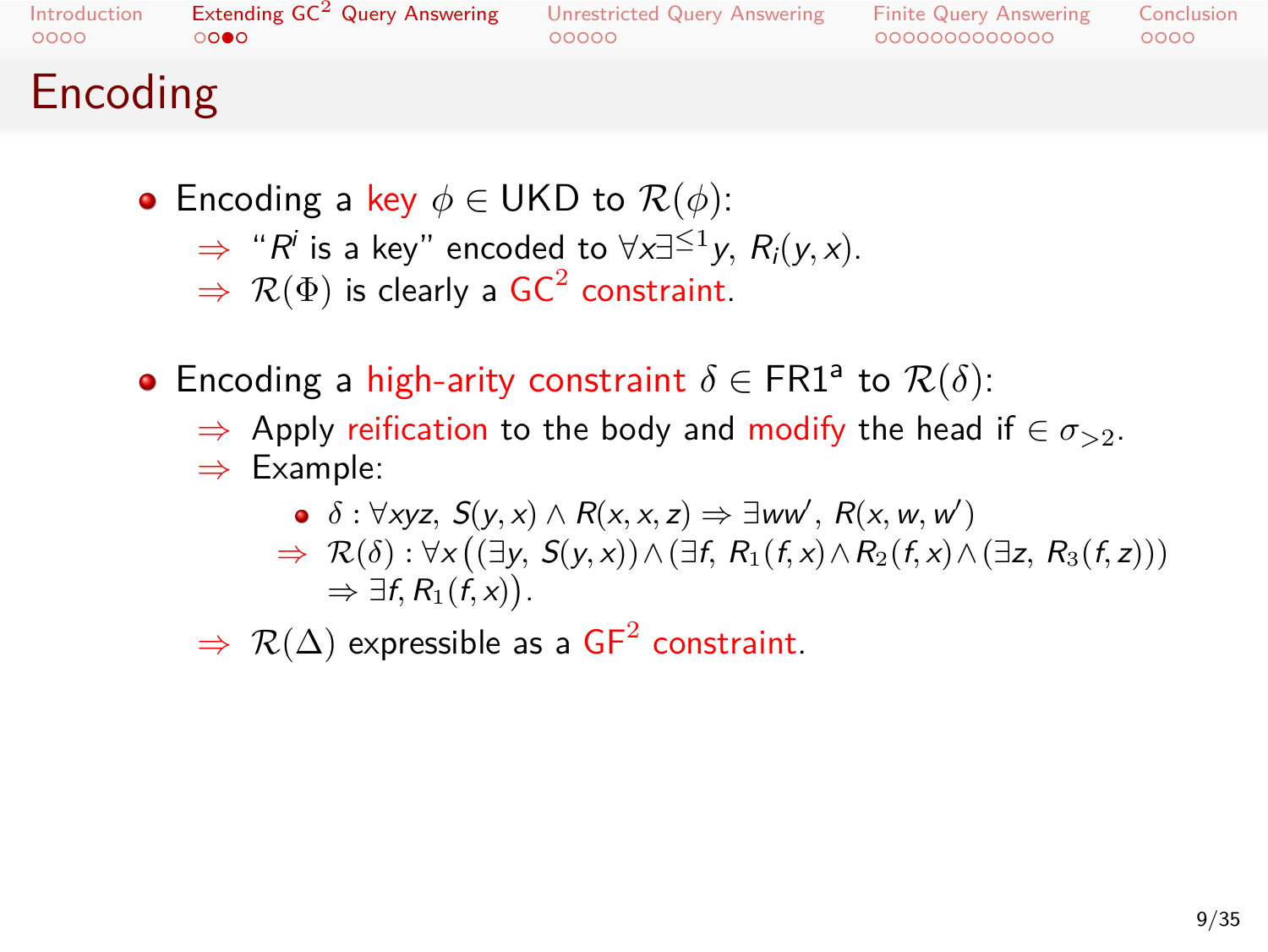Introduction<br>0000  $\overline{\circ}$ 

### Extending  $GC^2$  Query Answering  $00000$ Unrestricted Query Answering

Finite Query Answering<br>000000000000  $0000$ Conclusion

## Encoding

- Encoding a key *ϕ ∈* UKD to *R*(*ϕ*):
	- $⇒$  " $R^i$  is a key" encoded to  $∀x∃≤1y, R_i(y, x)$ .
	- $\Rightarrow$   $\mathcal{R}(\Phi)$  is clearly a GC<sup>2</sup> constraint.
- Encoding a high-arity constraint  $\delta \in \text{FR1}^{\text{a}}$  to  $\mathcal{R}(\delta)$ :
	- *⇒* Apply reification to the body and modify the head if *∈ σ>*2. *⇒* Example:
		- $\delta: \forall x$ yz,  $S(y, x) \wedge R(x, x, z) \Rightarrow \exists ww', R(x, w, w')$  $\Rightarrow \mathcal{R}(\delta): \forall x ((\exists y, S(y, x)) \land (\exists f, R_1(f, x) \land R_2(f, x) \land (\exists z, R_3(f, z)))$  $\Rightarrow \exists f, R_1(\hat{f}, x)$ .
	- $\Rightarrow$   $\mathcal{R}(\Delta)$  expressible as a  $\mathsf{GF}^2$  constraint.
- Encode the instance *I* to  $R(I)$  straightforwardly.
- Encode the query *q ∈* CQ to *R*(*q*) straightforwardly.
- Leave the constraints  $\Theta \subseteq \mathsf{GC}^2$  unchanged.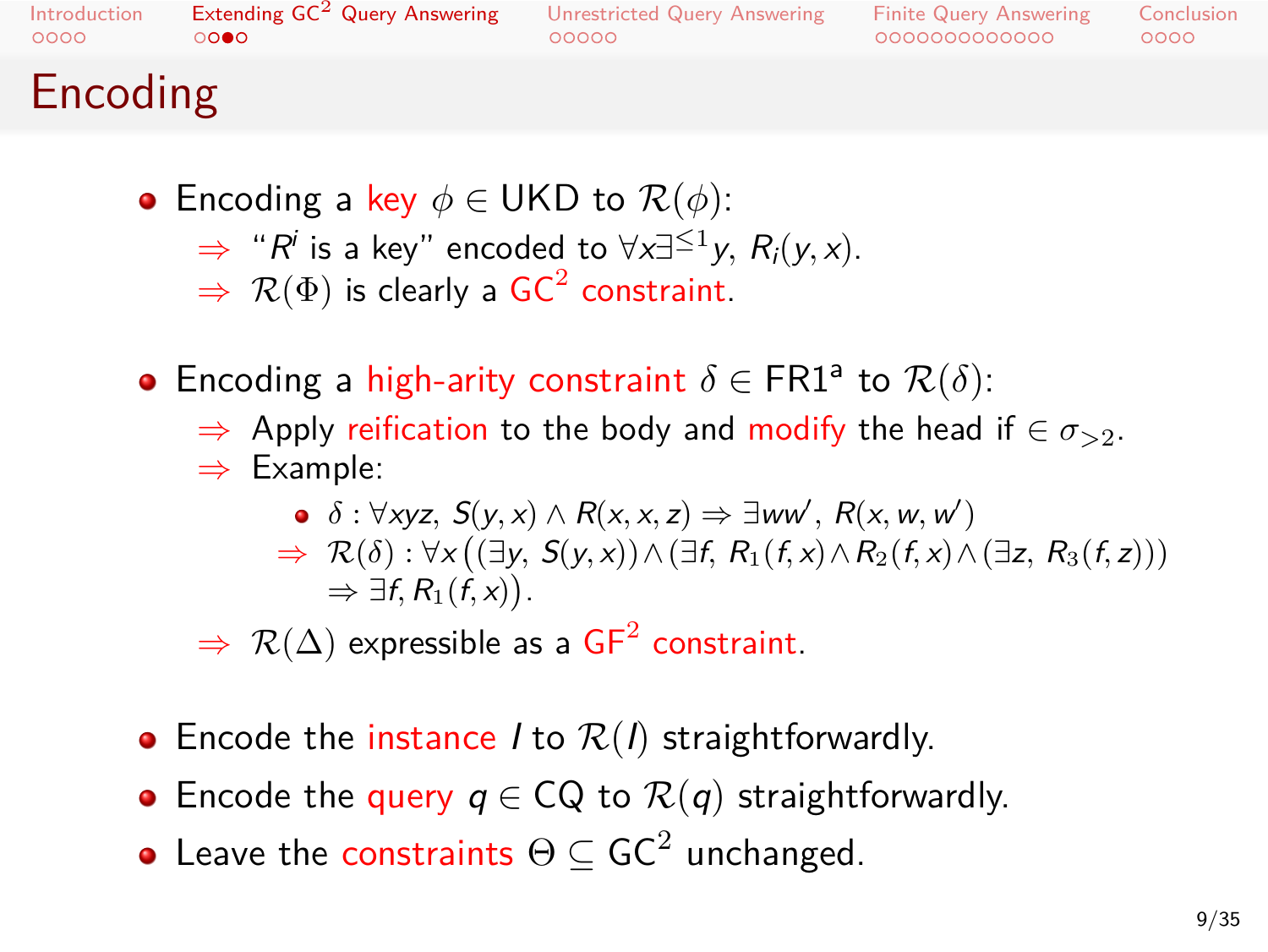Introduction<br>0000 Extending GC<sup>2</sup> Query Answering<br>0000

## Unrestricted Query Answering<br>00000

Finite Query Answering<br>000000000000 Conclusion<br>0000

# Concluding the Proof

- Take an extension *J* of *I* satisfying ∆, Θ, Φ and violating *q*:
- *⇒ R*(*J*) is an extension of *R*(*I*) satisfying *R*(∆), Θ, *R*(Φ) and wf( $\sigma$ ) and violating  $\mathcal{R}(q)$ .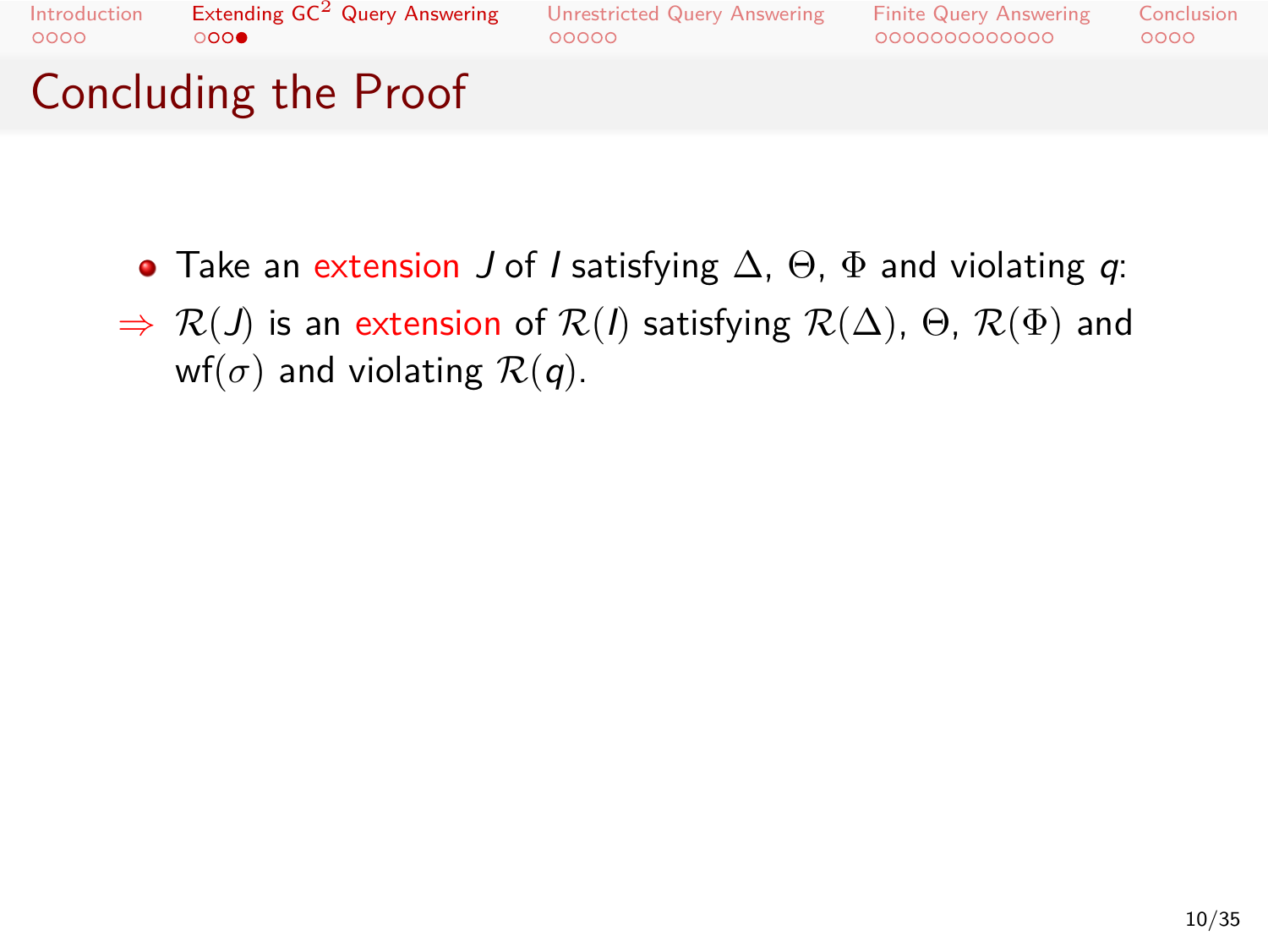### Extending GC<sup>2</sup> Query Answering<br>0000  $00000$ Unrestricted Query Answering

Finite Query Answering<br>000000000000  $0000$ Conclusion

Concluding the Proof

- Take an extension *J* of *I* satisfying ∆, Θ, Φ and violating *q*:
- *⇒ R*(*J*) is an extension of *R*(*I*) satisfying *R*(∆), Θ, *R*(Φ) and wf( $\sigma$ ) and violating  $\mathcal{R}(q)$ .
- Conversely, take an extension of *R*(*I*) satisfying *R*(∆), Θ,  $\mathcal{R}(\Phi)$  and wf( $\sigma$ ) and violating  $\mathcal{R}(q)$ .
- *⇒* Need to argue that, w.l.o.g., there are no duplicate facts (*f* and *f* representing  $R(a, b, c)$ ).
- *⇒* Decode an extension of *I* satisfying ∆, Θ, Φ and violating *q*.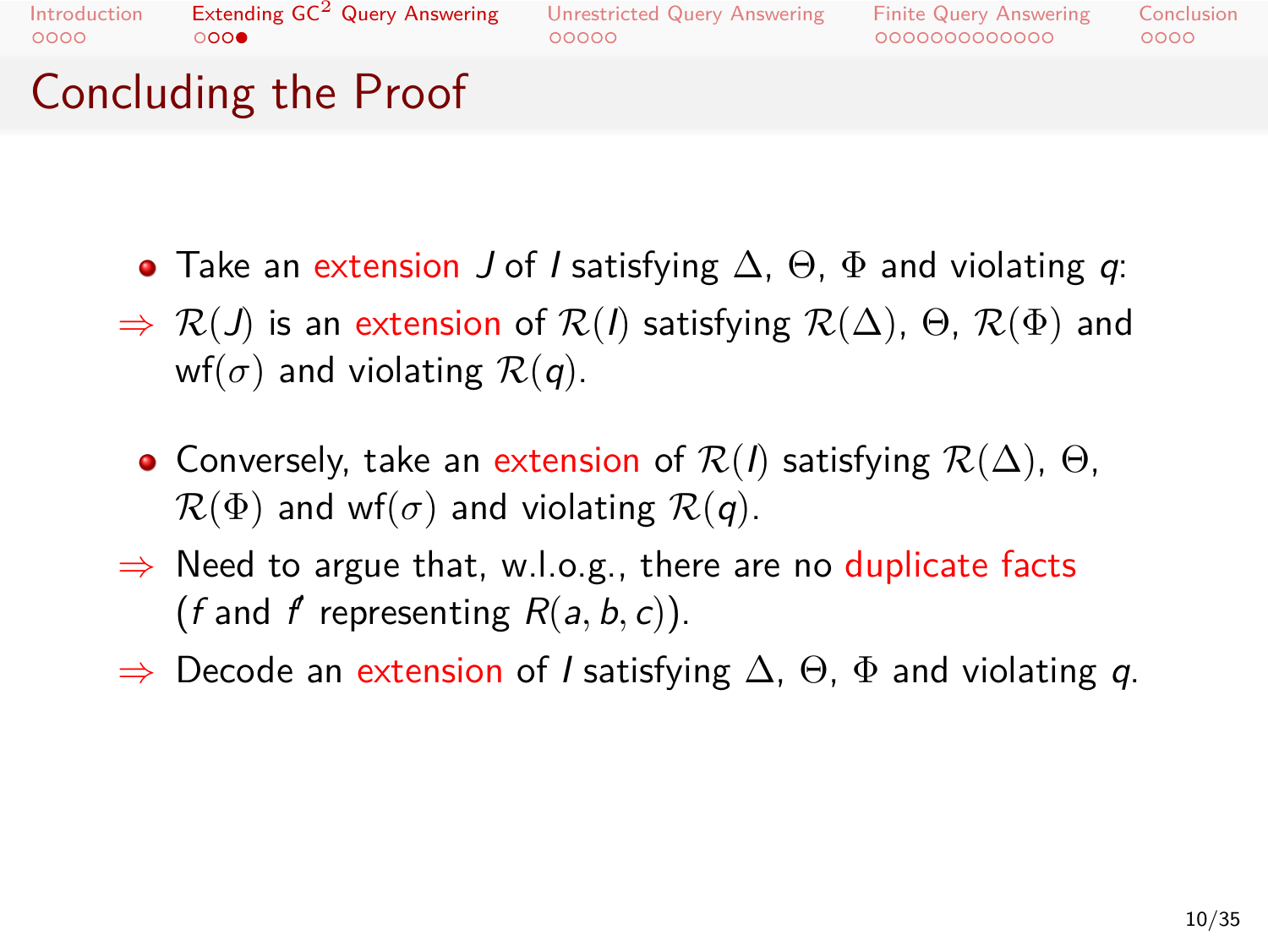### Extending GC<sup>2</sup> Query Answering<br>0000  $00000$ Unrestricted Query Answering

Finite Query Answering<br>000000000000  $0000$ Conclusion

Concluding the Proof

- Take an extension *J* of *I* satisfying ∆, Θ, Φ and violating *q*:
- *⇒ R*(*J*) is an extension of *R*(*I*) satisfying *R*(∆), Θ, *R*(Φ) and wf( $\sigma$ ) and violating  $\mathcal{R}(q)$ .
- Conversely, take an extension of *R*(*I*) satisfying *R*(∆), Θ,  $\mathcal{R}(\Phi)$  and wf( $\sigma$ ) and violating  $\mathcal{R}(q)$ .
- *⇒* Need to argue that, w.l.o.g., there are no duplicate facts (*f* and *f* representing  $R(a, b, c)$ ).
- *⇒* Decode an extension of *I* satisfying ∆, Θ, Φ and violating *q*.
- *<sup>⇒</sup>* Decide QA*•*(UKD *<sup>∪</sup>* GC<sup>2</sup> *<sup>∪</sup>* FR1<sup>a</sup> *,* CQ) from QA*•*(GC<sup>2</sup> *,* CQ).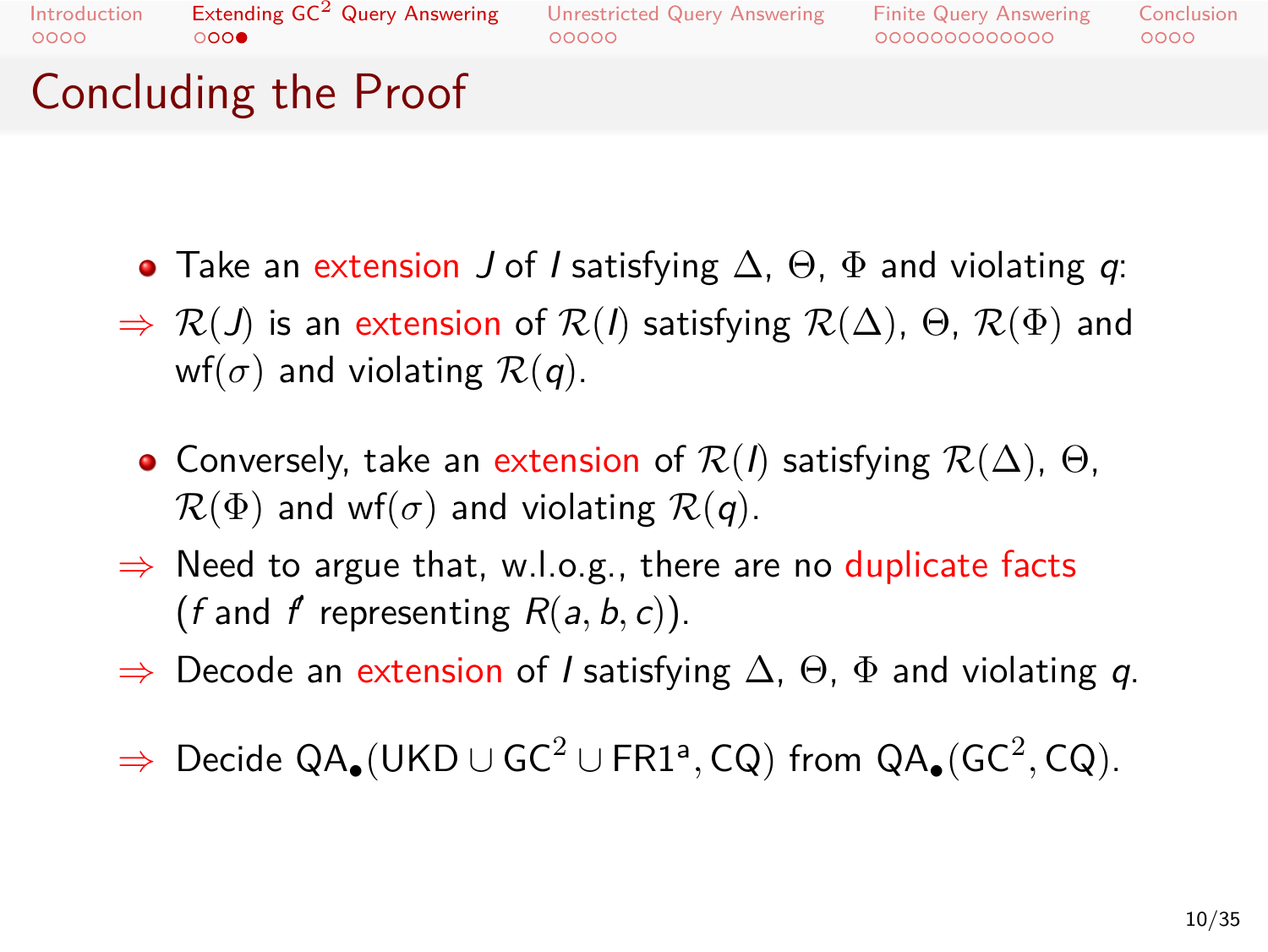. . . . Extending GC<sup>2</sup> Query Answering . . . . . Unrestricted Query Answering . . . . . . . . . . . . . Finite Query Answering

Conclusion<br>0000

# Table of Contents



2 Extending GC<sup>2</sup> Query Answering

## 3 Unrestricted Query Answering

4 Finite Query Answering

## .<sup>5</sup> Conclusion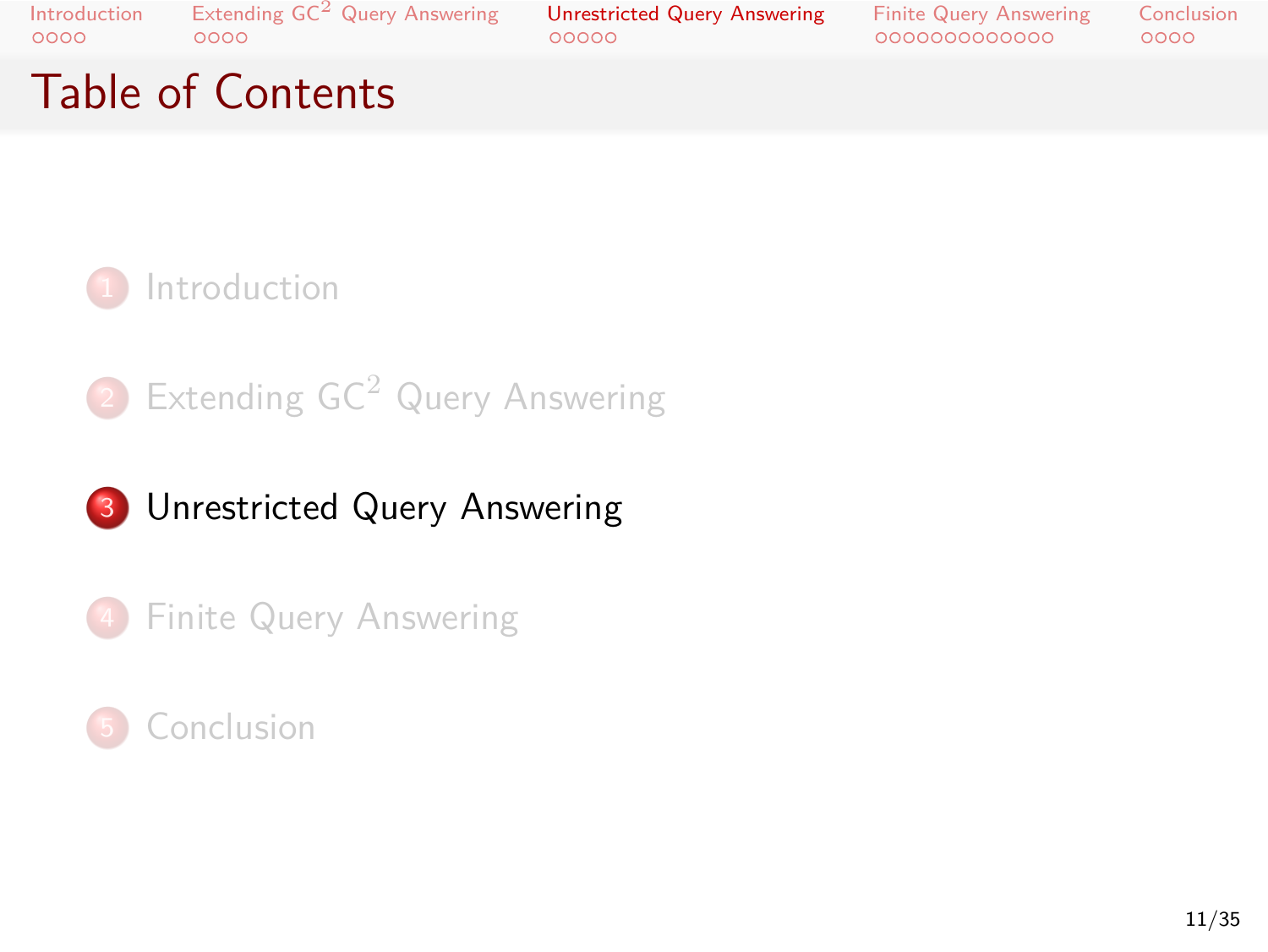### Extending  $\mathsf{GC}^2$  Query Answering<br>0000 Unrestricted Query Answering<br>●0000

Finite Query Answering<br>000000000000

0000 Conclusion

# The Chase and Separability

- Universal model: extension of *I* satisfying Θ and violating every *q* unless  $I, \Theta \models_{unr} q$ .
- The chase *I* <sup>Θ</sup>: infinite universal model for TGD and UCQ:
	- *⇒* Whenever a TGD is violated, create the missing head fact.
	- *⇒* Always use fresh existential witnesses.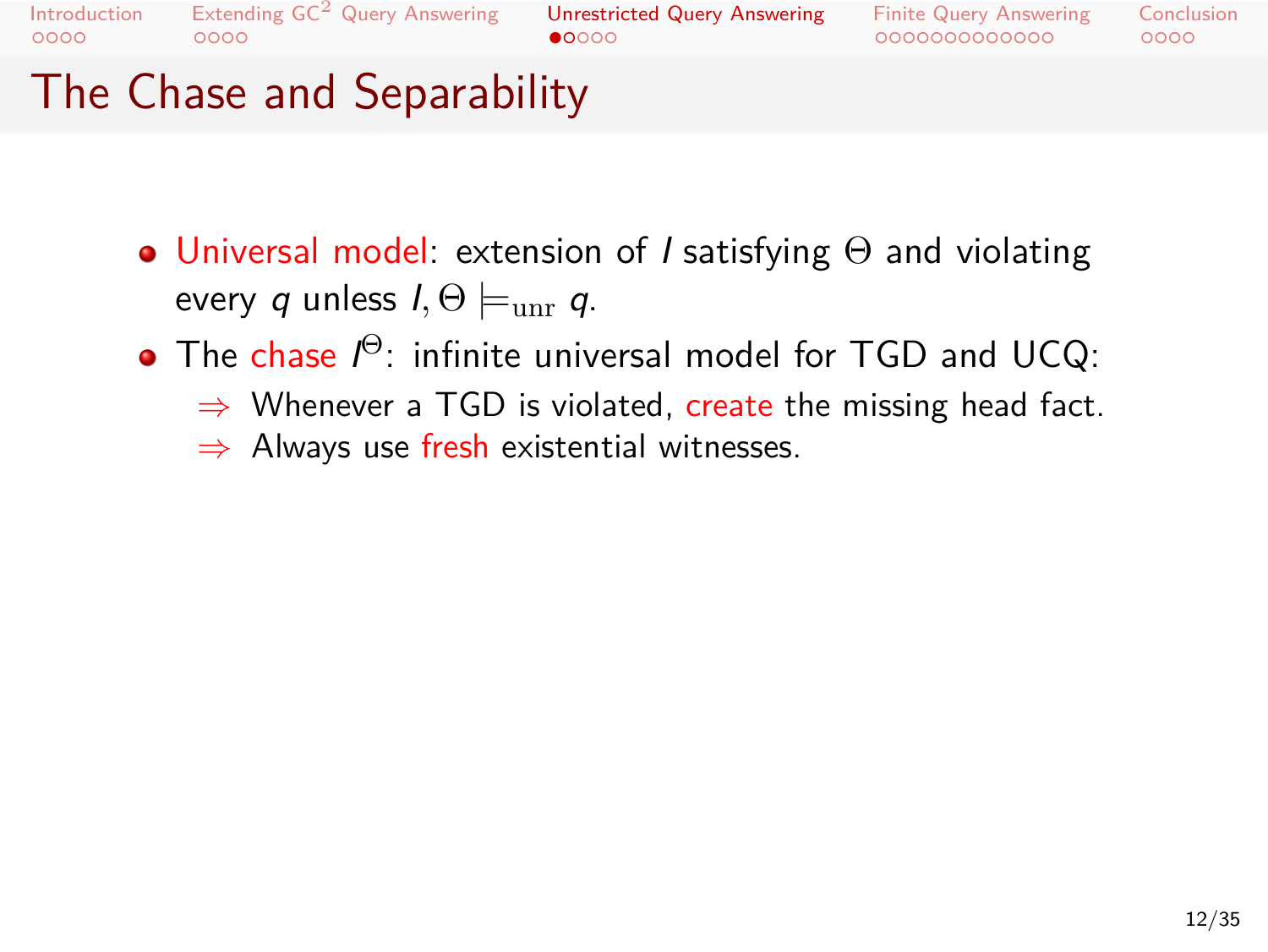## Extending  $\mathsf{GC}^2$  Query Answering<br>0000

## Unrestricted Query Answering<br>●0000

Finite Query Answering<br>000000000000  $0000$ Conclusion

## The Chase and Separability

- Universal model: extension of *I* satisfying Θ and violating every *q* unless  $I, \Theta \models_{unr} q$ .
- The chase *I* <sup>Θ</sup>: infinite universal model for TGD and UCQ:
	- *⇒* Whenever a TGD is violated, create the missing head fact. *⇒* Always use fresh existential witnesses.
- Φ *∪* ∆ *⊆* EGD *∪* TGD is separable if *I |*= Φ implies *I* <sup>∆</sup> *|*= Φ.
- *⇒* QAunr(EGD *∪* (TGD *∩* GF)*,*UCQ) is decidable in this case: • Check if  $I \models \Phi$ 
	- Decide QAunr(TGD *∩* GF*,*UCQ) problem ignoring EGDs.
- *⇒* QAunr(FD *∪* FR1<sup>a</sup> *,*UCQ) is decidable (always separable).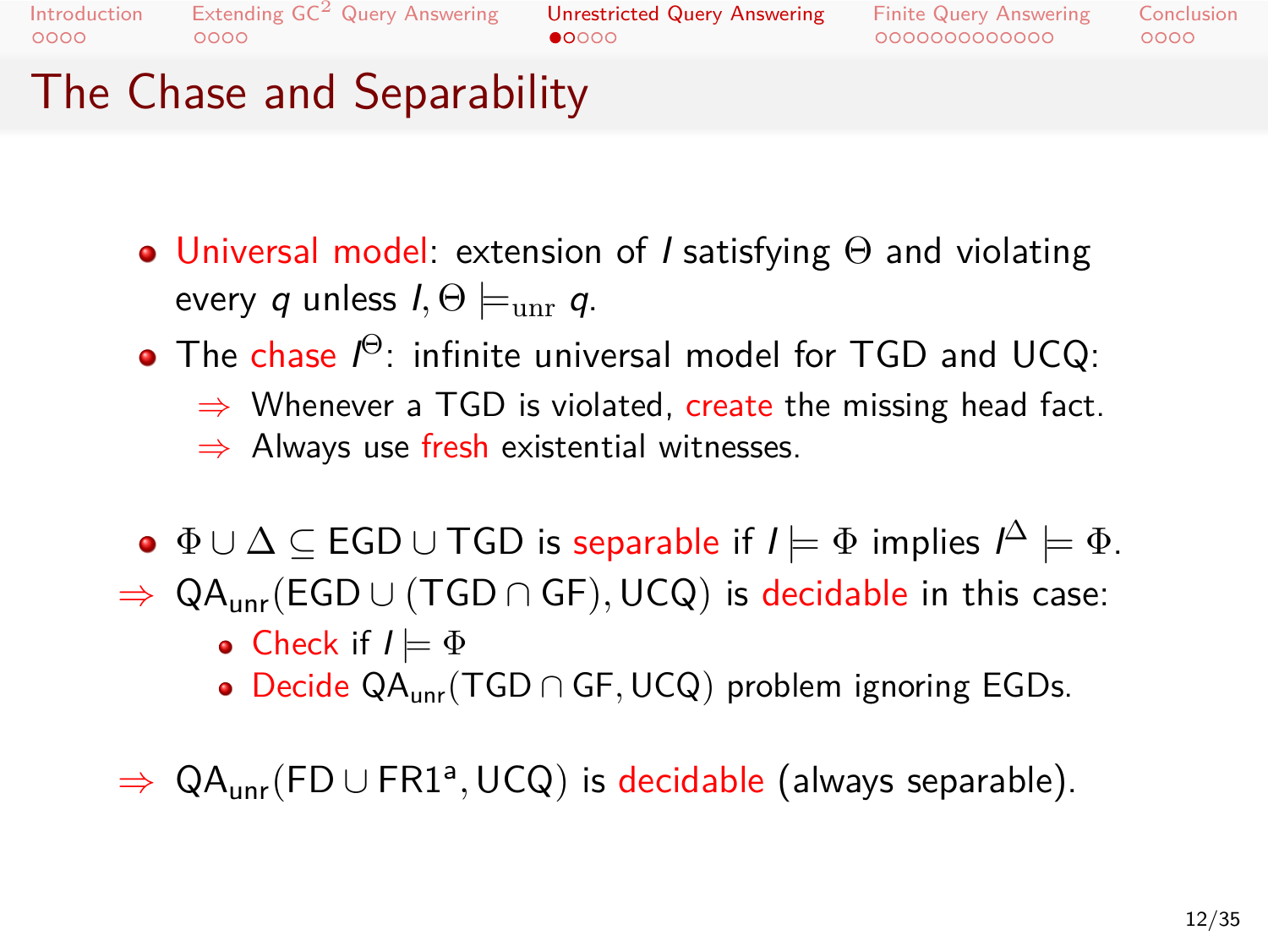. . . . Extending GC<sup>2</sup> Query Answering . . . . . Unrestricted Query Answering . . . . . . . . . . . . . Finite Query Answering

Conclusion<br>0000

# Result and Intuition

# . Theorem .

.QAunr(FD *<sup>∪</sup>* GC<sup>2</sup> *<sup>∪</sup>* FR1*,* CQ) *is decidable.*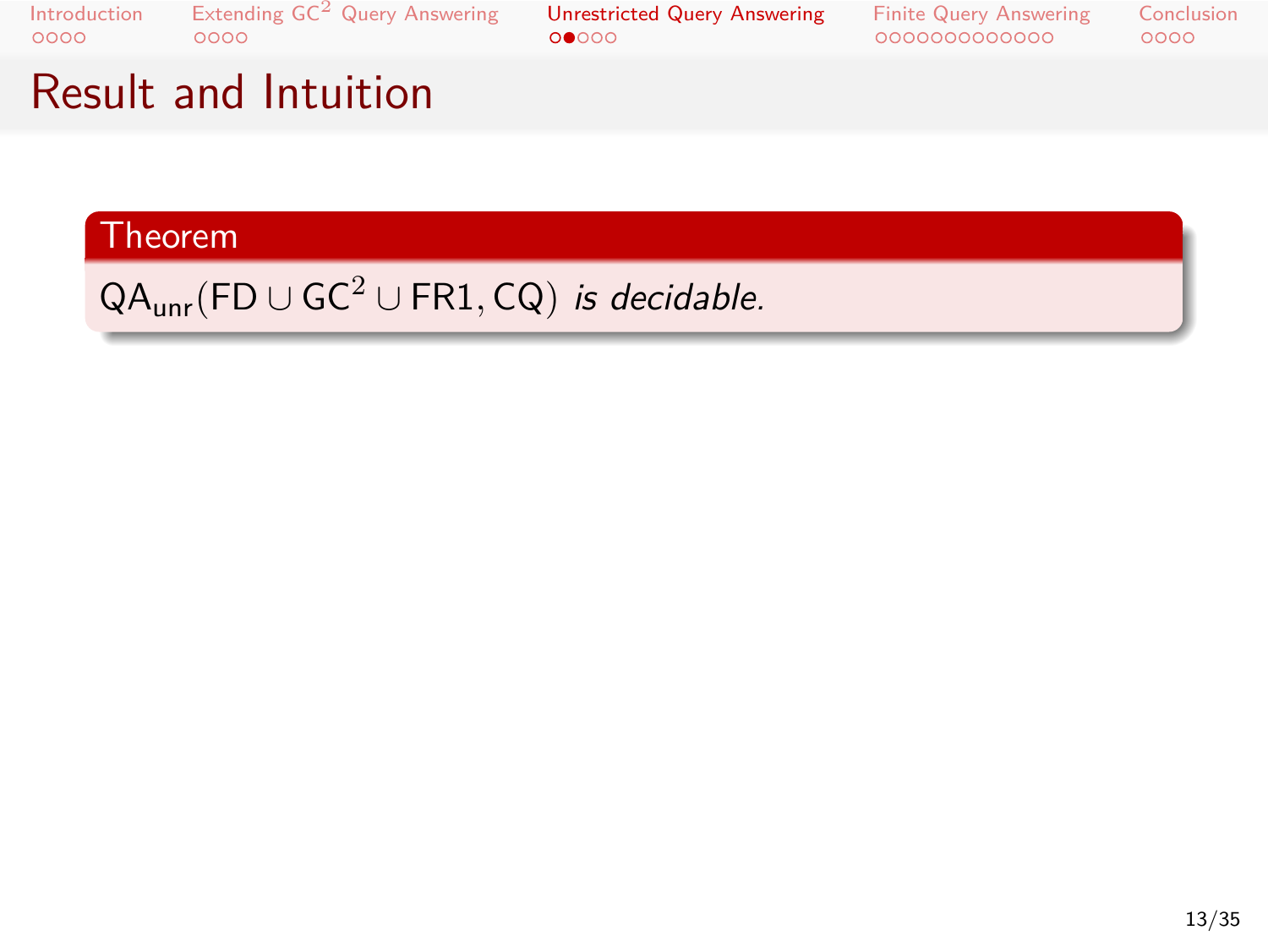### Extending  $\mathsf{GC}^2$  Query Answering<br>0000  $00000$ Unrestricted Query Answering

Finite Query Answering<br>000000000000 Conclusion<br>0000

## Result and Intuition

# . Theorem .

## .QAunr(FD *<sup>∪</sup>* GC<sup>2</sup> *<sup>∪</sup>* FR1*,* CQ) *is decidable.*

**Idea:** counterexample models M for GC<sup>2</sup> ∪ FR1<sup>a</sup> satisfy w.l.o.g.:

Unicity. There are no two facts  $R(\mathbf{a})$  and  $R(\mathbf{b})$  with  $a_i = b_i$ for  $R \in \sigma_{>2}$  unless both are in the instance *I*.

- *⇒* Any FD violation for *σ>*<sup>2</sup> must occur in *I*.
- *⇒* FDs can be checked on *I* and ignored afterwards.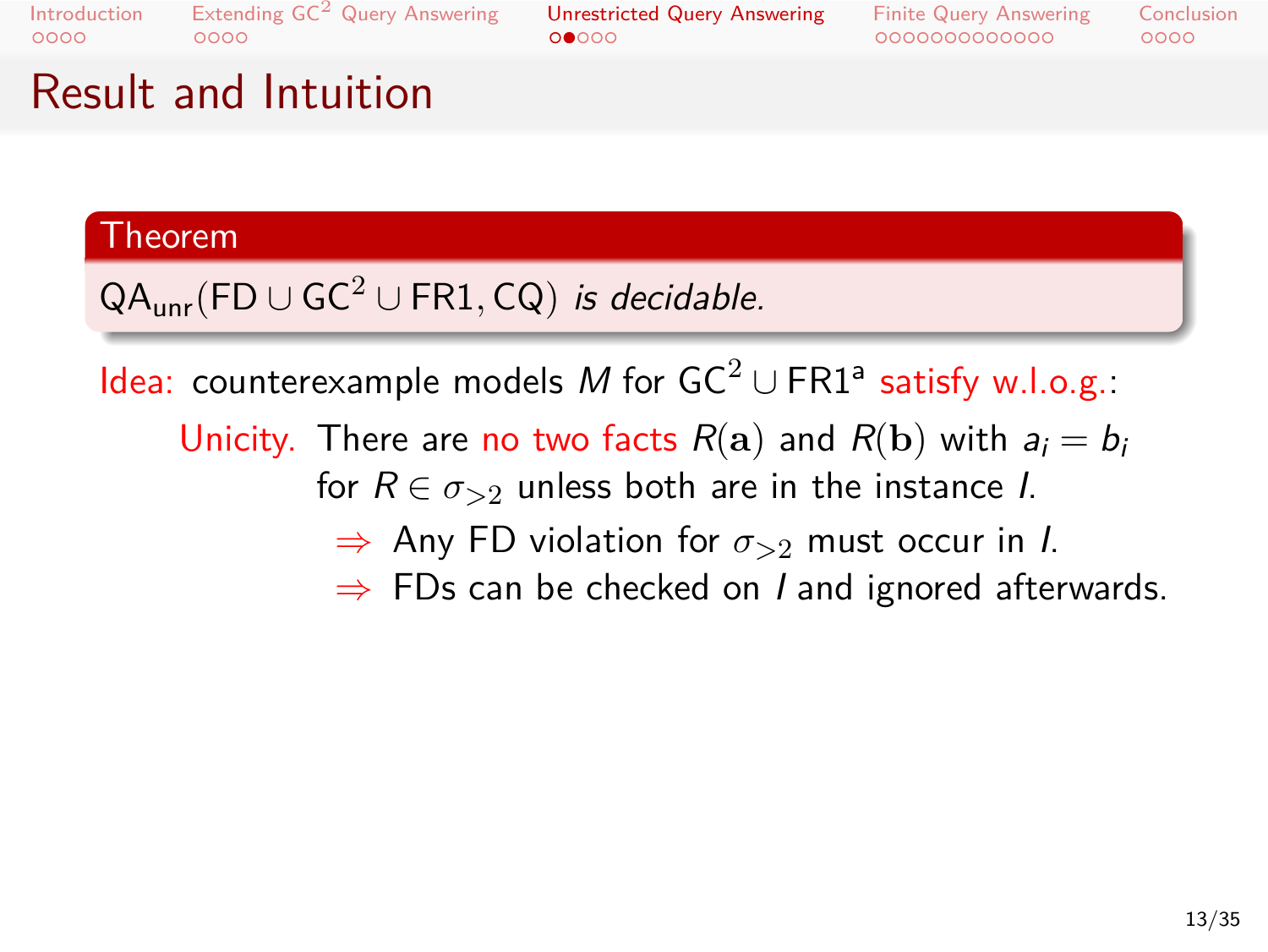### Extending  $\mathsf{GC}^2$  Query Answering<br>0000  $00000$ Unrestricted Query Answering

Finite Query Answering<br>000000000000  $0000$ Conclusion

## Result and Intuition

# . Theorem .

## .QAunr(FD *<sup>∪</sup>* GC<sup>2</sup> *<sup>∪</sup>* FR1*,* CQ) *is decidable.*

**Idea:** counterexample models M for GC<sup>2</sup> ∪ FR1<sup>a</sup> satisfy w.l.o.g.:

Unicity. There are no two facts  $R(\mathbf{a})$  and  $R(\mathbf{b})$  with  $a_i = b_i$ for  $R \in \sigma_{>2}$  unless both are in the instance *I*.

- *⇒* Any FD violation for *σ>*<sup>2</sup> must occur in *I*.
- *⇒* FDs can be checked on *I* and ignored afterwards.

## Acyclicity. The Gaifman graph of *R*(*M*) is acyclic except for *I*:

- $\Rightarrow$  FR1\FR1<sup>a</sup> dependencies can only match on *I*.
- ⇒ Convert FR1 to FR1<sup>a</sup> (enumerate matches).

*⇒* Reduce QAunr(FD *∪*GC<sup>2</sup> *∪*FR1*,* CQ) to QAunr(GC<sup>2</sup> *∪*FR1<sup>a</sup> *,* CQ).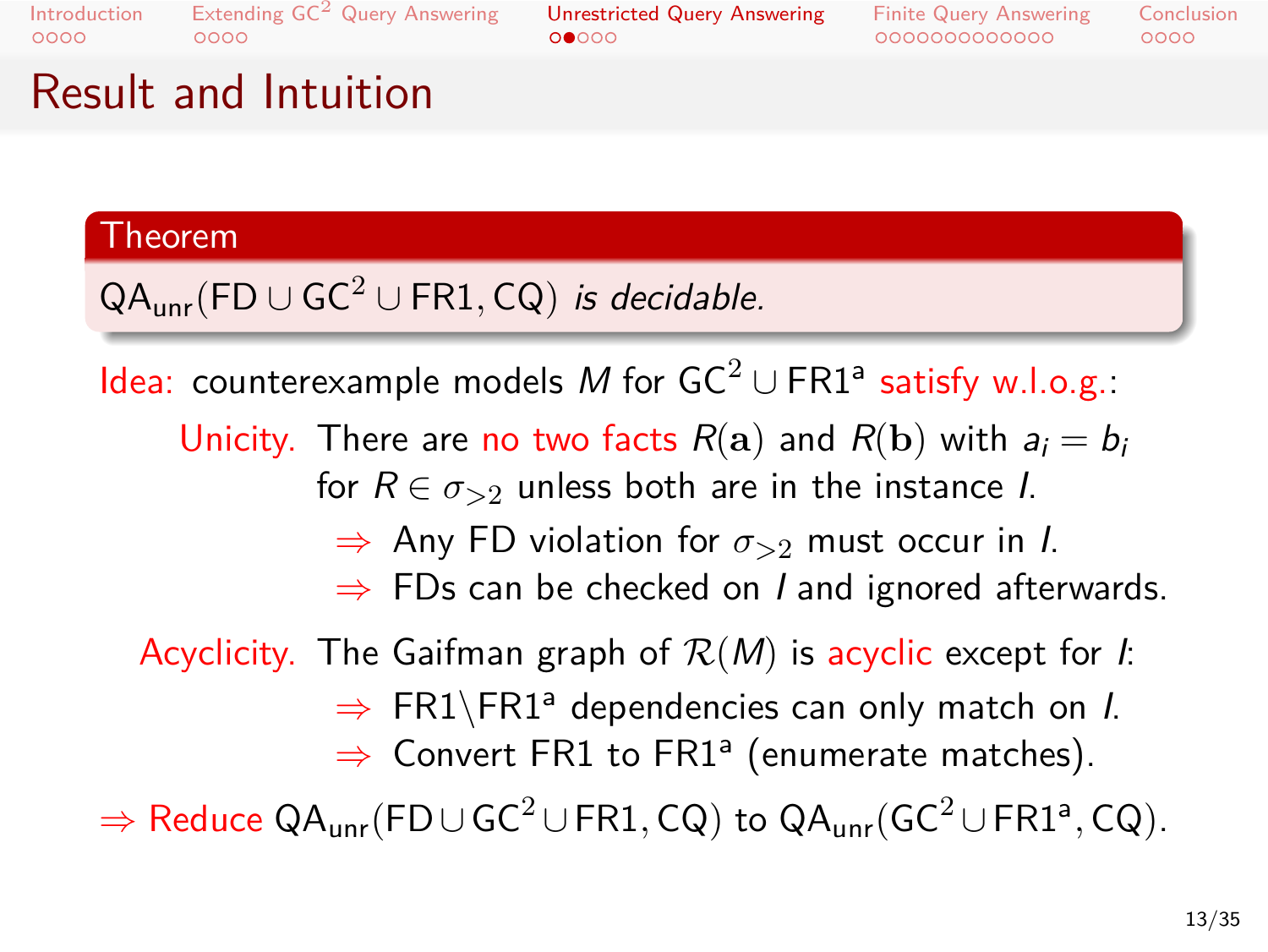Extending GC<sup>2</sup> Query Answering **Unrestricted Query Answering**<br>00000 0000

Finite Query Answering<br>000000000000

# Unraveling the Counterexample Model

Unravelling *M* to a suitable *M′* (with mapping *π ′* ):

- Add dummy binary facts covering and connecting all elements.
- Decompose the facts in bags:
	- one bag per fact of  $\sigma_{>2}$ ,
	- one bag per guarded pair  $\{a, b\}$  with all unary and binary facts.

Conclusion<br>0000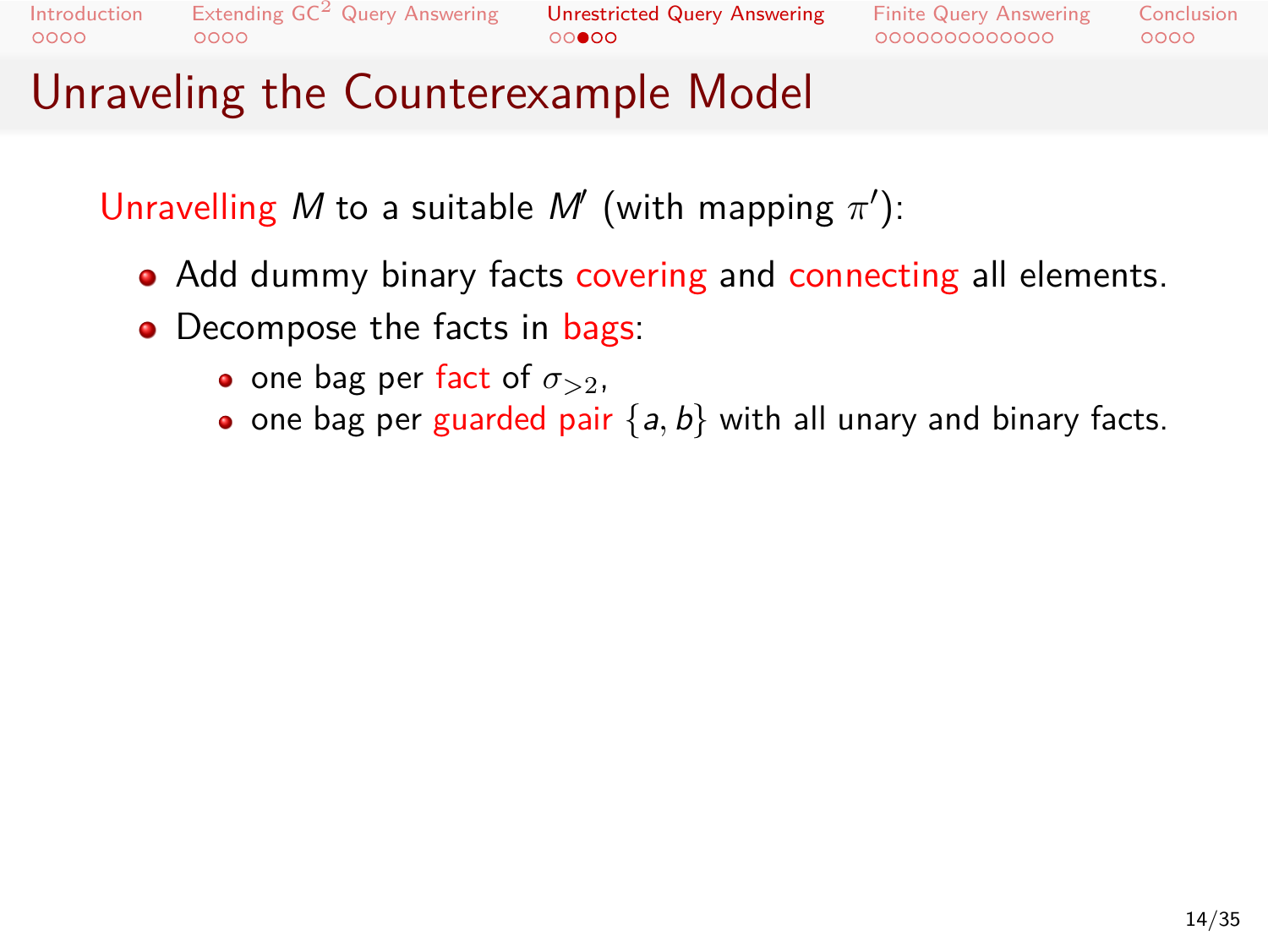..........<br>0000 Introdu

 $0000$ 

#### Extending GC<sup>2</sup> Query Answering  $00000$ Unrestricted Query Answering

Finite Query Answering<br>000000000000  $0000$ Conclusion

### Unraveling the Counterexample Model

Unravelling *M* to a suitable *M′* (with mapping *π ′* ):

- Add dummy binary facts covering and connecting all elements.
- Decompose the facts in bags:
	- one bag per fact of  $\sigma_{>2}$ ,
	- $\bullet$  one bag per guarded pair  $\{a, b\}$  with all unary and binary facts.
- Build *M′* as a tree of bags by the following inductive process:
	- *⇒* The root bag of *M′* is *I*.
	- *⇒* The children of *t ∈ M′* are, for every *a ∈* dom(*t*):
		- For every  $\sigma_{\leq 2}$ -bag  $t'$  of  $M$  containing  $\pi'(a)$ : An isomorphic copy of *t ′* in *M′* , with *a* and a fresh element.
		- $\mathsf{For\ every}\ R^i\in \mathsf{Pos}(\sigma_{>2})$  such that  $\pi'(a)$  occurs at  $R^i$  in  $M,$ if *a* does not occur at  $R^i$  in  $M^{\prime}$ : A  $\sigma_{>2}$ -bag  $\{R(\mathbf{b})\}$  with **b** fresh except  $b_i = a$ .
	- *⇒* Do not consider in a bag the previous element used to reach it.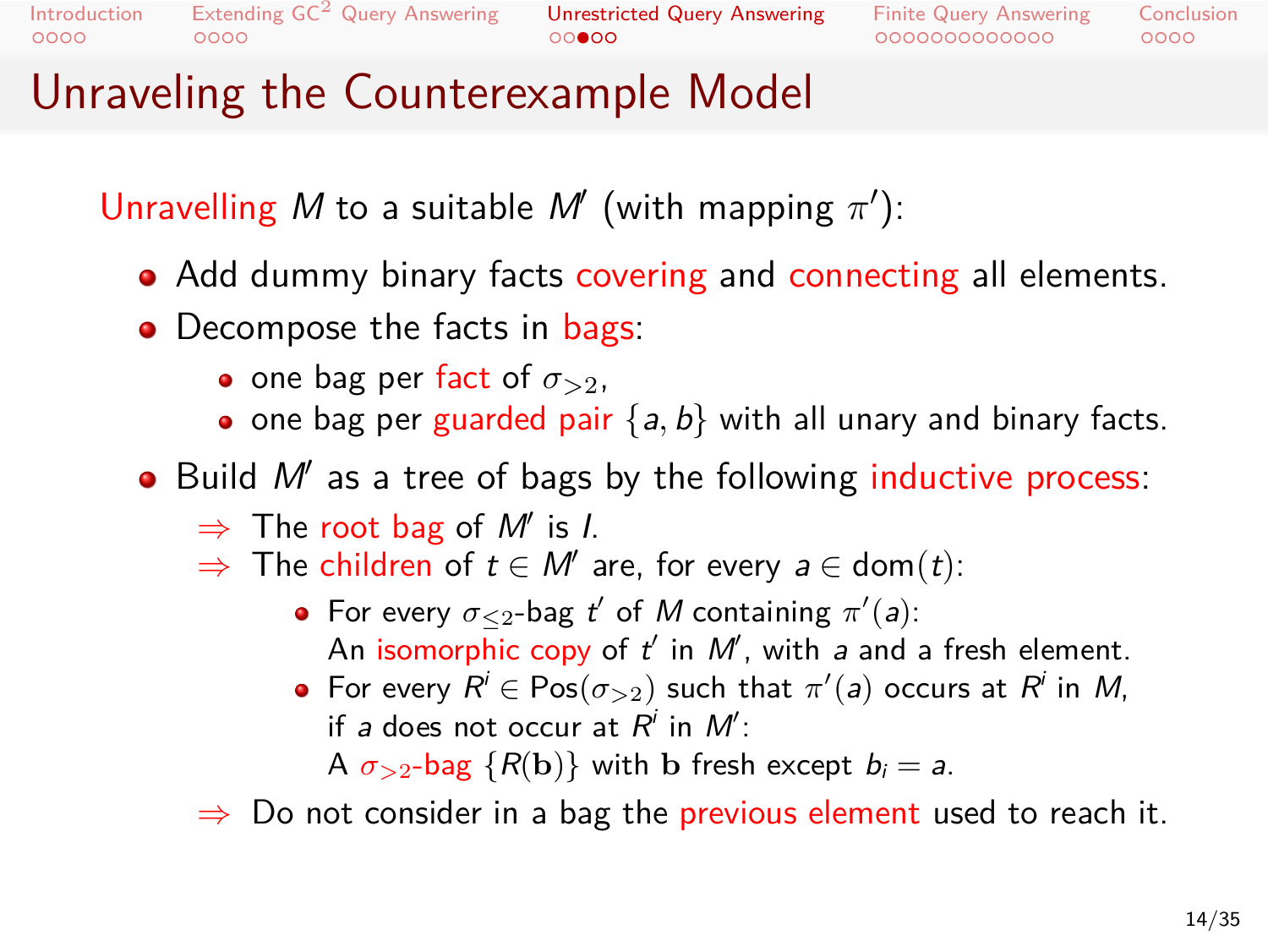$\frac{2}{c}$   $\frac{(S)}{s}$  d R  $I = \{N(a, b)\}$ *M* = *I* ∪ { $R(b, c)$ *, R*(*c, d*)*, R*(*d, b*)*, S*(*b, b, d*)*}*

R R  $\left. \text{S}\right\vert _{3}$ 12

 $\overline{\mathbb{L}}$ 

b

♦

N

a

# Introduction<br>0000 Example

Extending  $\mathsf{GC}^2$  Query Answering<br>0000

Unrestricted Query Answering<br>00000

Finite Query Answering<br>000000000000 Conclusion<br>0000

15/35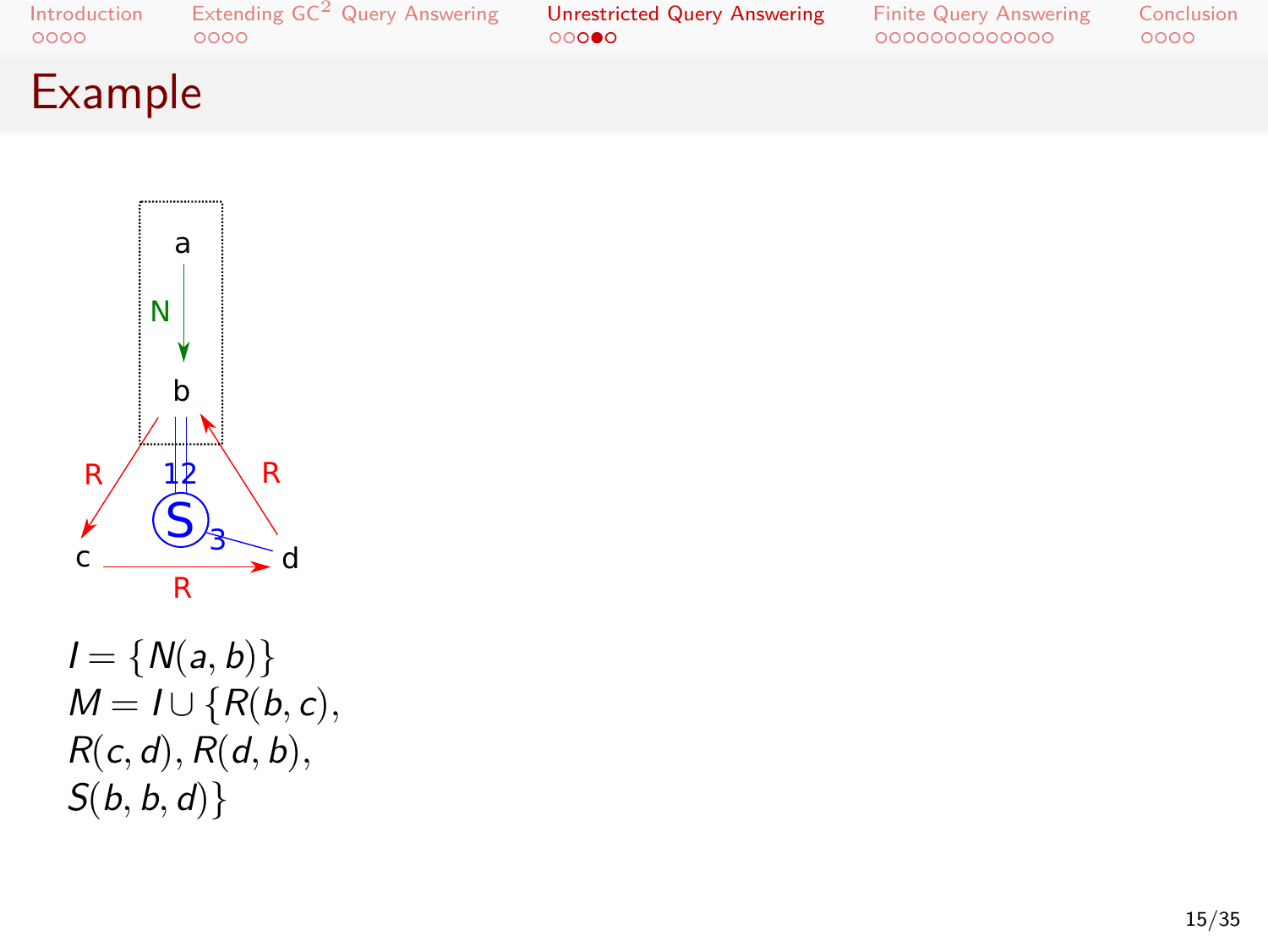$I = \{N(a, b)\}$ *M* = *I* ∪ { $R(b, c)$ *, R*(*c, d*)*, R*(*d, b*)*, S*(*b, b, d*)*}*

 $\frac{1}{c}$   $\frac{S_3}{d}$ R R  $\left. \text{S}\right\vert _{3}$ 12

R



# Example

a

b

 $\overline{\mathbb{R}}$ 

у

N

Extending  $\mathsf{GC}^2$  Query Answering<br>0000 Unrestricted Query Answering<br>00000

Finite Query Answering<br>000000000000

Conclusion<br>0000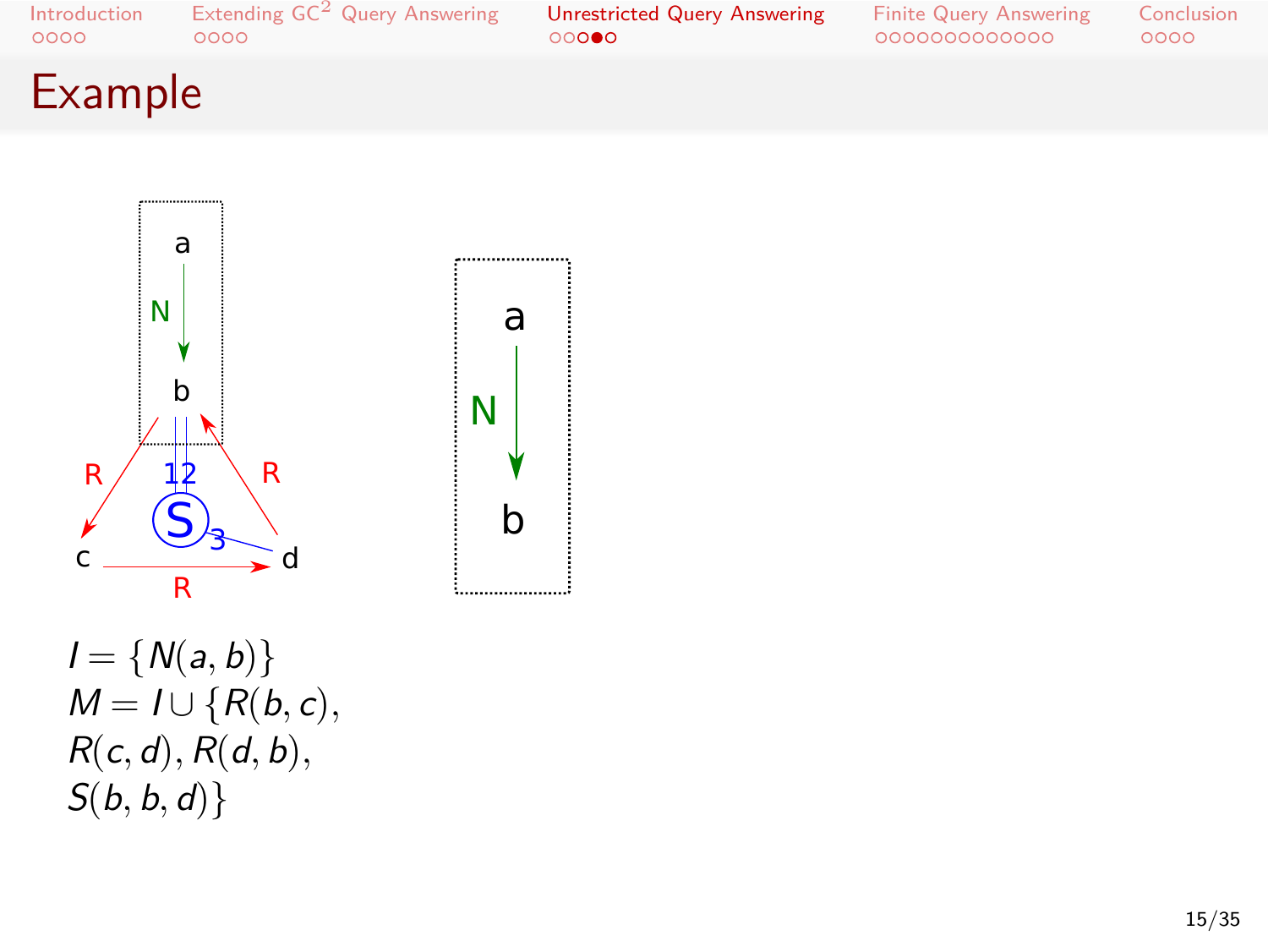



# Example

Introduction<br>0000 Extending  $\mathsf{GC}^2$  Query Answering<br>0000

Unrestricted Query Answering<br>00000

Finite Query Answering<br>000000000000 Conclusion<br>0000

15/35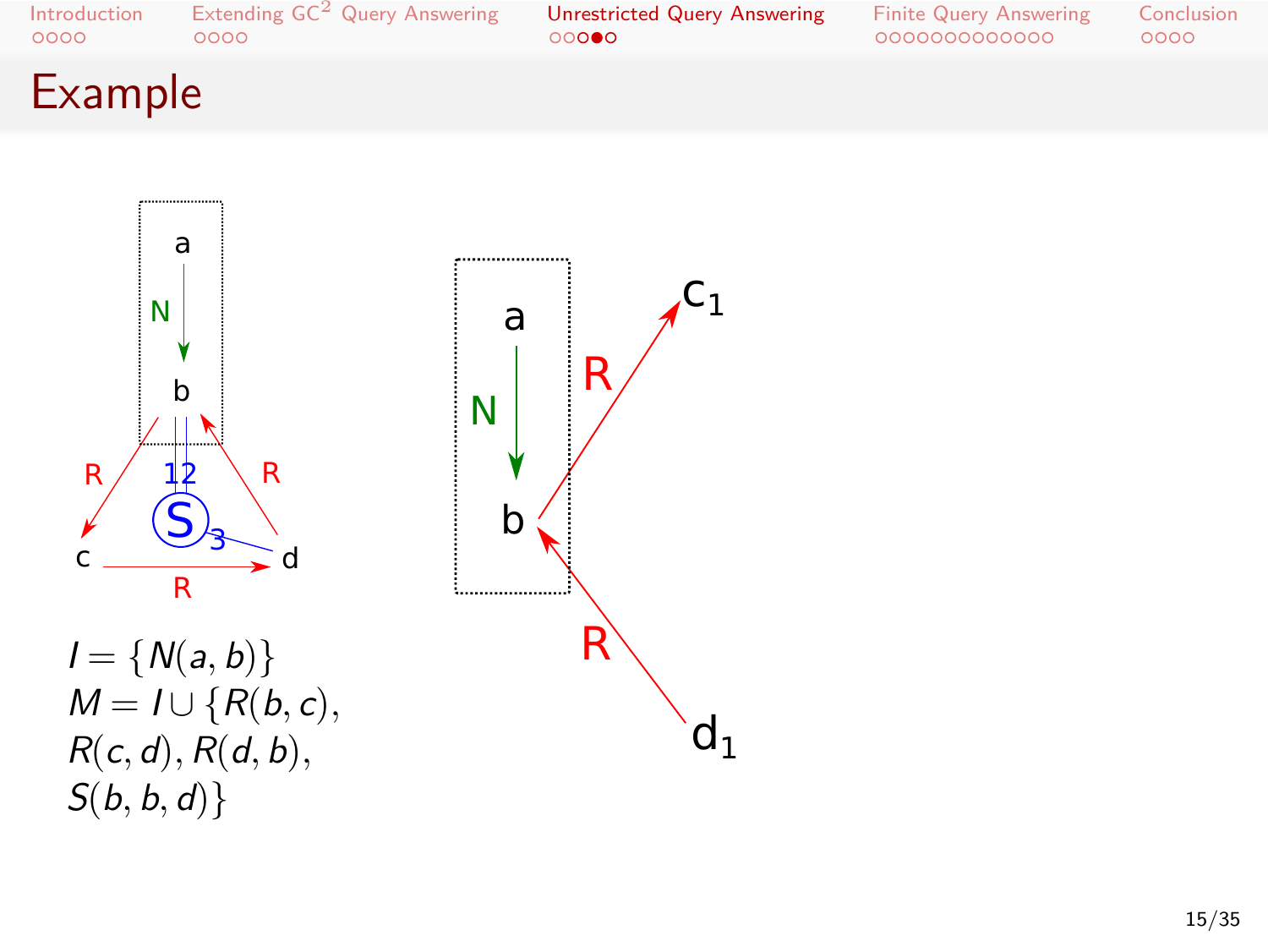



Conclusion<br>0000

Introduction<br>0000

Extending  $\mathsf{GC}^2$  Query Answering<br>0000

Unrestricted Query Answering<br>00000

Finite Query Answering<br>000000000000

Example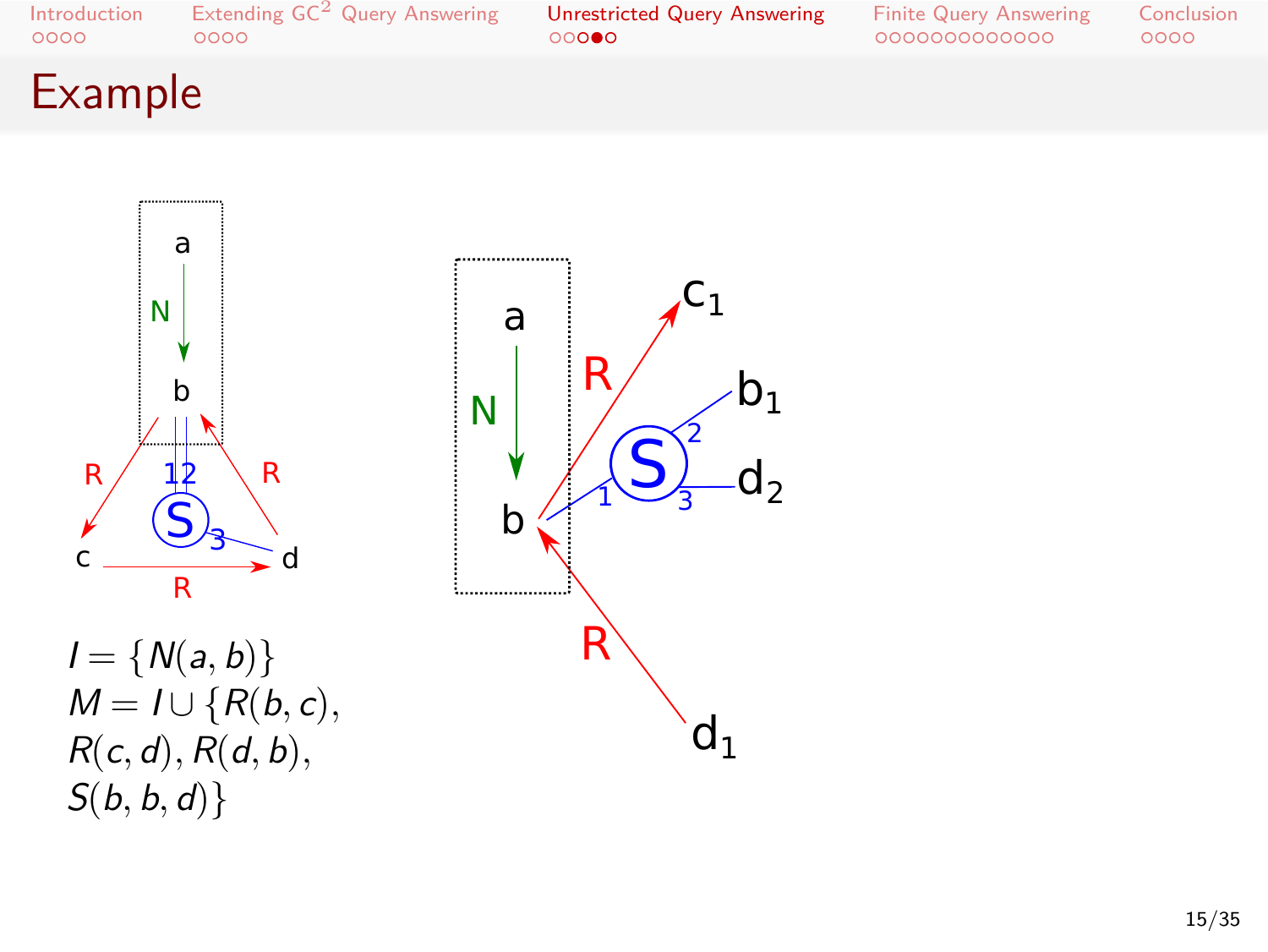



# Example

Introduction<br>0000 Extending  $\mathsf{GC}^2$  Query Answering<br>0000

Unrestricted Query Answering<br>00000

Finite Query Answering<br>000000000000 Conclusion<br>0000

15/35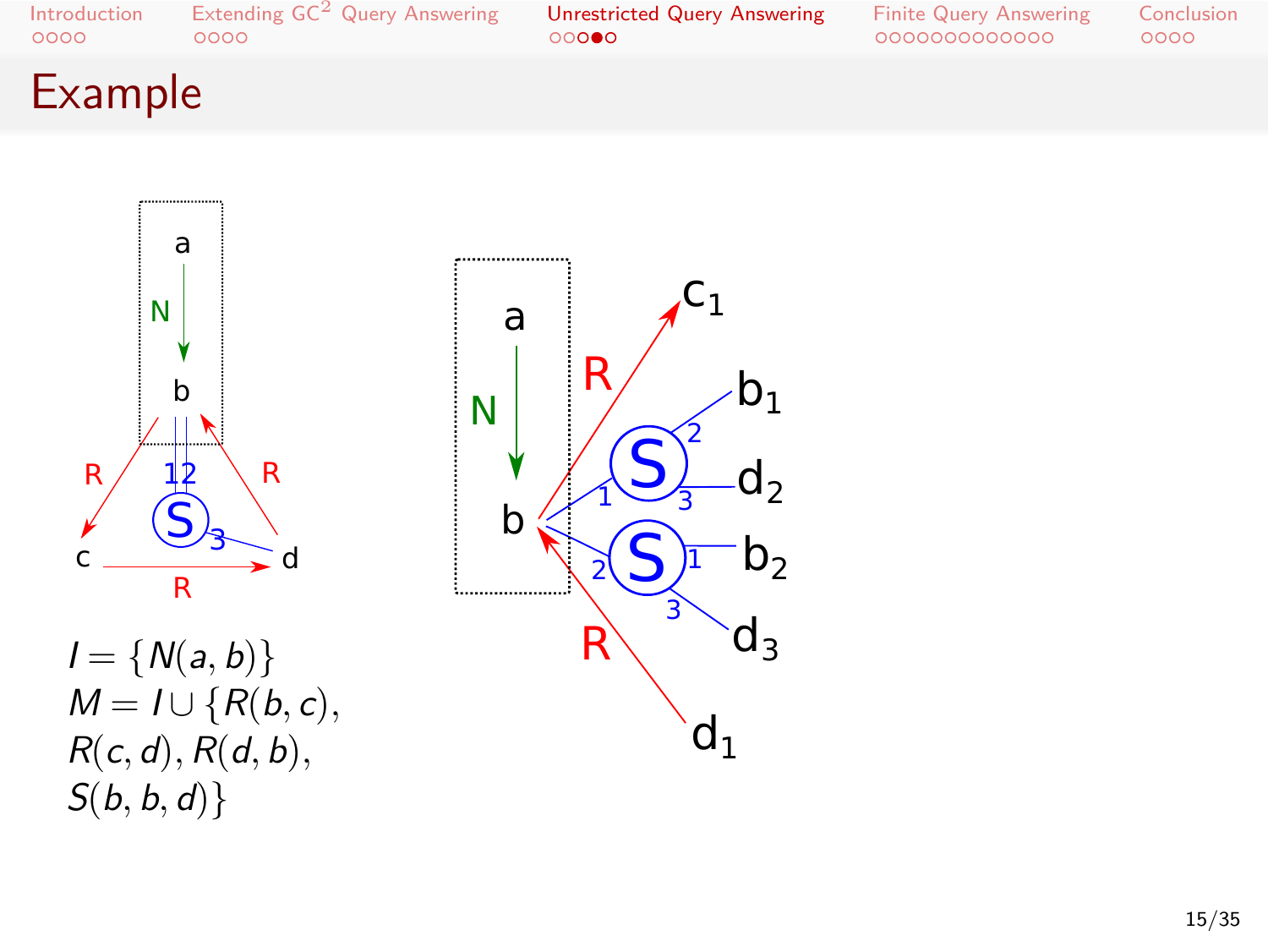



# Example

Introduction<br>0000

Extending  $\mathsf{GC}^2$  Query Answering<br>0000

Unrestricted Query Answering<br>00000

Finite Query Answering<br>000000000000 Conclusion<br>0000

### 15/35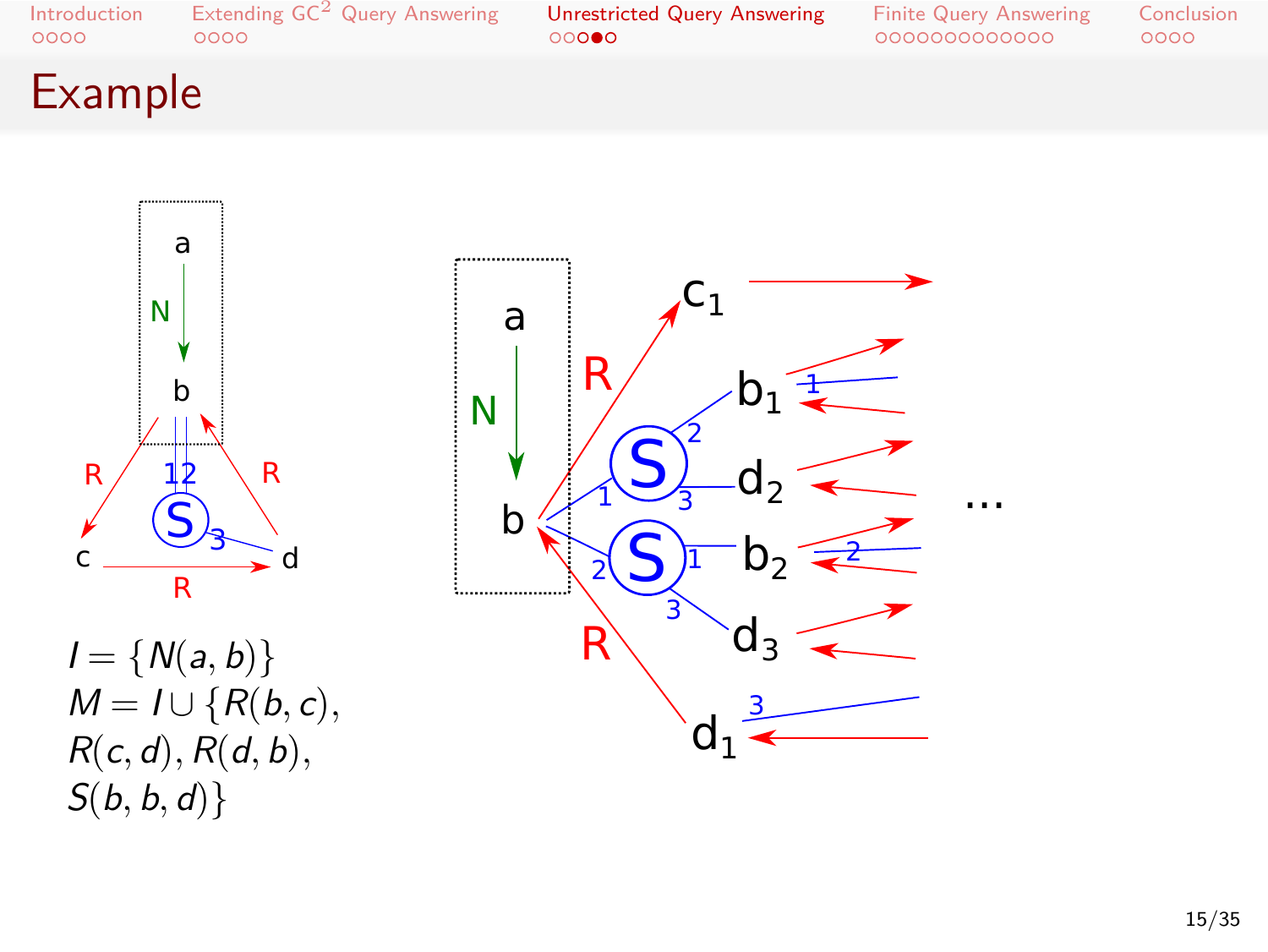. . . . Extending GC<sup>2</sup> Query Answering . . . . . Unrestricted Query Answering . . . . . . . . . . . . . Finite Query Answering

Conclusion<br>0000

# Properties of the Construction

Preserves the base instance *I*.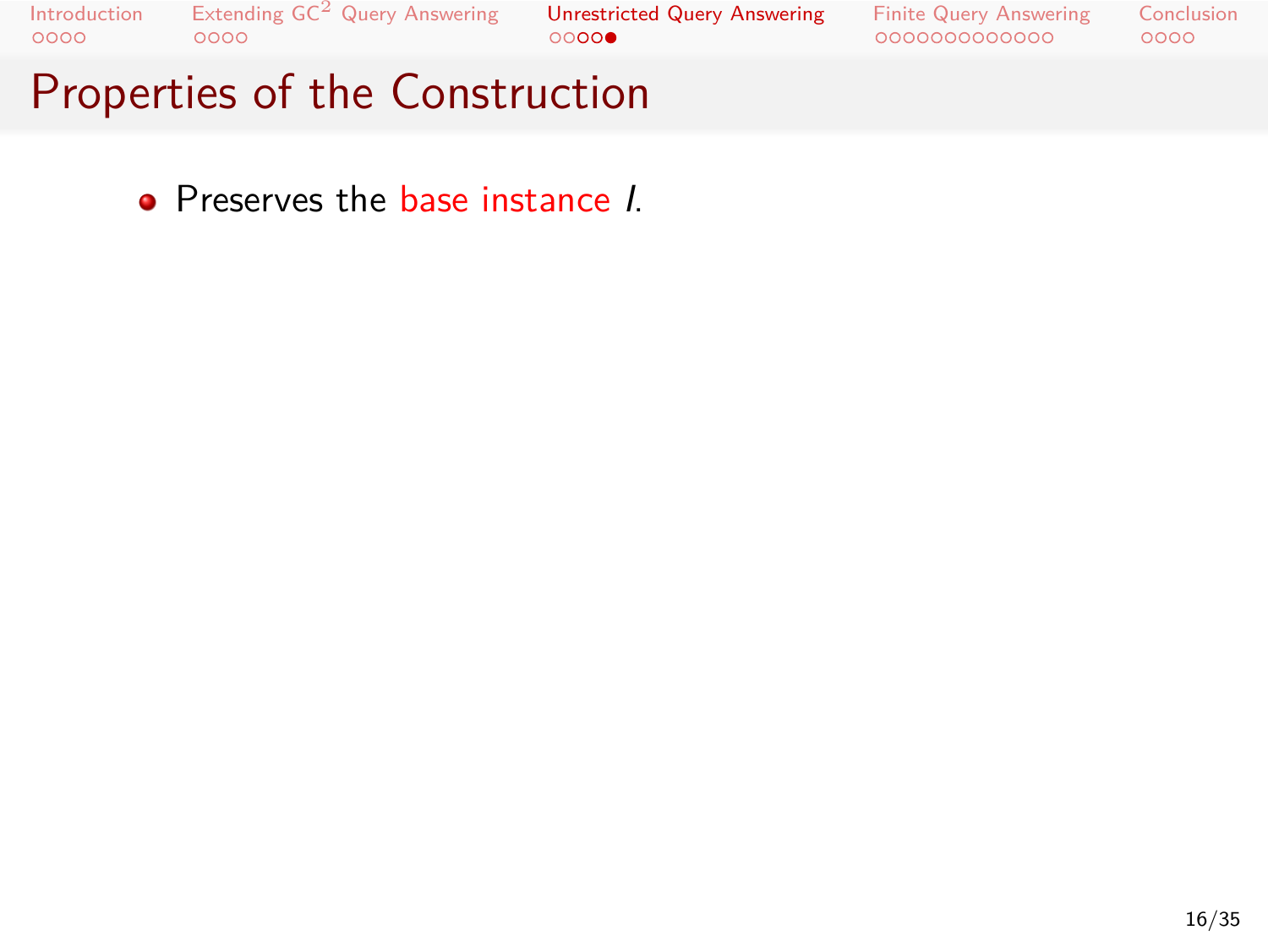Extending  $\mathsf{GC}^2$  Query Answering<br>0000 Unrestricted Query Answering<br>00000

Finite Query Answering<br>000000000000 Conclusion<br>0000

- Preserves the base instance *I*.
- Maps back to the original model by the homomorphism *π ′* . *⇒* Ensures that the query is still false.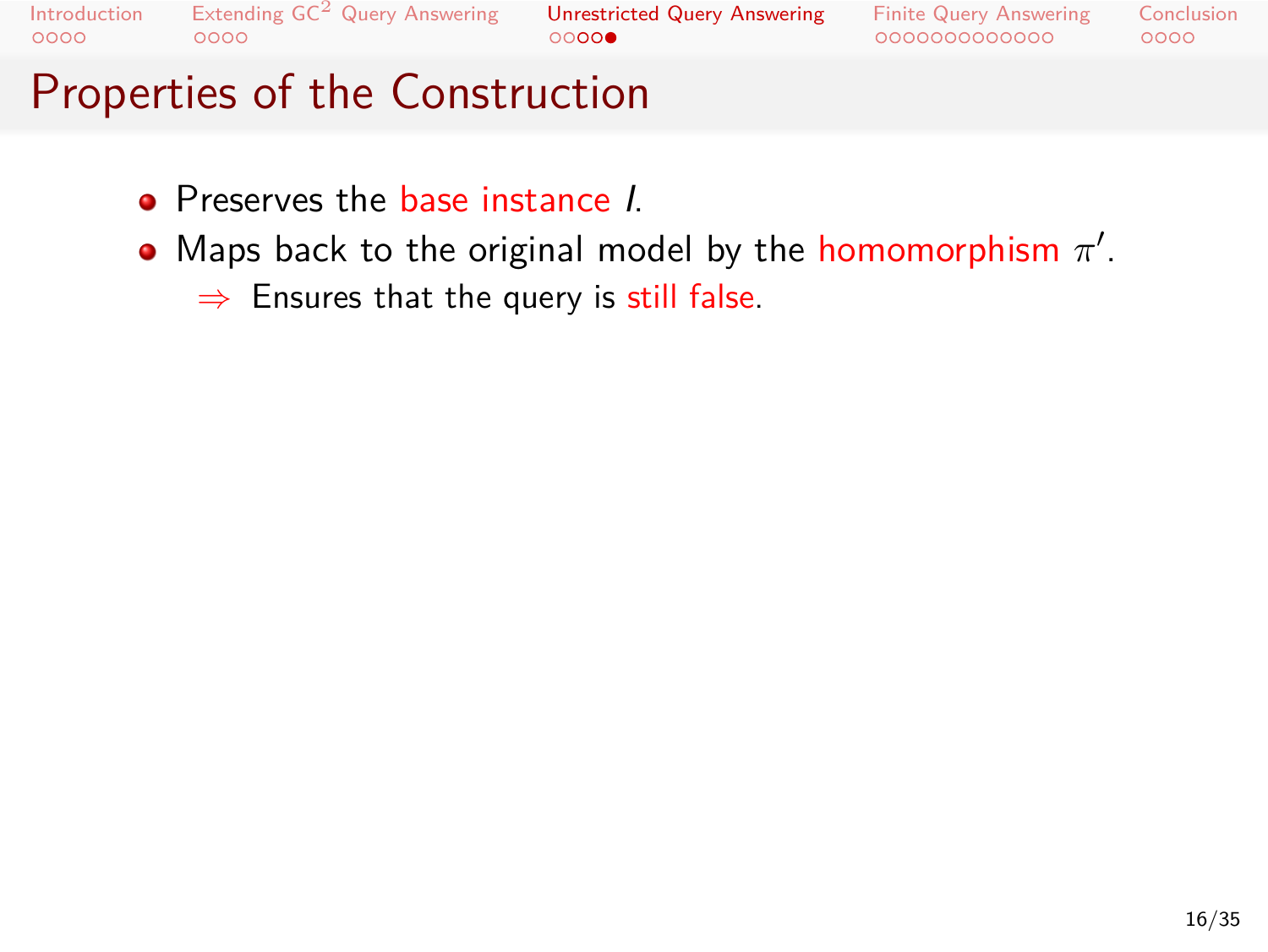### Extending  $\mathsf{GC}^2$  Query Answering<br>0000

### Unrestricted Query Answering<br>00000

Finite Query Answering<br>000000000000  $0000$ Conclusion

- Preserves the base instance *I*.
	- Maps back to the original model by the homomorphism *π ′* . *⇒* Ensures that the query is still false.
- Isomorphism between 1-neighborhoods for *σ≤*<sup>2</sup> following *π ′* .
	- $\Rightarrow$  Ensures that  $\mathsf{GF}^2$  constraints are preserved (guarded bisimilar).
	- *⇒* Ensures that number restrictions are preserved.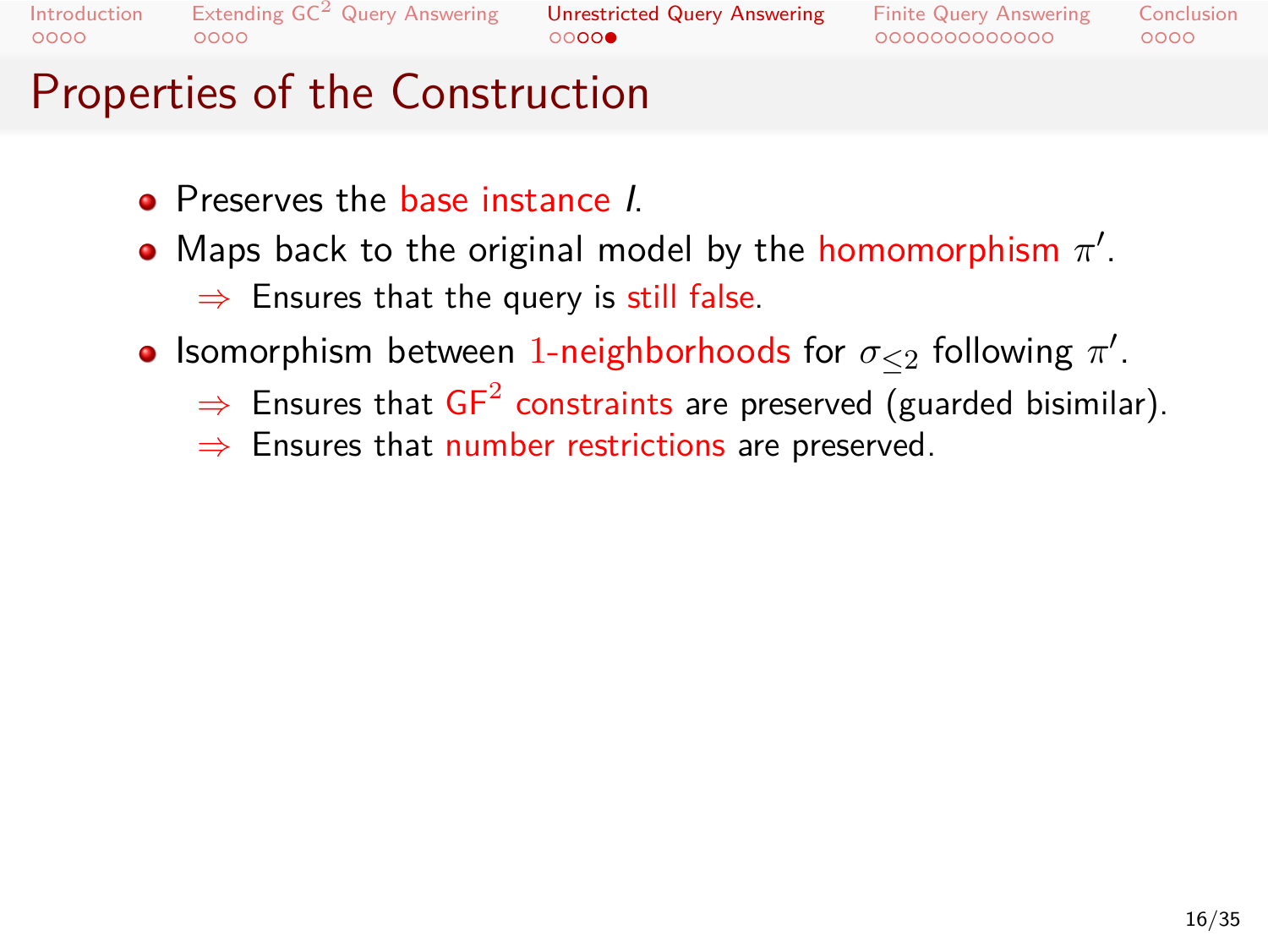#### Extending  $\mathsf{GC}^2$  Query Answering<br>0000 Unrestricted Query Answering<br>00000

Finite Query Answering<br>000000000000  $0000$ Conclusion

- Preserves the base instance *I*.
	- Maps back to the original model by the homomorphism *π ′* . *⇒* Ensures that the query is still false.
- Isomorphism between 1-neighborhoods for *σ≤*<sup>2</sup> following *π ′* .
	- $\Rightarrow$  Ensures that  $\mathsf{GF}^2$  constraints are preserved (guarded bisimilar).
	- *⇒* Ensures that number restrictions are preserved.
- The mapping  $\pi'$  is surjective for guarded pairs.
	- *⇒* Necessary for guarded bisimulation.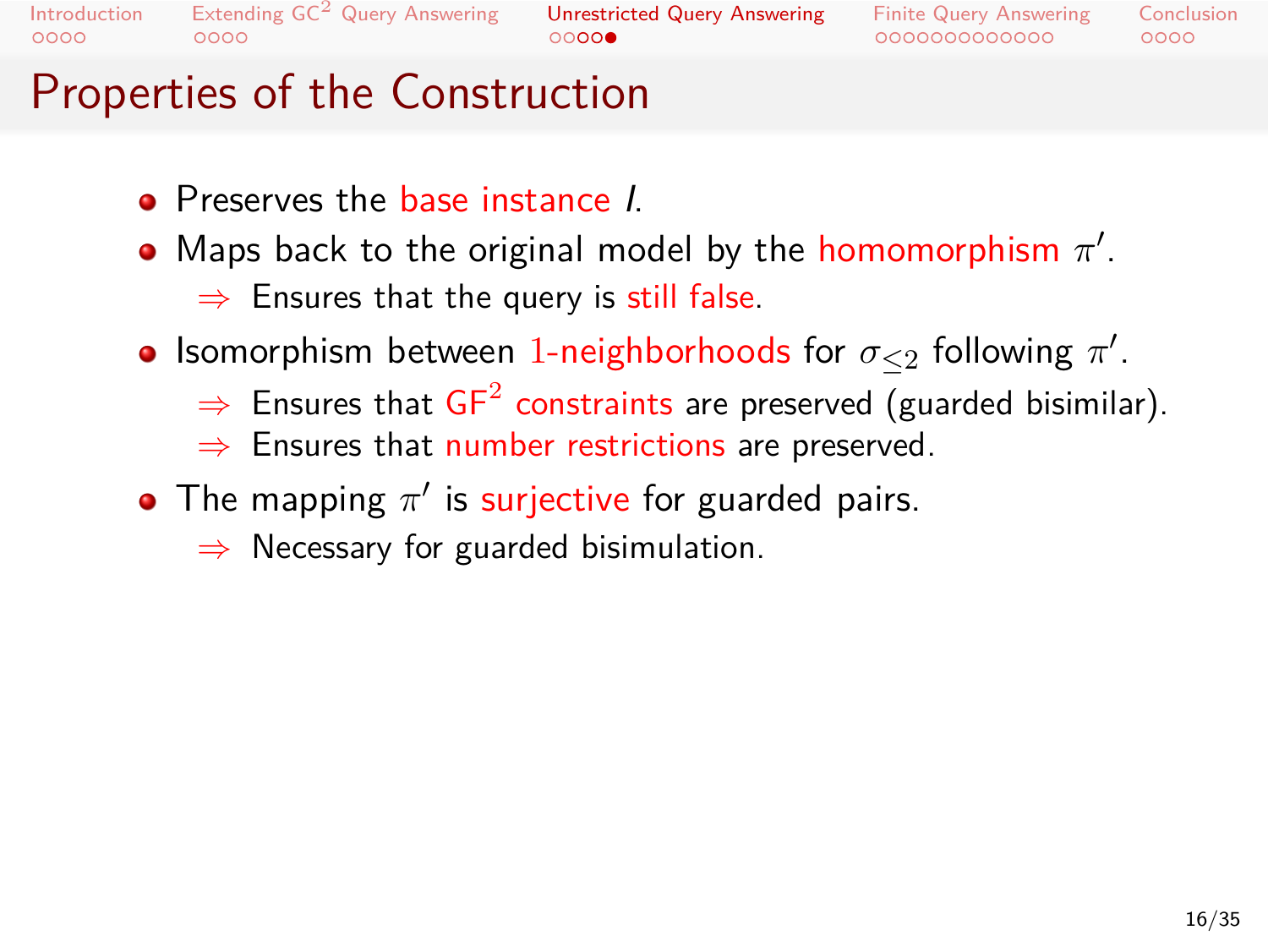### Extending  $\mathsf{GC}^2$  Query Answering<br>0000

### Unrestricted Query Answering<br>00000

### Finite Query Answering<br>000000000000

 $0000$ Conclusion

- Preserves the base instance *I*.
	- Maps back to the original model by the homomorphism *π ′* . *⇒* Ensures that the query is still false.
- Isomorphism between 1-neighborhoods for *σ≤*<sup>2</sup> following *π ′* .
	- $\Rightarrow$  Ensures that  $\mathsf{GF}^2$  constraints are preserved (guarded bisimilar).
	- *⇒* Ensures that number restrictions are preserved.
- The mapping  $\pi'$  is surjective for guarded pairs. *⇒* Necessary for guarded bisimulation.
- Elements still occur at the same positions of Pos(*σ>*2): ⇒ Ensures that FR1<sup>a</sup> constraints are preserved.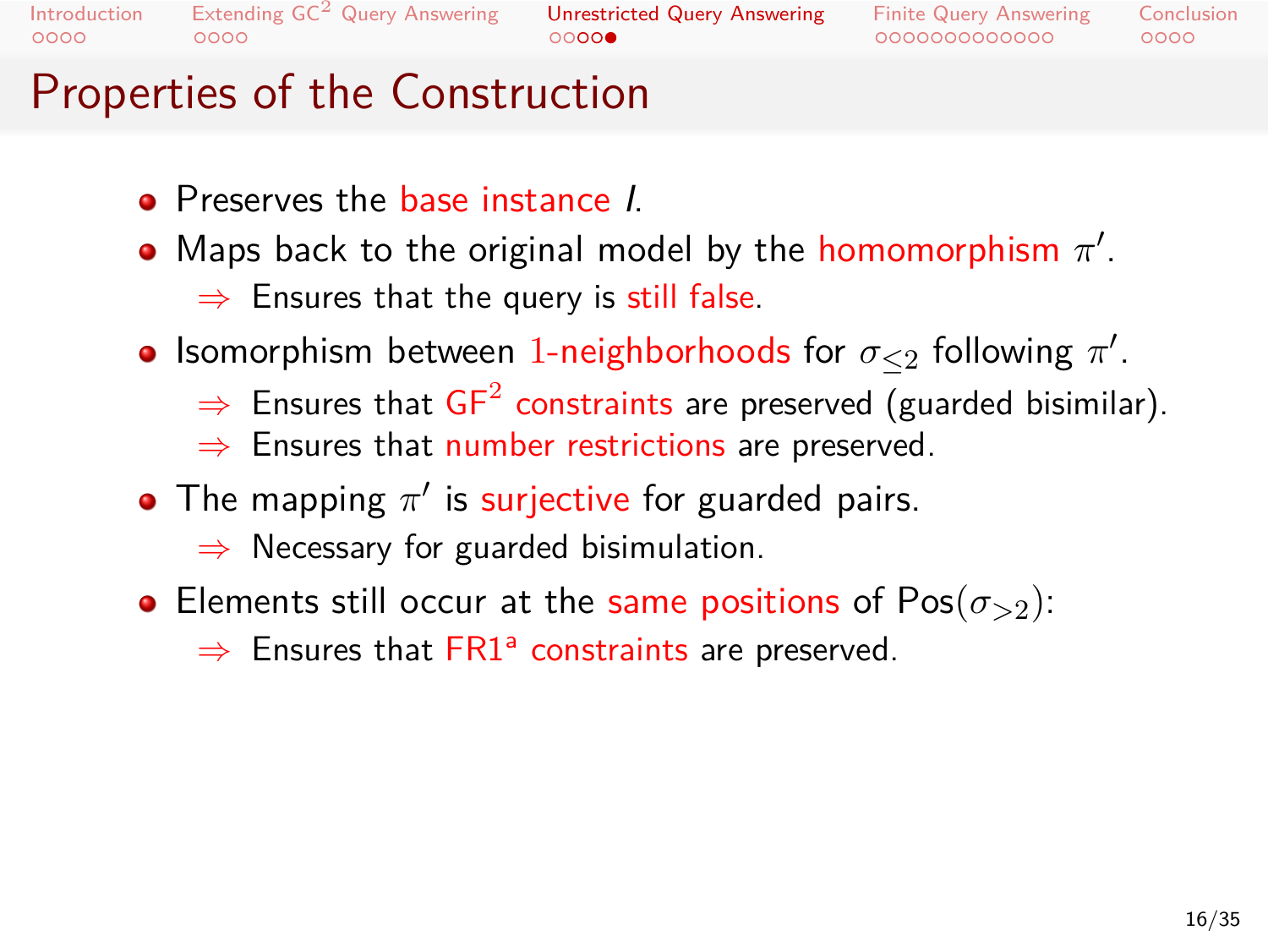### Extending  $\mathsf{GC}^2$  Query Answering<br>0000

#### $00000$ Unrestricted Query Answering

Finite Query Answering<br>000000000000  $0000$ Conclusion

- Preserves the base instance *I*.
	- Maps back to the original model by the homomorphism *π ′* . *⇒* Ensures that the query is still false.
- Isomorphism between 1-neighborhoods for *σ≤*<sup>2</sup> following *π ′* .
	- $\Rightarrow$  Ensures that  $\mathsf{GF}^2$  constraints are preserved (guarded bisimilar).
	- *⇒* Ensures that number restrictions are preserved.
- The mapping  $\pi'$  is surjective for guarded pairs. *⇒* Necessary for guarded bisimulation.
- **•** Elements still occur at the same positions of  $Pos(\sigma_{>2})$ : ⇒ Ensures that FR1<sup>a</sup> constraints are preserved.
- They do so at most once (except in the instance): *⇒* Ensures Unicity.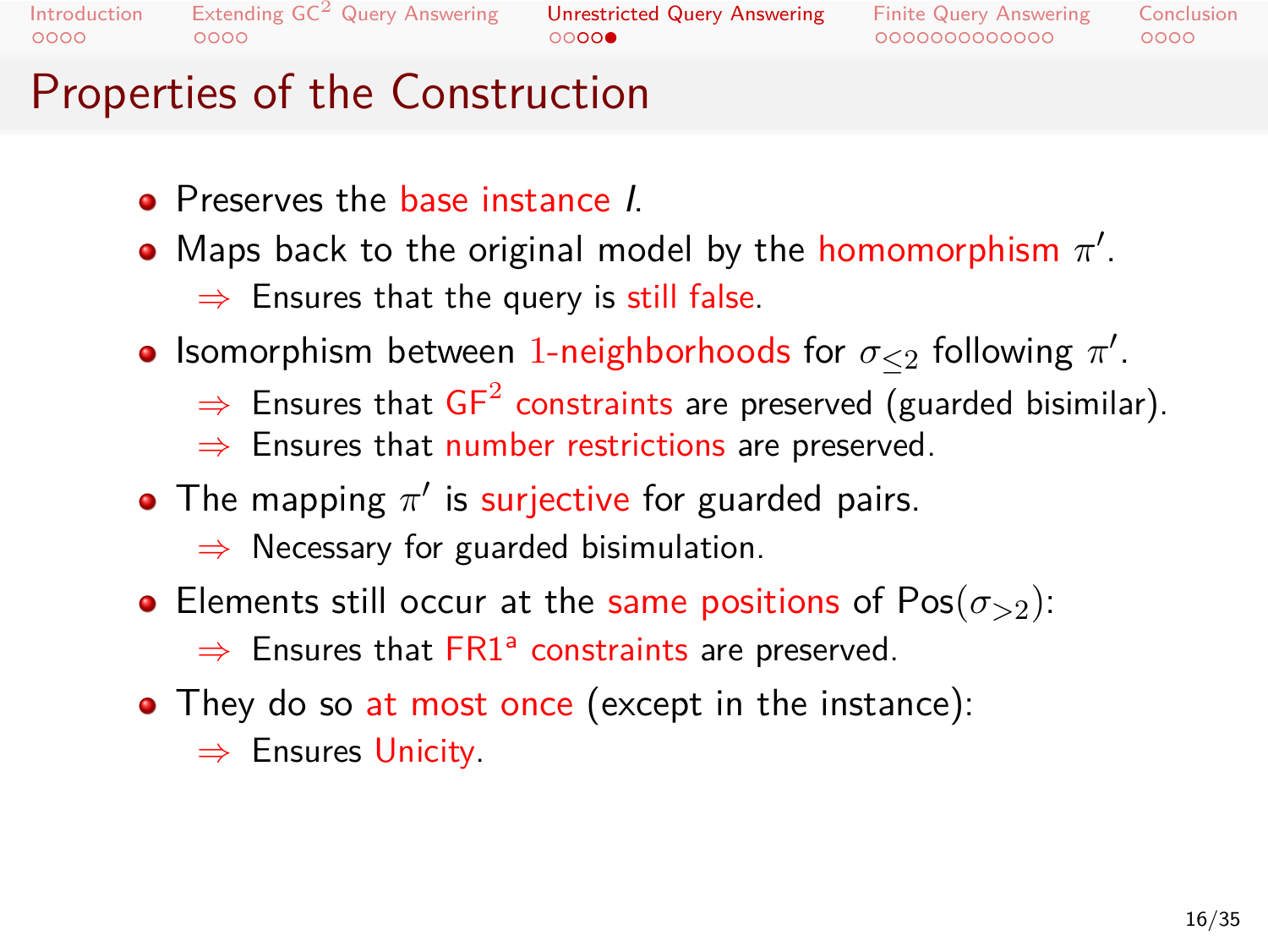### Extending  $\mathsf{GC}^2$  Query Answering<br>0000

 $00000$ Unrestricted Query Answering

### Finite Query Answering<br>000000000000

 $0000$ Conclusion

- Preserves the base instance *I*.
	- Maps back to the original model by the homomorphism *π ′* . *⇒* Ensures that the query is still false.
- Isomorphism between 1-neighborhoods for *σ≤*<sup>2</sup> following *π ′* .
	- $\Rightarrow$  Ensures that  $\mathsf{GF}^2$  constraints are preserved (guarded bisimilar).
	- *⇒* Ensures that number restrictions are preserved.
- The mapping  $\pi'$  is surjective for guarded pairs. *⇒* Necessary for guarded bisimulation.
- **•** Elements still occur at the same positions of  $Pos(\sigma_{>2})$ : ⇒ Ensures that FR1<sup>a</sup> constraints are preserved.
- They do so at most once (except in the instance): *⇒* Ensures Unicity.
- The model is a tree of bags.
	- *⇒* Ensures Acyclicity (and bounded treewidth).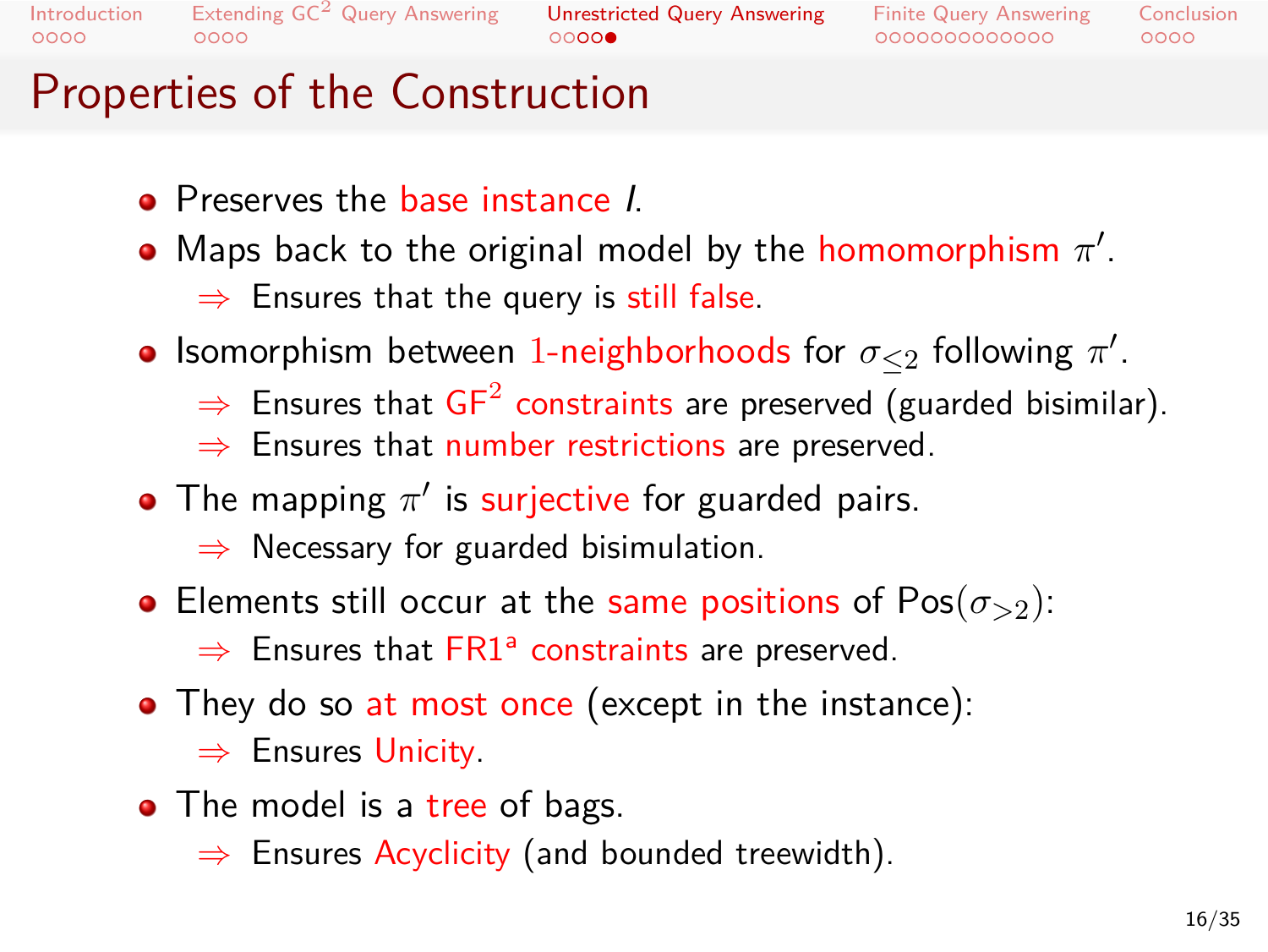Introduction<br>0000 Table of Contents

. . . . Extending GC<sup>2</sup> Query Answering . . . . . Unrestricted Query Answering . . . . . . . . . . . . . Finite Query Answering

Conclusion<br>0000



**1** Introduction

2 Extending GC<sup>2</sup> Query Answering

<sup>3</sup> Unrestricted Query Answering



.<sup>5</sup> Conclusion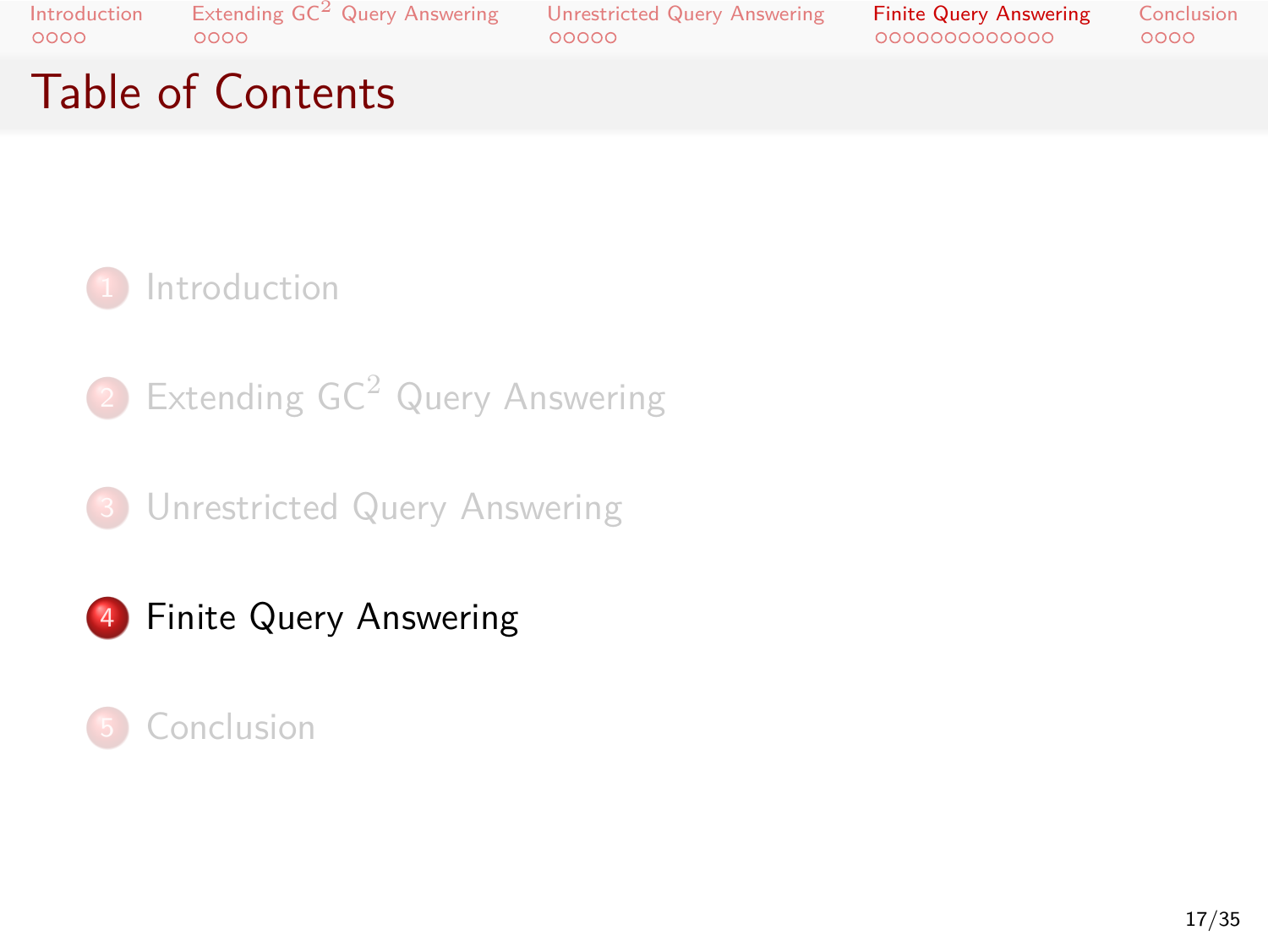

Finite controllability (FC): finite and unrestricted QA coincide.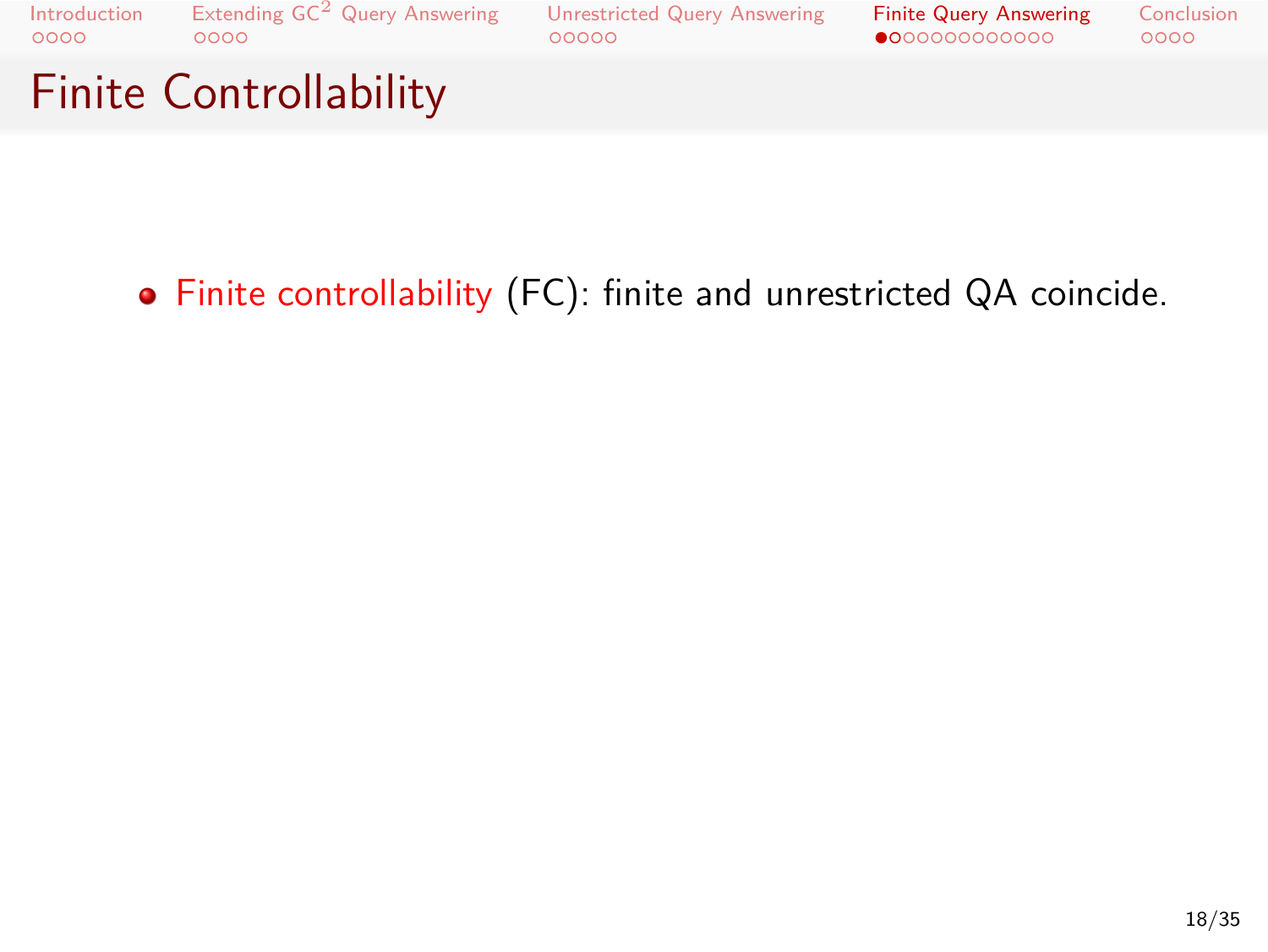#### $00000$ Unrestricted Query Answering

Finite Query Answering<br>●○○○○○○○○○○○○  $0000$ Conclusion

# Finite Controllability

- Finite controllability (FC): finite and unrestricted QA coincide.
- Holds for GF but fails with number restrictions:
	- Consider  $\Theta: R^2 \to R^1, R^2 \subseteq R^1$ , and  $I = \{A(a), R(a, b)\}.$
	- $\bullet$  Universal infinite chase model  $A(a), R(a, b), R(b, c), \ldots$
	- Finite model has to loop back, on *a* because of the FD: *A*(*a*)*, R*(*a, b*)*, R*(*b, c*)*, . . . , R*(*y, z*)*, R*(*z, a*).
	- $\Rightarrow$  For *q* : *R*(*x, y*) ∧ *A*(*y*), we have *I*,  $\Theta$   $\models$ <sub>fin</sub> *q* but *I*,  $\Theta$   $\nmodels$ <sub>unr</sub> *q*.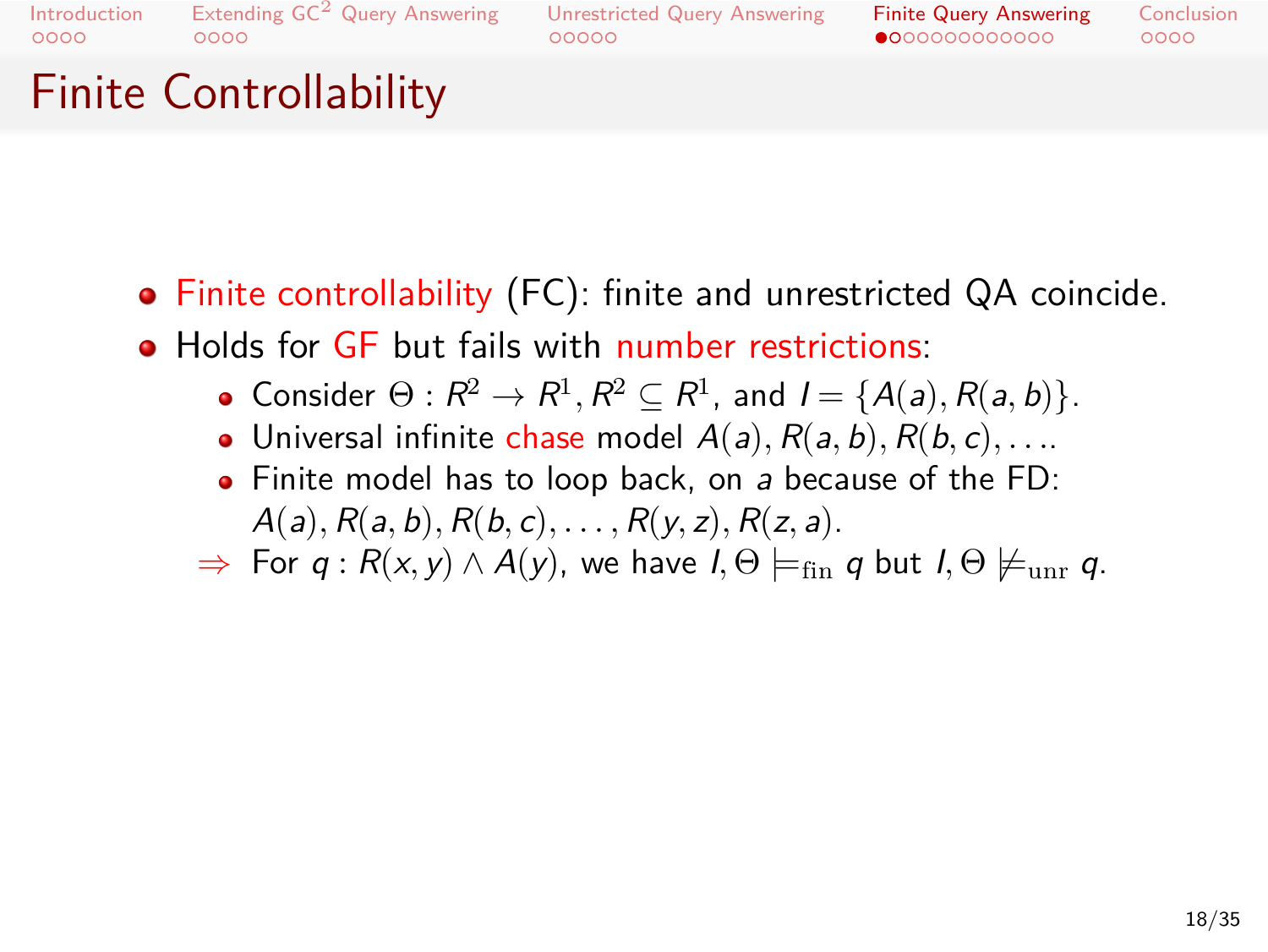#### Extending GC<sup>2</sup> Query Answering  $00000$ Unrestricted Query Answering

Finite Query Answering<br>●○○○○○○○○○○○○  $0000$ Conclusion

Finite Controllability

- Finite controllability (FC): finite and unrestricted QA coincide.
- Holds for GF but fails with number restrictions:
	- Consider  $\Theta: R^2 \to R^1, R^2 \subseteq R^1$ , and  $I = \{A(a), R(a, b)\}.$
	- $\bullet$  Universal infinite chase model  $A(a), R(a, b), R(b, c), \ldots$
	- Finite model has to loop back, on *a* because of the FD: *A*(*a*)*, R*(*a, b*)*, R*(*b, c*)*, . . . , R*(*y, z*)*, R*(*z, a*).
	- $\Rightarrow$  For *q* : *R*(*x, y*) ∧ *A*(*y*), we have *I*,  $\Theta$   $\models$ <sub>fin</sub> *q* but *I*,  $\Theta$   $\nmodels$ <sub>unr</sub> *q*.
- Separability not useful for finite QA (the chase is infinite):
	- Separability not closed under finite implication [Rosati, 2006].
	- *⇒* QAfin(KD *∪* ID*,* CQ) undecidable even assuming separability.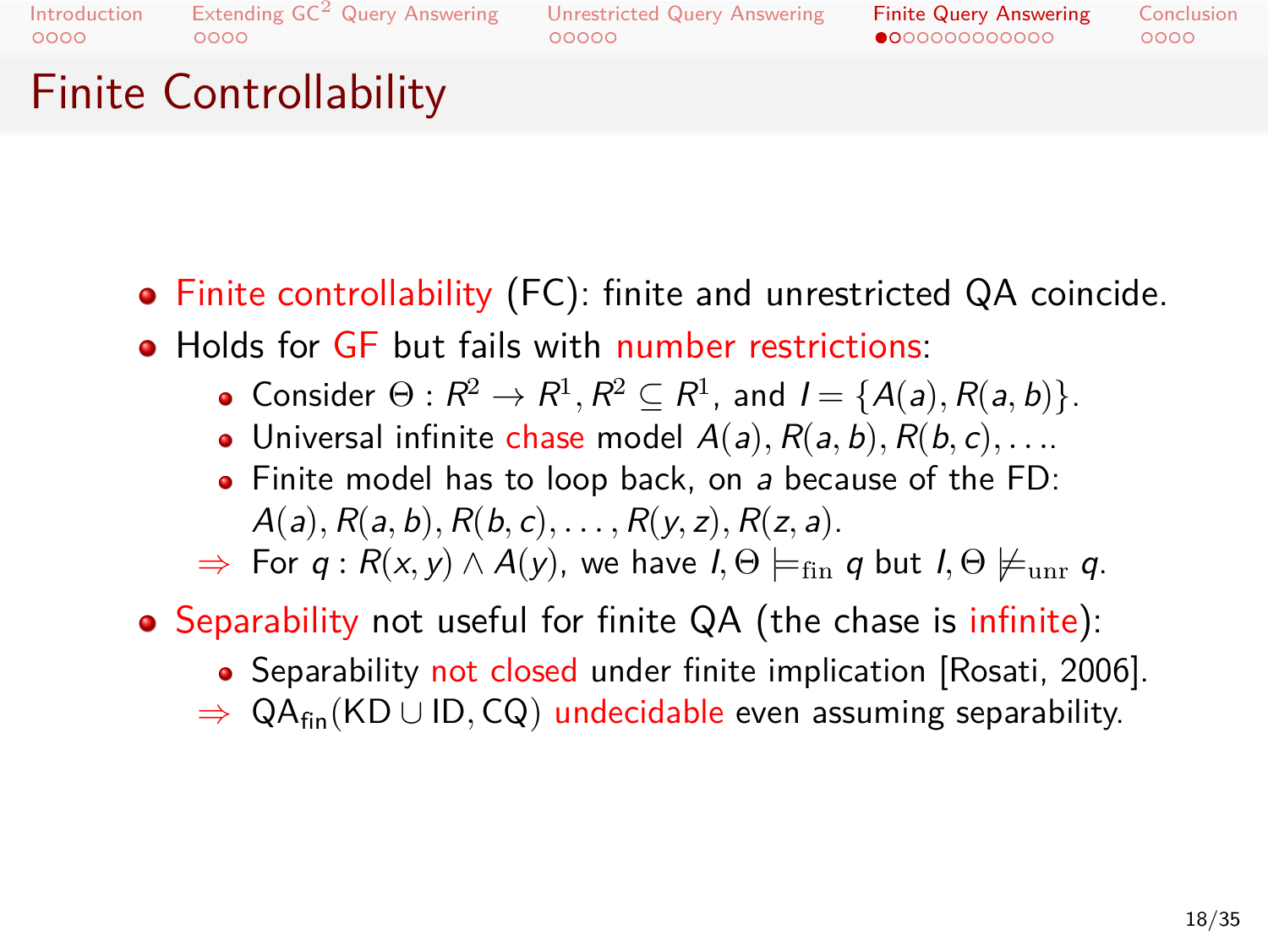

QA<sub>fin</sub>(GC<sup>2</sup>, CQ) not FC but decidable [Pratt-Hartmann, 2009]. *⇒* Only for arity-two.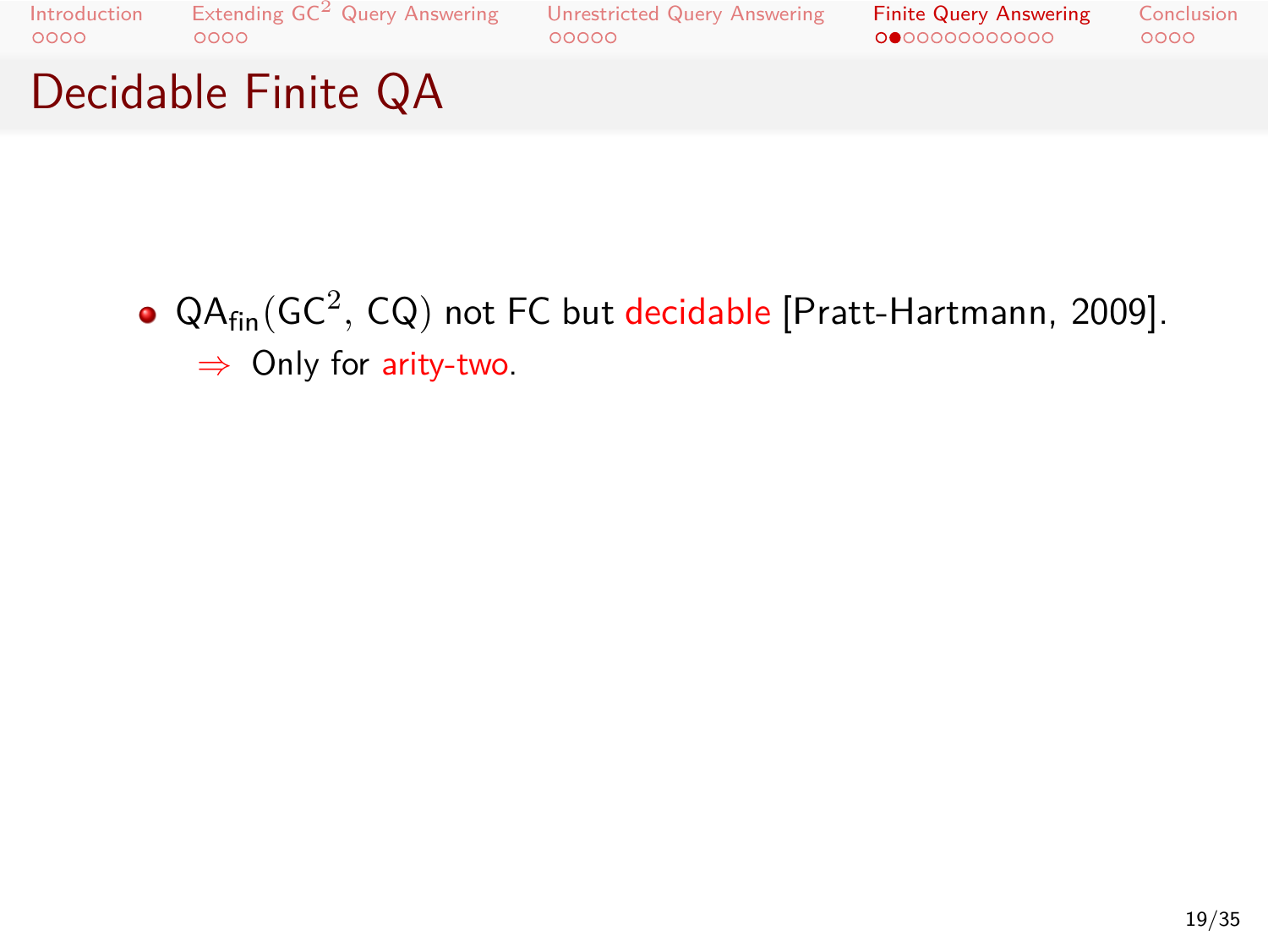### Unrestricted Query Answering<br>00000

Finite Query Answering<br>000000000000

Conclusion<br>0000

# Decidable Finite QA

- QA<sub>fin</sub>(GC<sup>2</sup>, CQ) not FC but decidable [Pratt-Hartmann, 2009]. *⇒* Only for arity-two.
- Enforce chase termination to get a finite universal model.
	- *⇒* Too restrictive.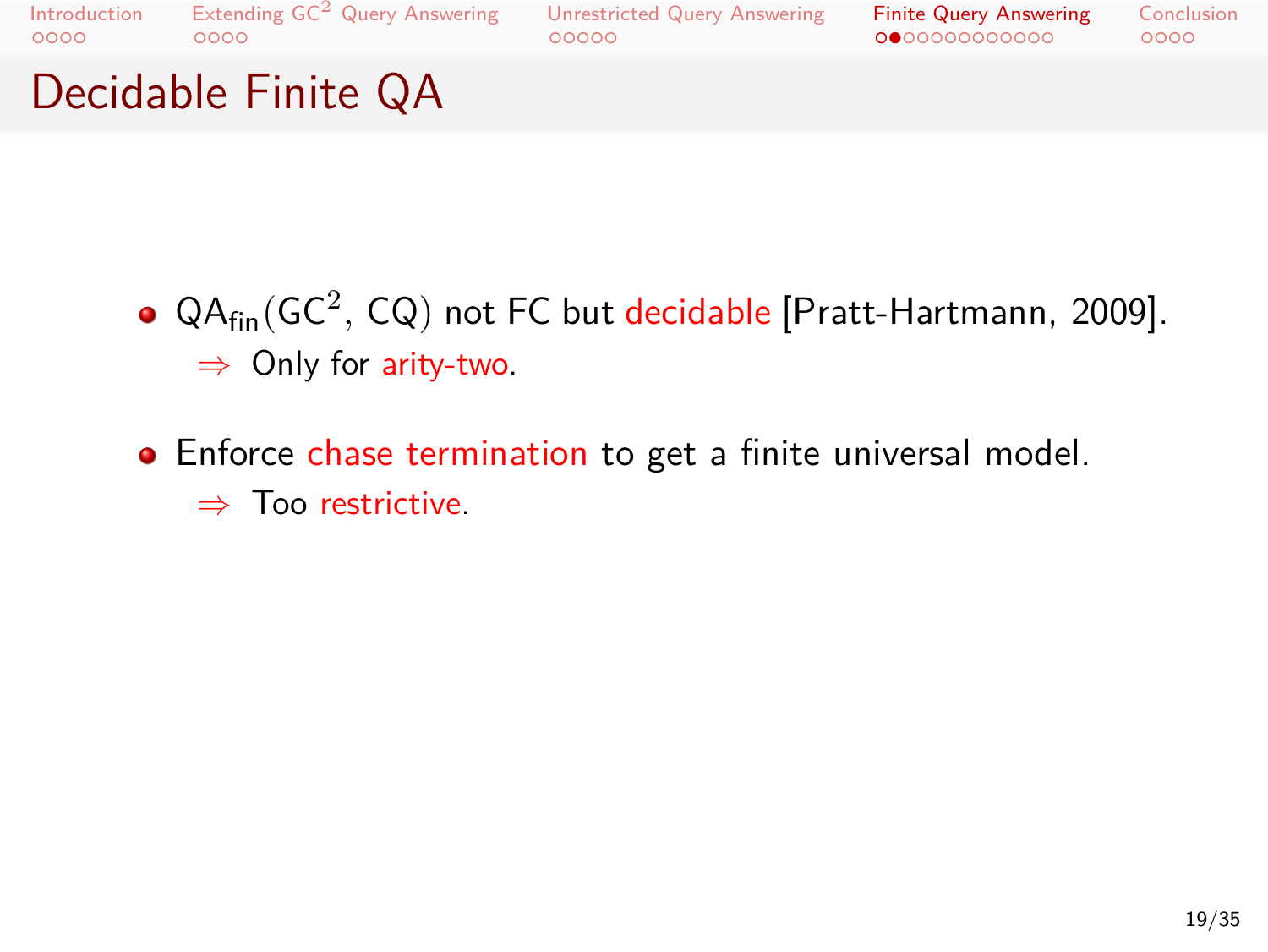### Unrestricted Query Answering<br>00000

Finite Query Answering<br>000000000000 Conclusion<br>0000

Decidable Finite QA

- QA<sub>fin</sub>(GC<sup>2</sup>, CQ) not FC but decidable [Pratt-Hartmann, 2009]. *⇒* Only for arity-two.
- Enforce chase termination to get a finite universal model. *⇒* Too restrictive.
- Restrict the language to enforce FC:
	- *⇒* KD *∪* ID under a foreign key condition is FC [Rosati, 2011].
	- *⇒* Also restrictive.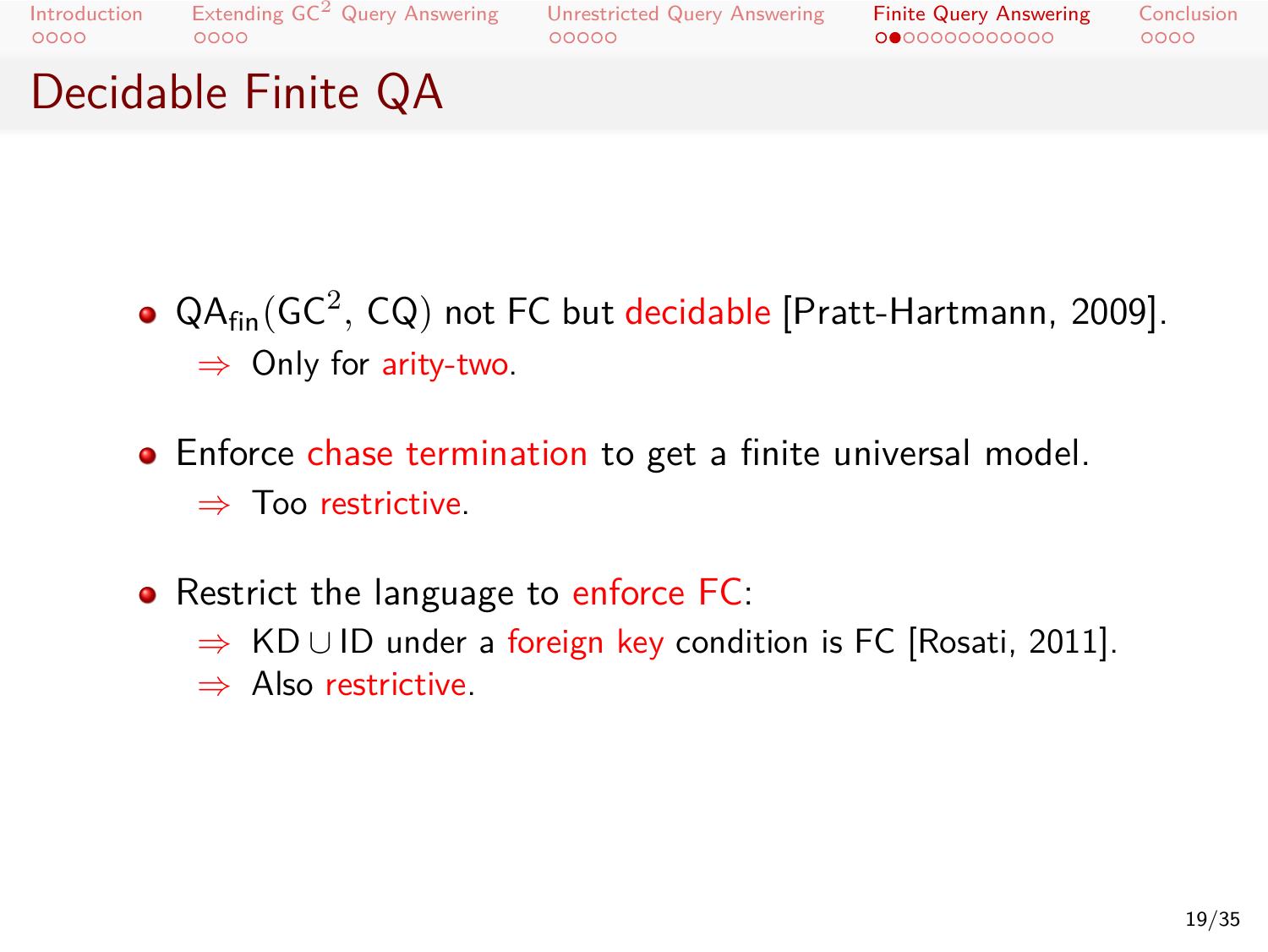## Unrestricted Query Answering<br>00000

### Finite Query Answering<br>00●000000000

# Result Statement

- We focus on unary IDs and (general) FDs, arbitrary arity.
- The implication problem for UIDs and FDs is decidable: PTIME finite closure construction [Cosmadakis et al., 1990].
- We show that FC holds up to finite closure:

Conclusion<br>0000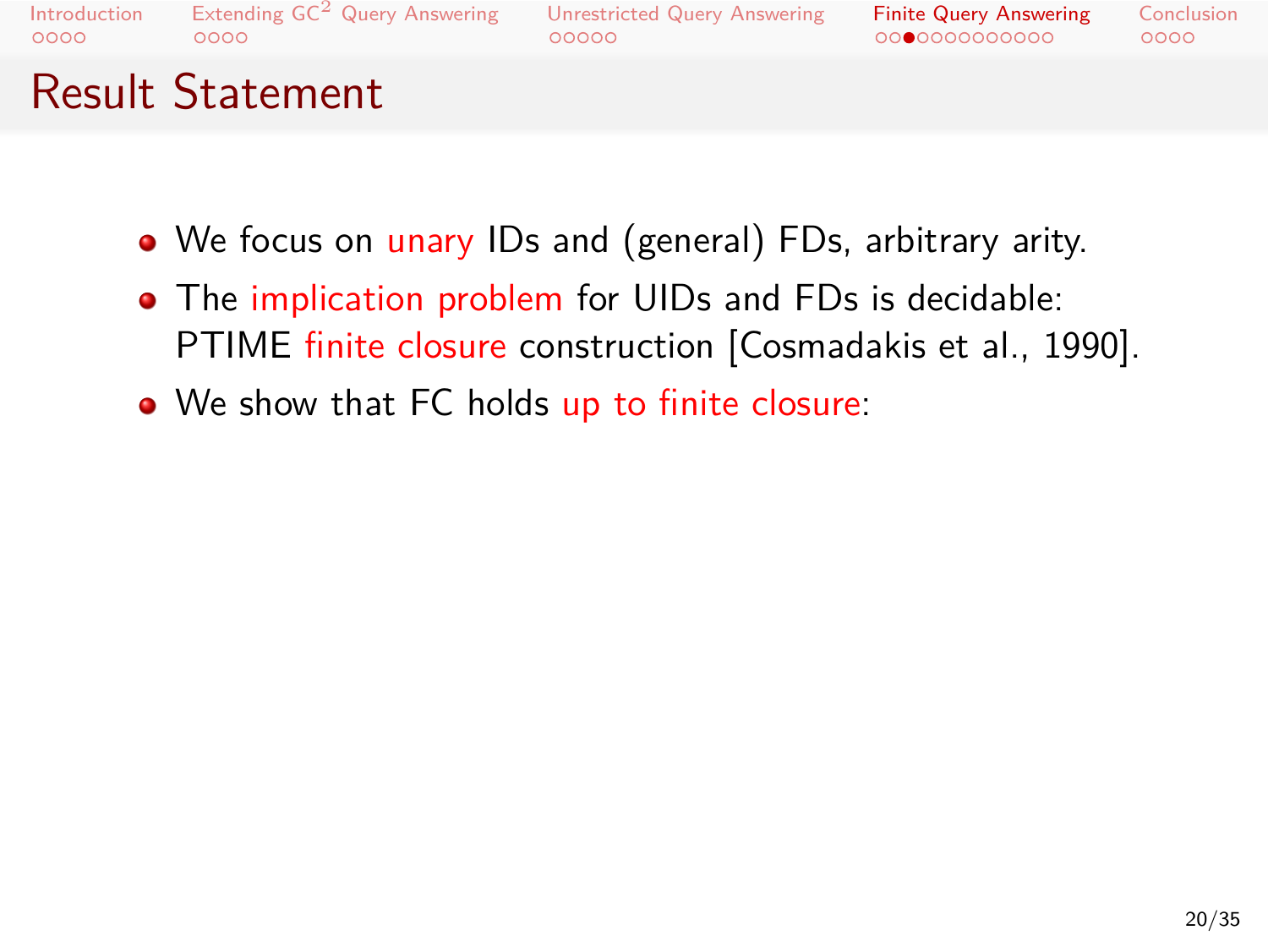#### Extending  $\mathsf{GC}^2$  Query Answering<br>0000  $00000$ Unrestricted Query Answering

### Finite Query Answering<br>00●000000000

Result Statement

- We focus on unary IDs and (general) FDs, arbitrary arity.
- The implication problem for UIDs and FDs is decidable: PTIME finite closure construction [Cosmadakis et al., 1990].
- We show that FC holds up to finite closure:

# . Theorem .

*we have*  $I$ ,  $\Phi \cup \Delta \models_{fin} q$  *iff*  $I$ ,  $\Delta^* \models_{unr} q$ . *For every*  $\Phi \cup \Delta \subseteq \mathsf{FD} \cup \mathsf{UID}$  *with finite closure*  $\Phi^* \cup \Delta^*$ , *for q*  $\in$  UCQ and I an instance s.t.  $I \models \Phi^*$ ,

 $0000$ Conclusion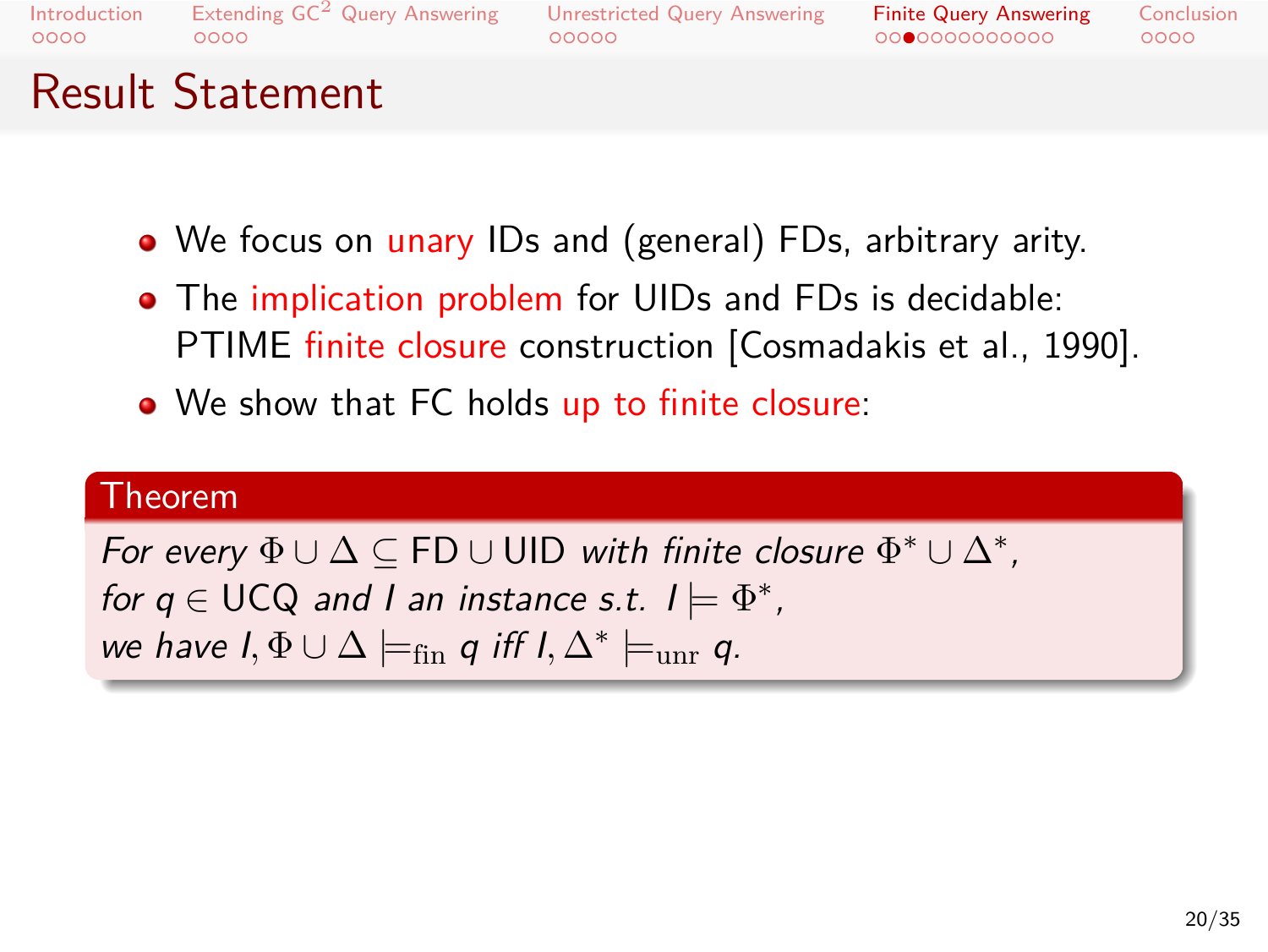#### Extending  $\mathsf{GC}^2$  Query Answering<br>0000  $00000$ Unrestricted Query Answering

### Finite Query Answering<br>00●000000000

Result Statement

- We focus on unary IDs and (general) FDs, arbitrary arity.
- The implication problem for UIDs and FDs is decidable: PTIME finite closure construction [Cosmadakis et al., 1990].
- We show that FC holds up to finite closure:

# . Theorem .

*we have*  $I$ ,  $\Phi \cup \Delta \models_{fin} q$  *iff*  $I$ ,  $\Delta^* \models_{unr} q$ . *For every*  $\Phi \cup \Delta \subseteq \mathsf{FD} \cup \mathsf{UID}$  *with finite closure*  $\Phi^* \cup \Delta^*$ , *for q*  $\in$  UCQ and I an instance s.t.  $I \models \Phi^*$ ,

*⇒* QAunr(FD *∪* UID*,*UCQ) is in NP [Johnson and Klug, 1984] so QAfin(FD *∪* UID*,*UCQ) is in NP.

 $0000$ Conclusion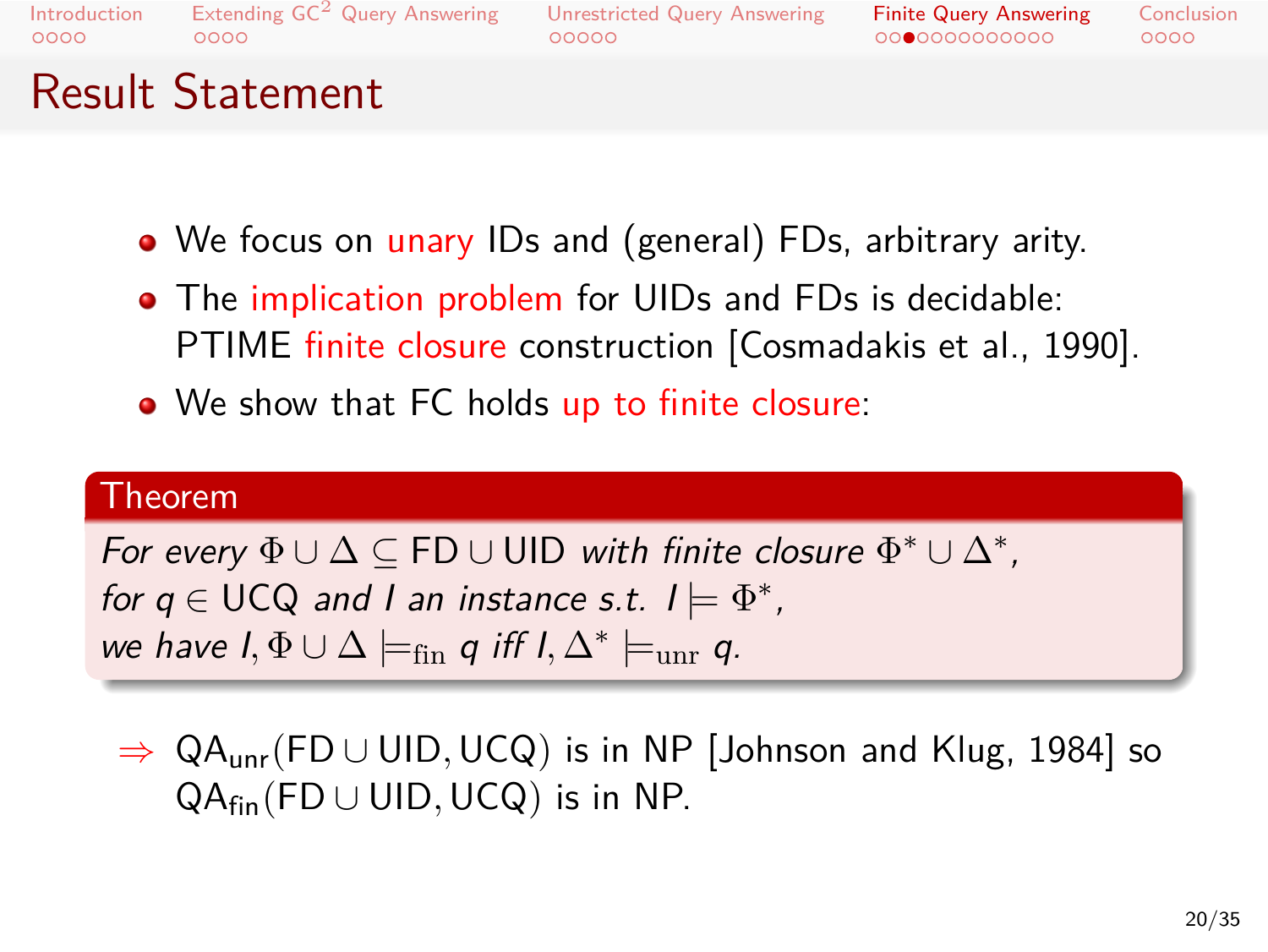#### Extending  $\mathsf{GC}^2$  Query Answering<br>0000 Unrestricted Query Answering<br>00000

Finite Query Answering<br>000●000000000 Conclusion<br>0000

Finite Chase

- The chase is a universal model but it is infinite. *N*(*a, b*)
- The finite chase [Rosati, 2011]: for all *k*, there is a finite universal model for queries of size  $\leq k$ . *R*(*b, c*) *R*(*c, d*) *R*(*d, e*)
- Reuse similar elements as nulls when chasing.
- *R*(*f, g*) *R*(*g, h*) *R*(*h, e*)

*R*(*e, f*)

 $R^2 \subseteq R^1$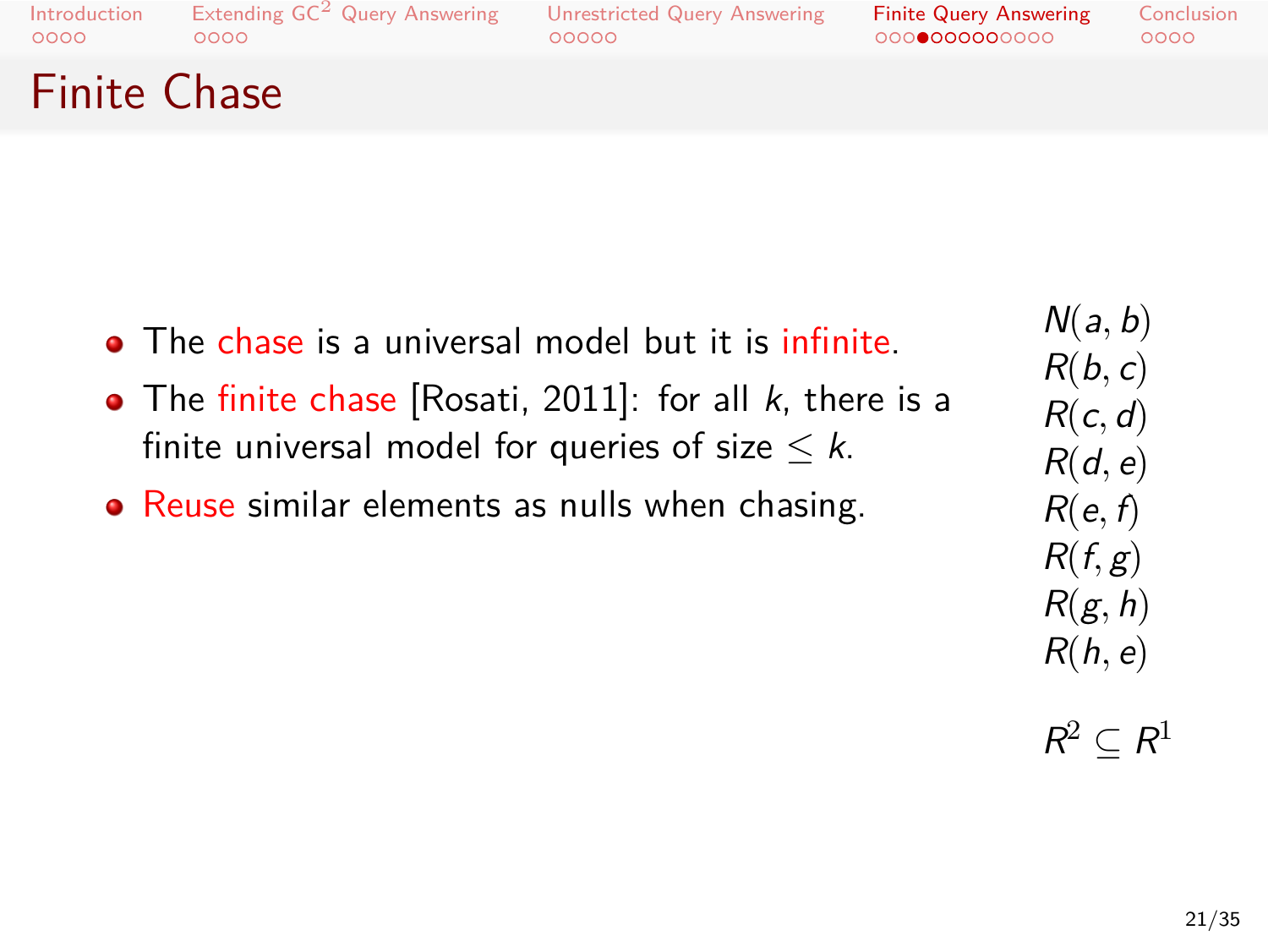# Extending  $\mathsf{GC}^2$  Query Answering<br>0000

#### $00000$ Unrestricted Query Answering

Finite Query Answering<br>0000●00000000  $0000$ Conclusion

# Acyclic Queries

- Reuses must not make new queries true relative to the chase.
- We focus on Berge-acyclic constant-free queries of size *≤ k*.
	- The graph *G* of *q* has its atoms as vertices.
	- Two atoms are connected if they share one variable.
	- We require *G* to be acyclic (including self-loops).
- We will eliminate cycles later to take care of cyclic queries.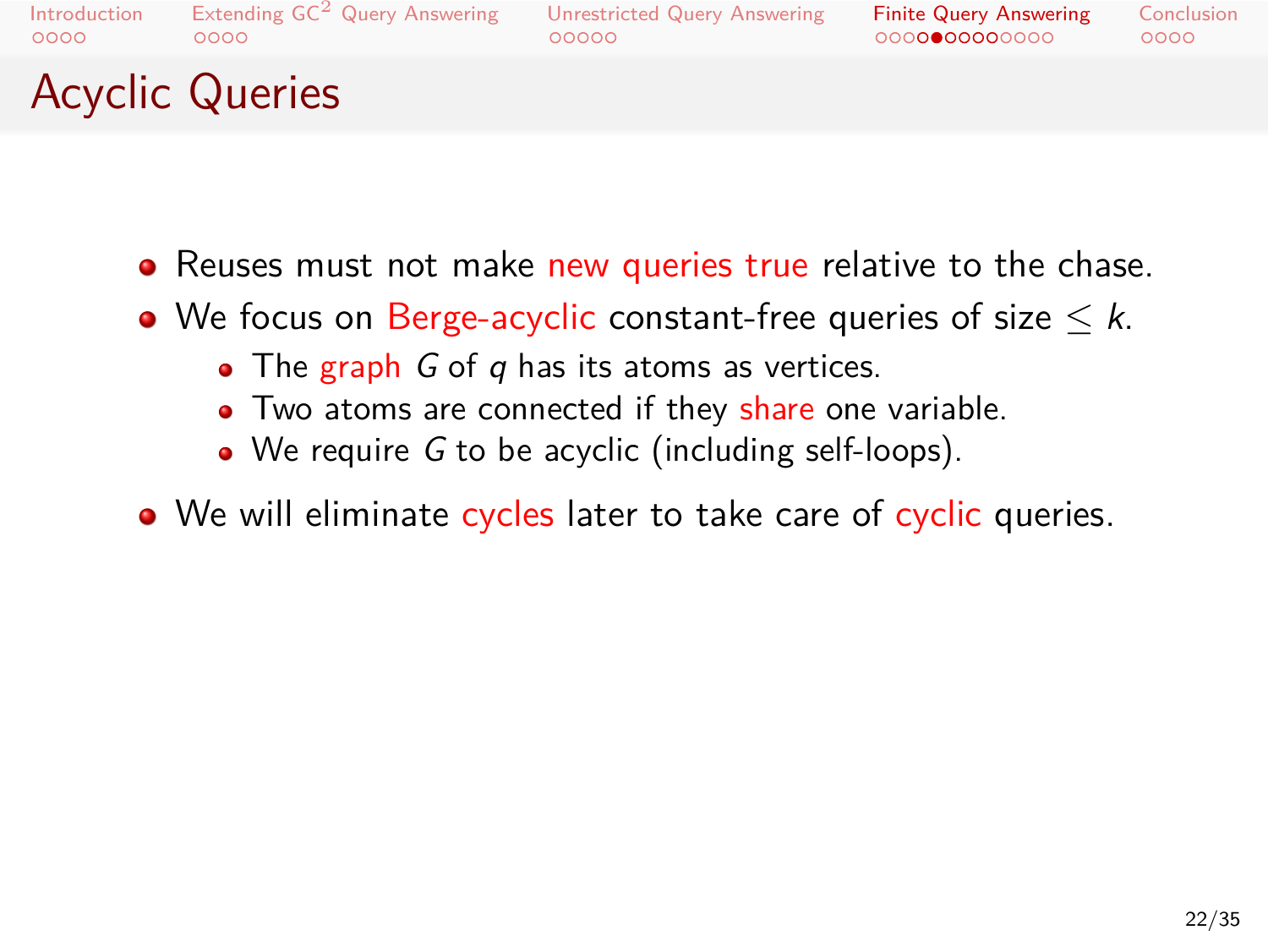# Extending  $\mathsf{GC}^2$  Query Answering<br>0000

#### Unrestricted Query Answering

Finite Query Answering<br>0000●00000000  $0000$ Conclusion

## Acyclic Queries

- Reuses must not make new queries true relative to the chase.
- We focus on Berge-acyclic constant-free queries of size *≤ k*.
	- The graph *G* of *q* has its atoms as vertices.
	- Two atoms are connected if they share one variable.
	- We require *G* to be acyclic (including self-loops).

 $00000$ 

. We will eliminate cycles later to take care of cyclic queries.

# Lemma<br>...

*then it is universal for constant-free Berge-acyclic CQs of size*  $\leq$  *k. If an extension of I satisfying* ∆ *has a homomorphism to the quotient of the chase by the k-neighborhood equivalence relation*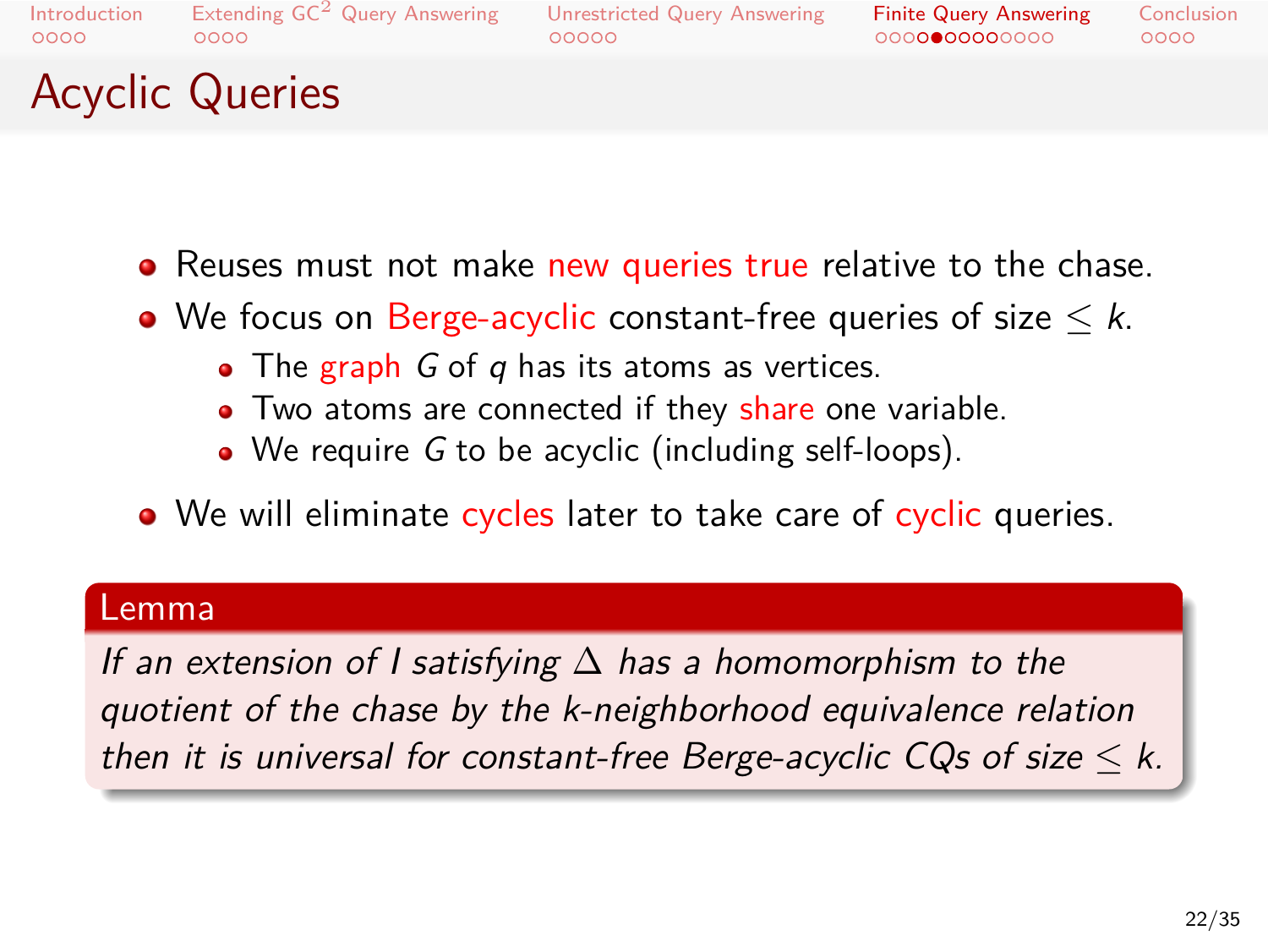Finite Chase and FDs

### Unrestricted Query Answering<br>00000

### Finite Query Answering<br>000000000000

The dangerous positions of  $R^i$  are the  $R^j \in \mathsf{Pos}(R) \backslash \{R^i\}$  such that the FD  $R^j \rightarrow R^j$  holds. At non-dangerous positions, reusing elements cannot violate unary FDs. At dangerous positions, we cannot reuse elements! *N*(*a, b*) *R*(*b, c*) *R*(*c, d*) *R*(*d,* **e**) *R*(*e, f*) *R*(*f, g*)

$$
\mathsf{R}(\mathsf{g},\mathsf{h})
$$

$$
\mathsf{R}(\mathsf{h},\mathbf{e})
$$

$$
\begin{aligned}\nR^2 &\subseteq R^1 \\
R^2 &\to R^1\n\end{aligned}
$$

23/35

Conclusion<br>0000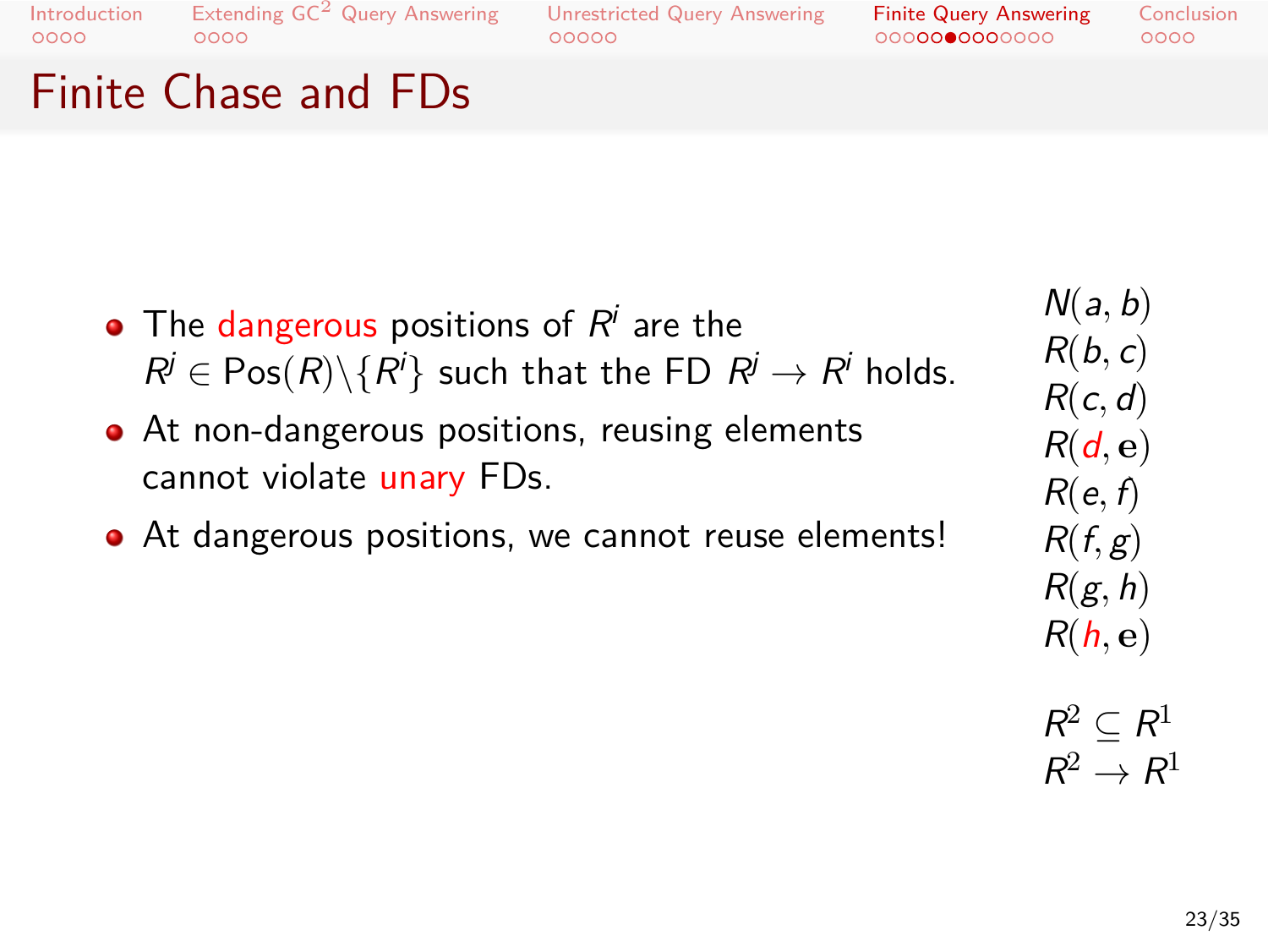Extending GC<sup>2</sup> Query Answering Unrestricted Query Answering<br>00000 00000

Finite Query Answering<br>000000000000 Conclusion<br>0000

# Finite Chase and FDs and Closure

- Finite closure [Cosmadakis et al., 1990]:
	- $\textsf{Whenever}\,\, R^i\subseteq S^j\,\, \textsf{holds}\,\, \textsf{then}\,\, \langle R^i\rangle \leq \langle S^j\rangle.$
	- $\textsf{Whenever } S^i \rightarrow S^j \text{ holds then } \langle S^j \rangle \leq \langle S^j \rangle.$
	- Inequality chains imply the reverse inequalities in the finite.
	- Add the reverse dependencies for such invertible cycles.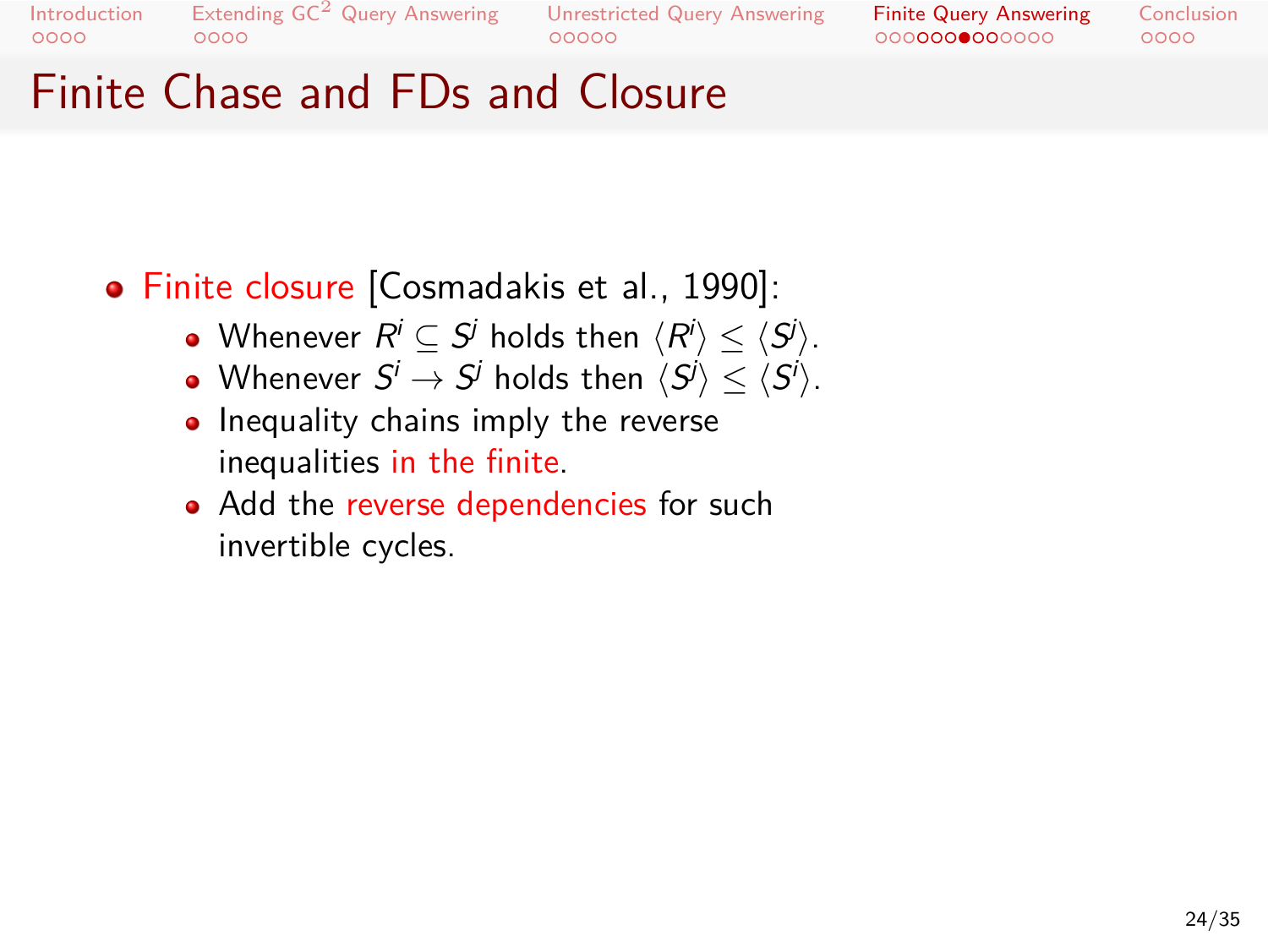. . . . Extending GC<sup>2</sup> Query Answering . . . . . Unrestricted Query Answering . . . . . . . . . . . . . Finite Query Answering Conclusion<br>0000

# Finite Chase and FDs and Closure

| · Finite closure [Cosmadakis et al., 1990]:                                                                                                                       | N(a, b)                                                                                                    |
|-------------------------------------------------------------------------------------------------------------------------------------------------------------------|------------------------------------------------------------------------------------------------------------|
| • Whenever $R^i \subseteq S^j$ holds then $\langle R^i \rangle \leq \langle S^j \rangle$ .                                                                        | R(b, c)                                                                                                    |
| • Whenever $S^i \to S^j$ holds then $\langle S^j \rangle \leq \langle S^i \rangle$ .                                                                              | $R(c, d)$ $R(z, b)$                                                                                        |
| • Inequality chains imply the reverse                                                                                                                             | $R(d, e)$ $R(y, z)$                                                                                        |
| inequalities in the finite.                                                                                                                                       | $R(e, f)$ $R(x, y)$                                                                                        |
| • Add the reverse dependencies for such                                                                                                                           | $R(f,g)$ $R(w,x)$                                                                                          |
| invertible cycles.                                                                                                                                                | R(g, w)                                                                                                    |
| $\Rightarrow$ When we create a chain with no possiblity to<br>reuse, the reverse dependencies must hold.<br>$\Rightarrow$ Intuitively: glue both chains together. | $R^2 \subset R^1$<br>$R^2 \rightarrow R^1$<br>$\bf R^2 \subset \bf R^1$<br>$\mathrm{R}^1 \to \mathrm{R}^2$ |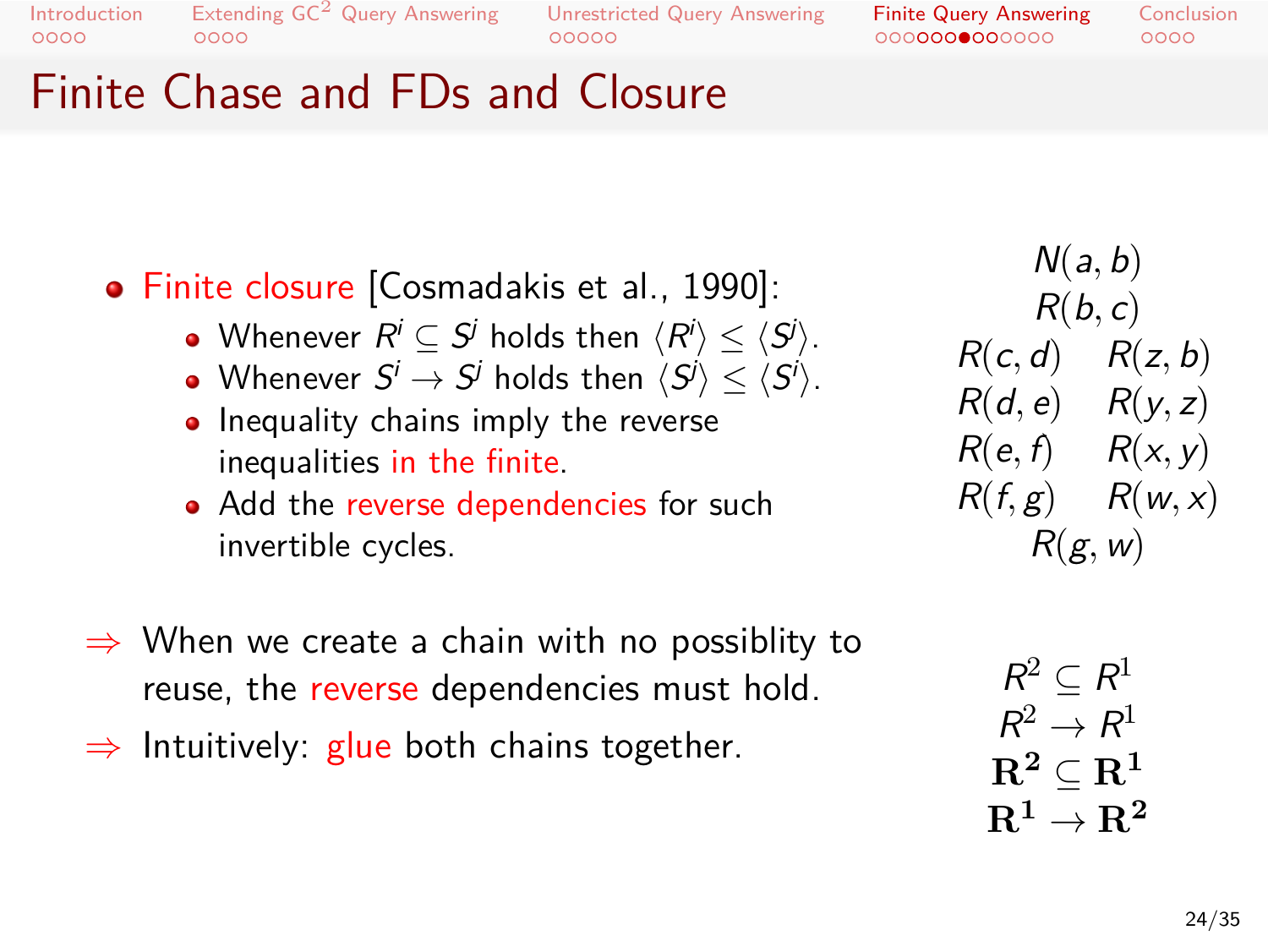

. *positions connected by UIDs have the same k-neighborhood.*

25/35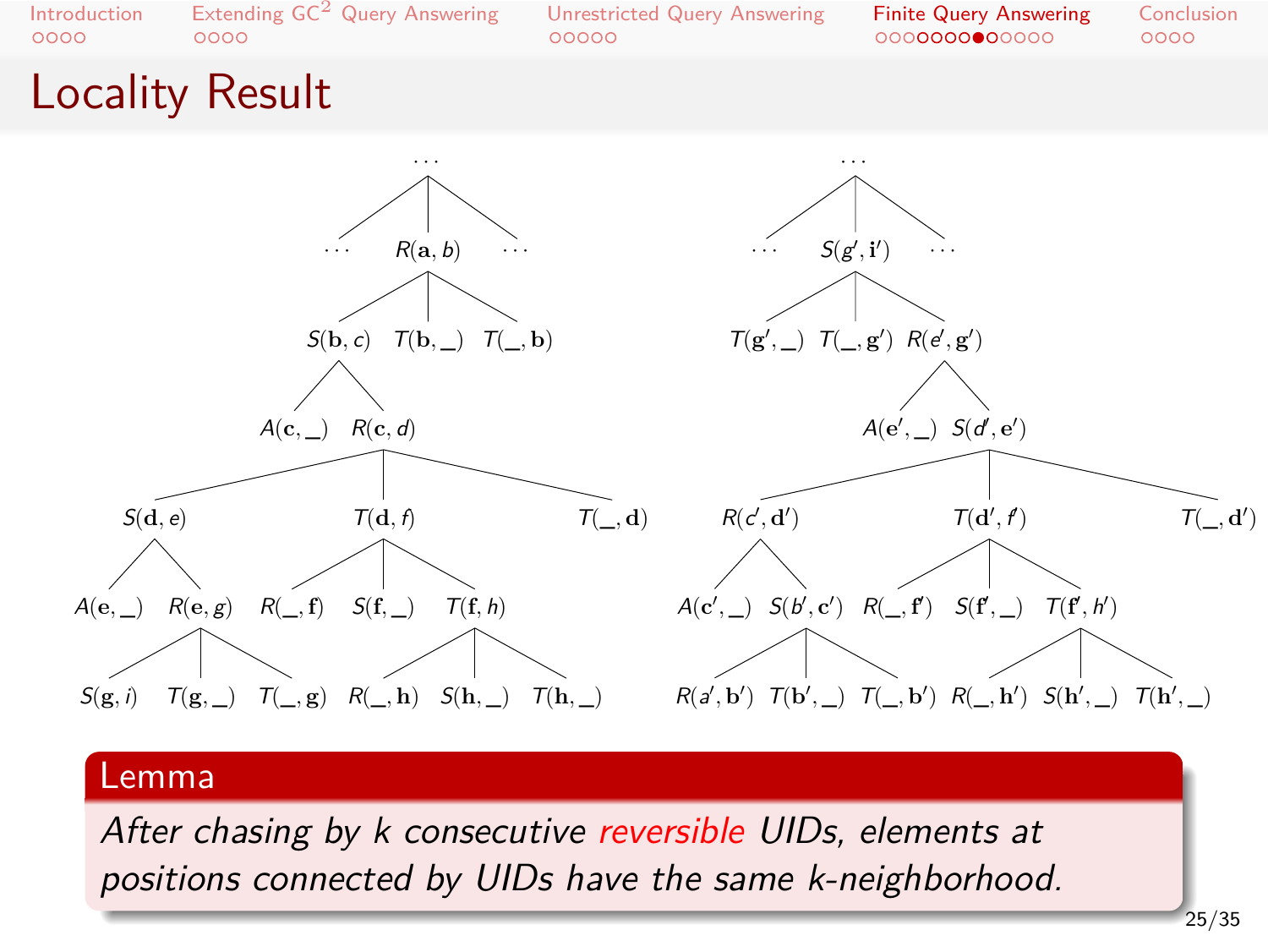### Unrestricted Query Answering<br>00000

Finite Query Answering<br>000000000000

Conclusion<br>0000

# General Scheme

- Start with the instance *I*.
- Chase by the IDs.
- Reuse elements at non-dangerous positions.
- Connect together elements at dangerous positions.
	- *⇒* Use the previous lemma to justify they can be paired.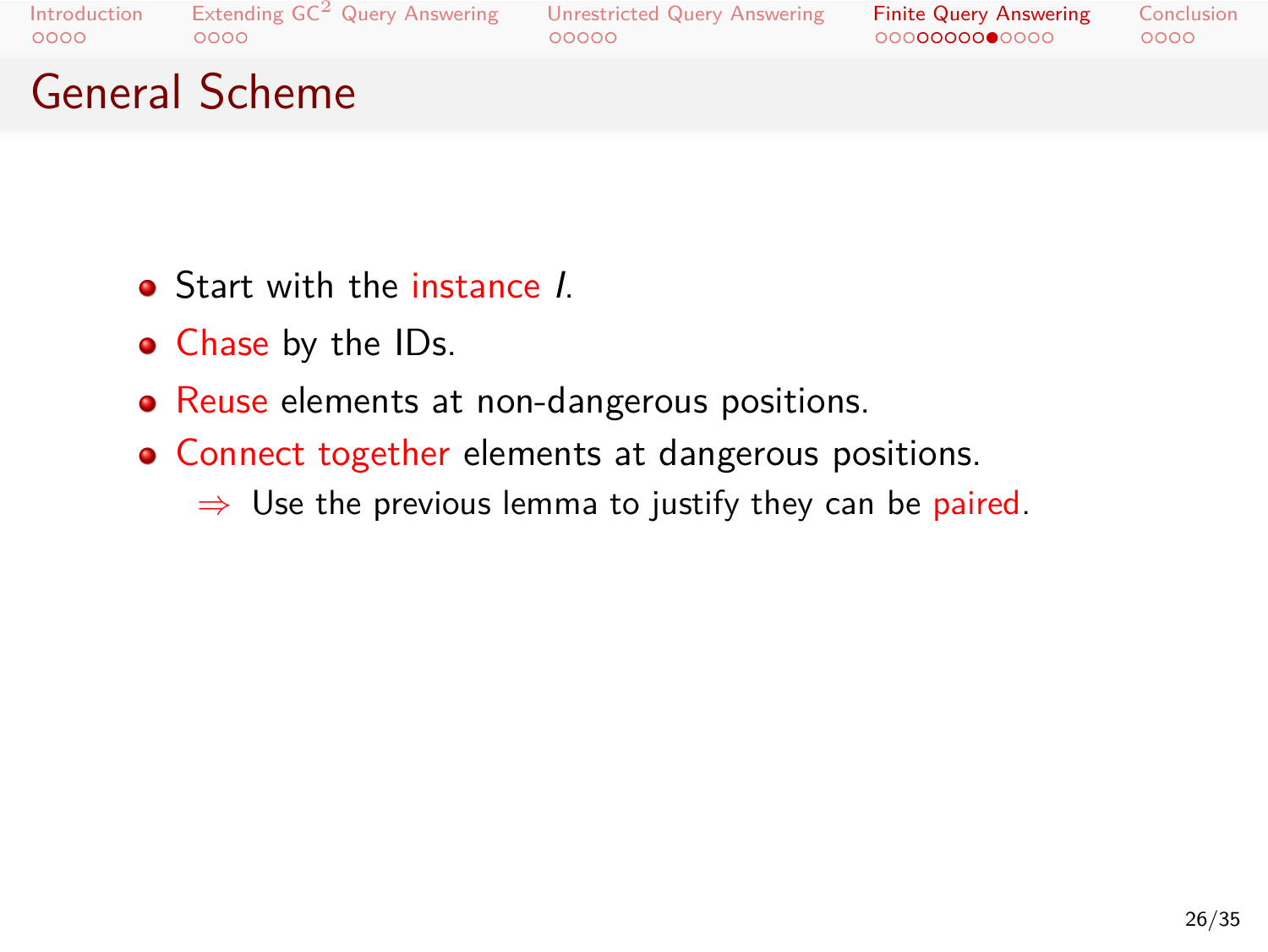#### Extending  $\mathsf{GC}^2$  Query Answering<br>0000  $00000$ Unrestricted Query Answering

Finite Query Answering<br>000000000000  $0000$ **Conclusion** 

## General Scheme

- Start with the instance *I*.
- Chase by the IDs.
- Reuse elements at non-dangerous positions.
- Connect together elements at dangerous positions.
	- *⇒* Use the previous lemma to justify they can be paired.
- Connect elements within an invertible cycle:
	- $\Rightarrow$  We say that  $(R^{i} \subseteq S^{j}) \rightarrowtail (S^{p} \subseteq T^{q})$  if  $S^{p} \rightarrow S^{j}.$
	- $\Rightarrow$  An invertible path is a cycle of  $\rightarrow$ .
	- ⇒ Chase by the ID of SCCs of  $\rightarrow$  in topological order.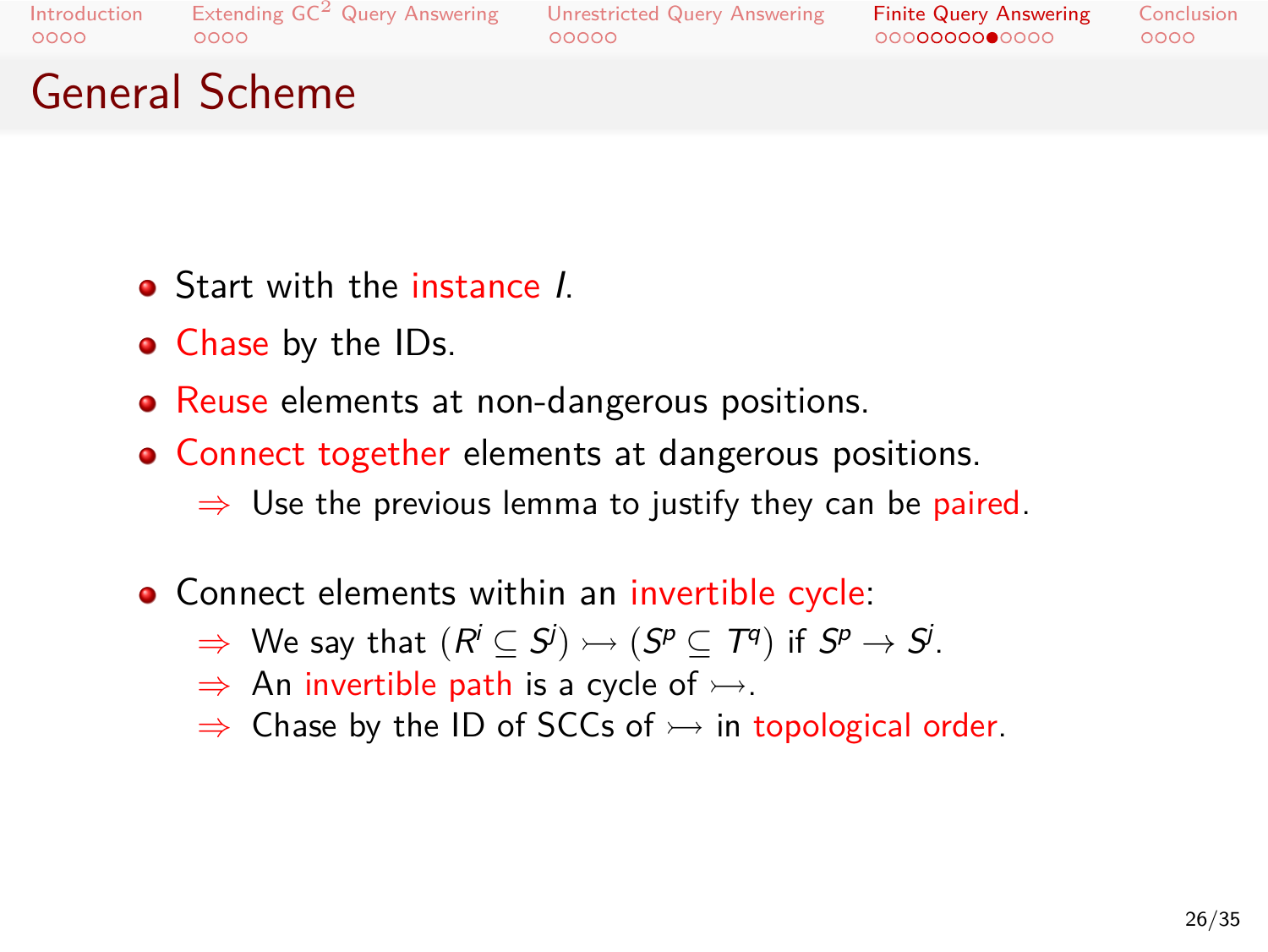#### Extending  $\mathsf{GC}^2$  Query Answering<br>0000 Unrestricted Query Answering

Finite Query Answering<br>000000000000  $0000$ Conclusion

# Higher-Arity FDs

Non-dangerous positions defined w.r.t. unary FDs.

 $00000$ 

- The non-unary FDs are not considered in the finite closure.
- Reusing the same patterns may violate higher-arity FDs:
	- *⇒* Must make many patterns out of limited reusable elements.
	- $\Rightarrow$  Ex:  $R(x_1, a_1, b_1)$ ,  $R(x_2, a_2, b_2)$ ,  $R(x_3, a_1, b_2)$ ,  $R(x_4, a_2, b_1)$ .
	- $\Rightarrow$  If  $R^2\rightarrow R^3$  then the non-dangerous positions have a <mark>unar</mark>y key so higher-arity FDs are subsumed by UFDs.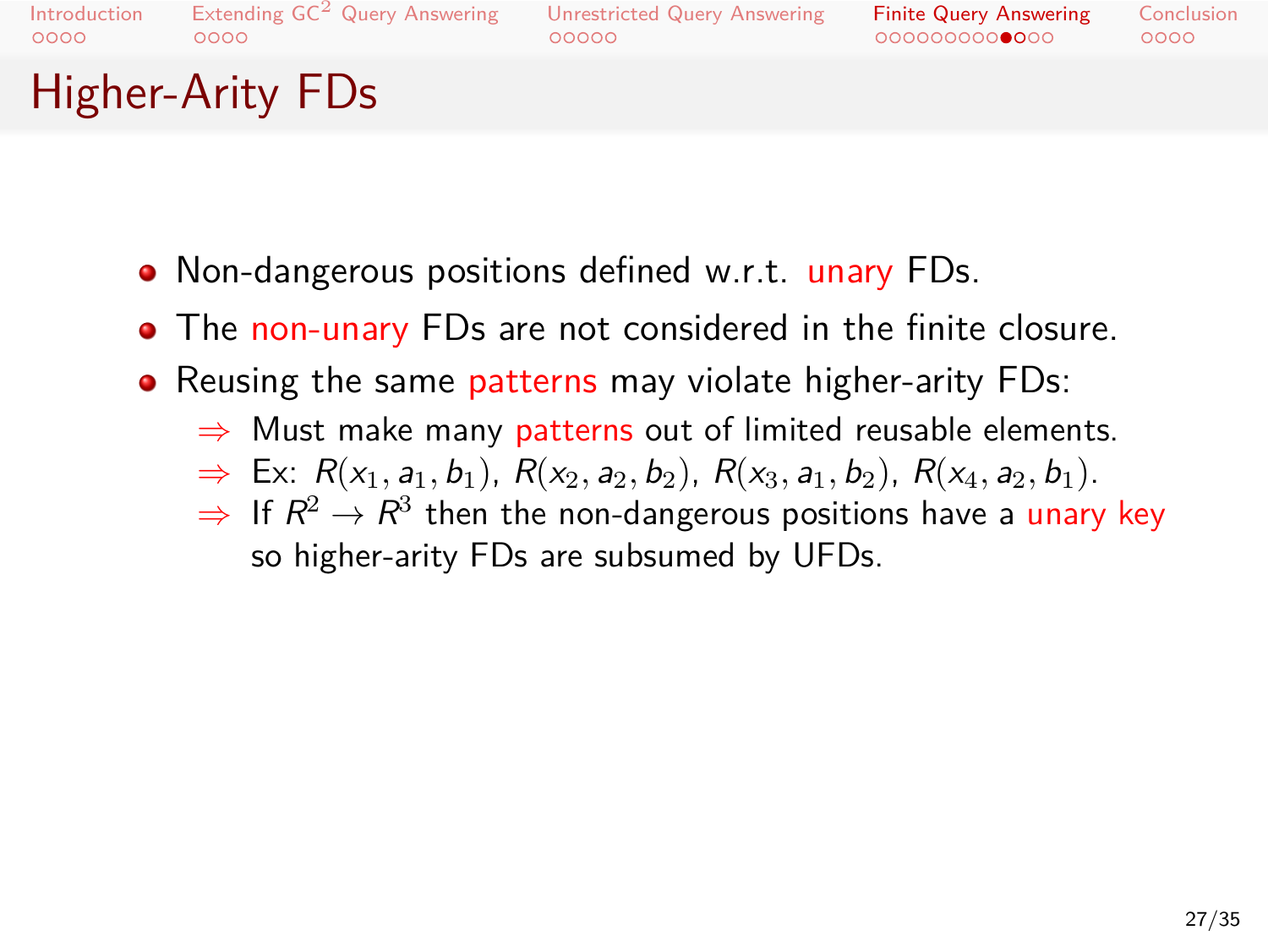# Extending  $\mathsf{GC}^2$  Query Answering<br>0000

#### $00000$ Unrestricted Query Answering

Finite Query Answering<br>000000000000  $0000$ Conclusion

Higher-Arity FDs

- Non-dangerous positions defined w.r.t. unary FDs.
- The non-unary FDs are not considered in the finite closure.
- Reusing the same patterns may violate higher-arity FDs:
	- *⇒* Must make many patterns out of limited reusable elements.
	- $\Rightarrow$  Ex:  $R(x_1, a_1, b_1)$ ,  $R(x_2, a_2, b_2)$ ,  $R(x_3, a_1, b_2)$ ,  $R(x_4, a_2, b_1)$ .
	- $\Rightarrow$  If  $R^2\rightarrow R^3$  then the non-dangerous positions have a <mark>unar</mark>y key so higher-arity FDs are subsumed by UFDs.
- *⇒* We need to justify that we can make many patterns out of a limited number of elements to reuse.
	- *⇒* Formally: from *N* elements, for any *K*, make *NK* patterns (unless there is a unary key preventing this).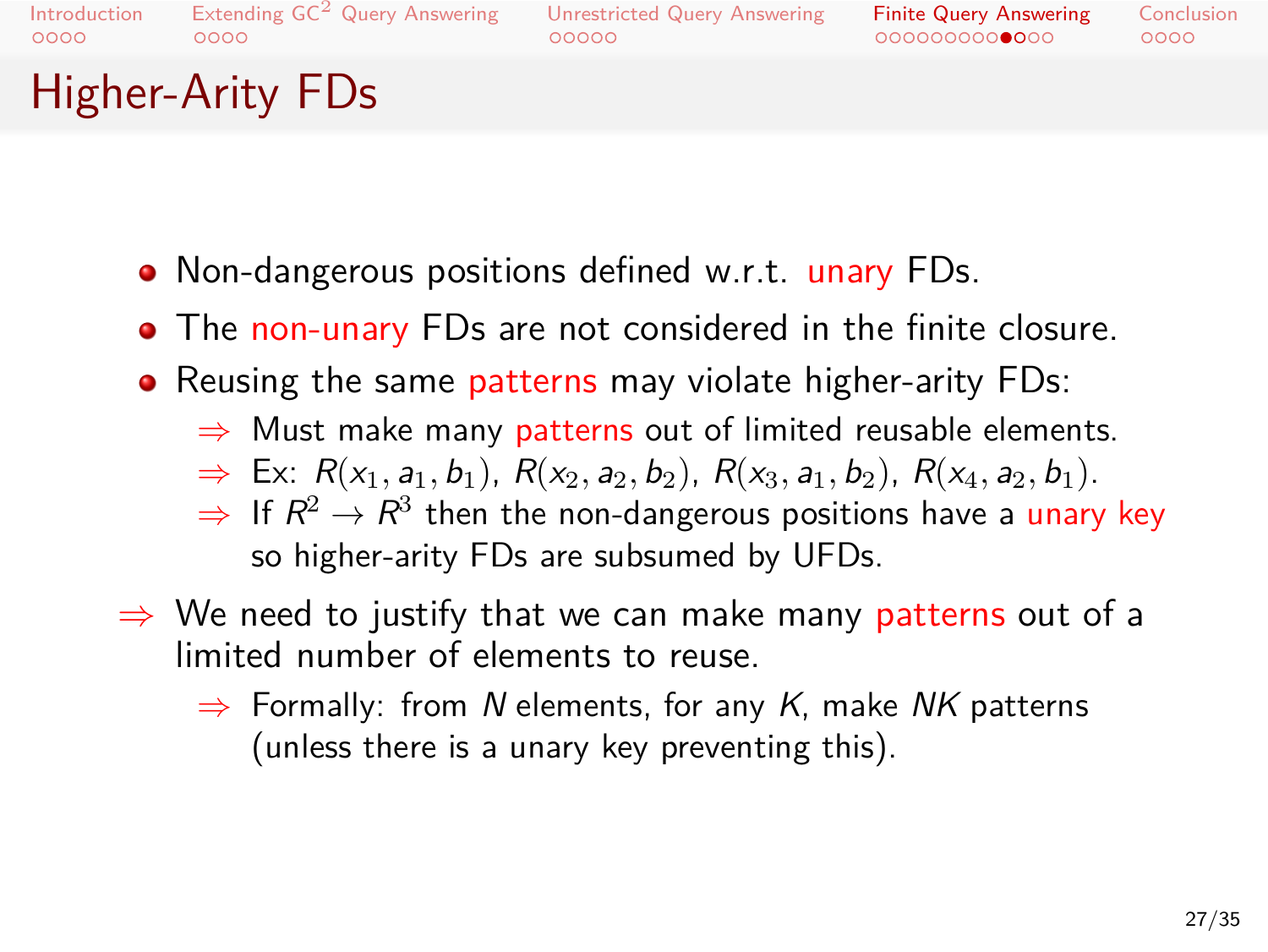. . . . Extending GC<sup>2</sup> Query Answering . . . . . Unrestricted Query Answering . . . . . . . . . . . . . Finite Query Answering

Conclusion<br>0000

## Dense Models

The possibility to find such patterns is a consequence of:

# . Lemma .

. *For any FDs*  $\Phi$  *over R, there exists D*  $\leq$  |*R*| *such that either R has a unary key, or there exists a finite model of* Φ *with O*(*N*) *elements and O*(*N <sup>D</sup>*/(*D−*1)) *facts.*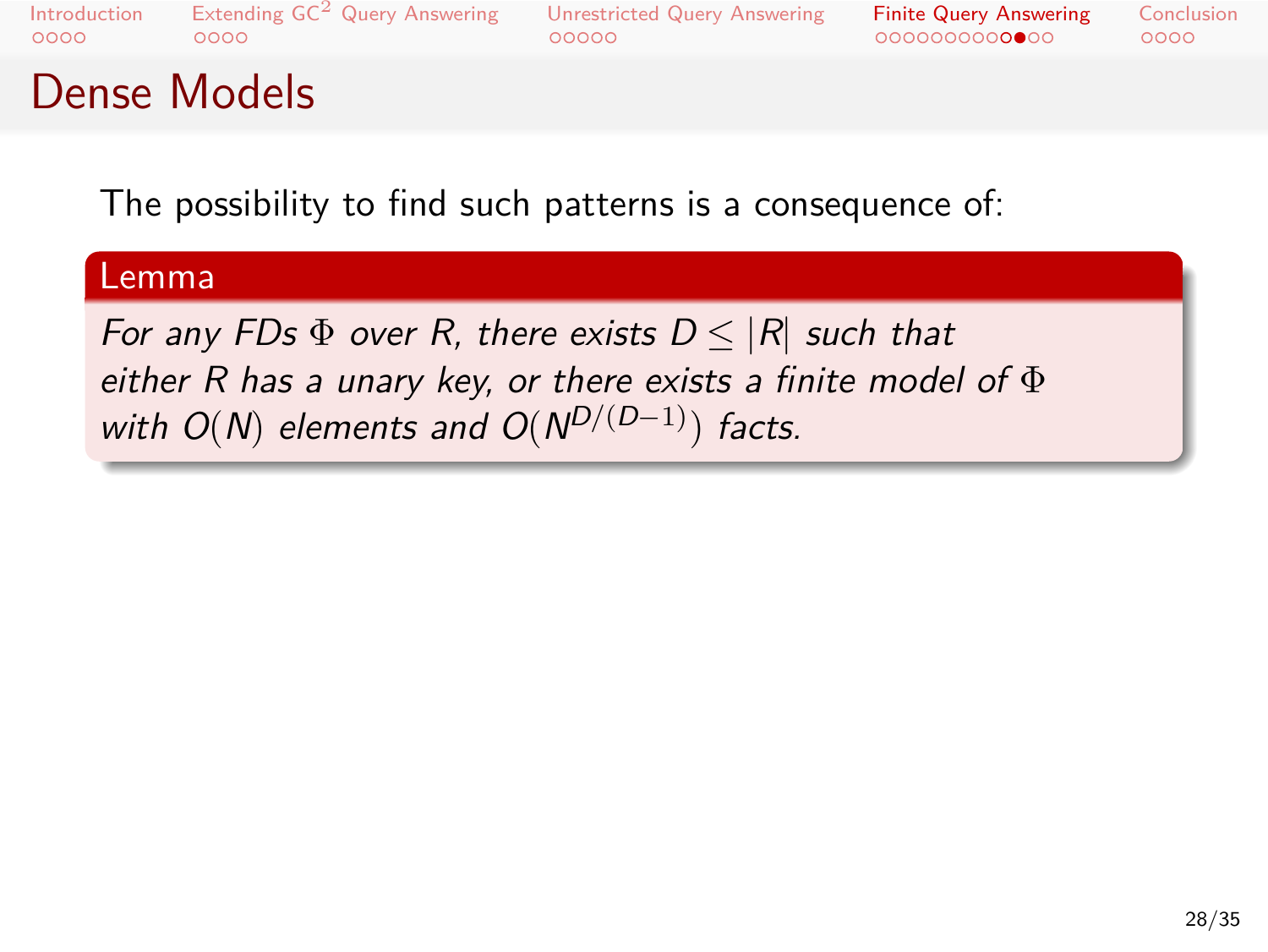### Extending  $\mathsf{GC}^2$  Query Answering<br>0000  $00000$ Unrestricted Query Answering

Finite Query Answering<br>000000000000  $0000$ Conclusion

### Dense Models

The possibility to find such patterns is a consequence of:

# . Lemma .

. *with O*(*N*) *elements and O*(*N <sup>D</sup>*/(*D−*1)) *facts. For any FDs*  $\Phi$  *over R, there exists D*  $\leq$  |*R*| *such that either R has a unary key, or there exists a finite model of* Φ

- First, collapse any UFD cycles of *R*.
- Then, consider the UFD "roots" *T* of *R* (there are *≥* 2) such that  $\forall t \in T$ ,  $\sharp s \in Pos(R)$ ,  $s \to t$ , and reduce to the case:
	- the attributes of *R* are the non-empty parts of *T*.
	- the roots that determine  $X \in \text{Pos}(R)$  are exactly those of X.
	- the non-unary FDs are as pessimistic as possible.
- Finally, construct the desired model on this relation.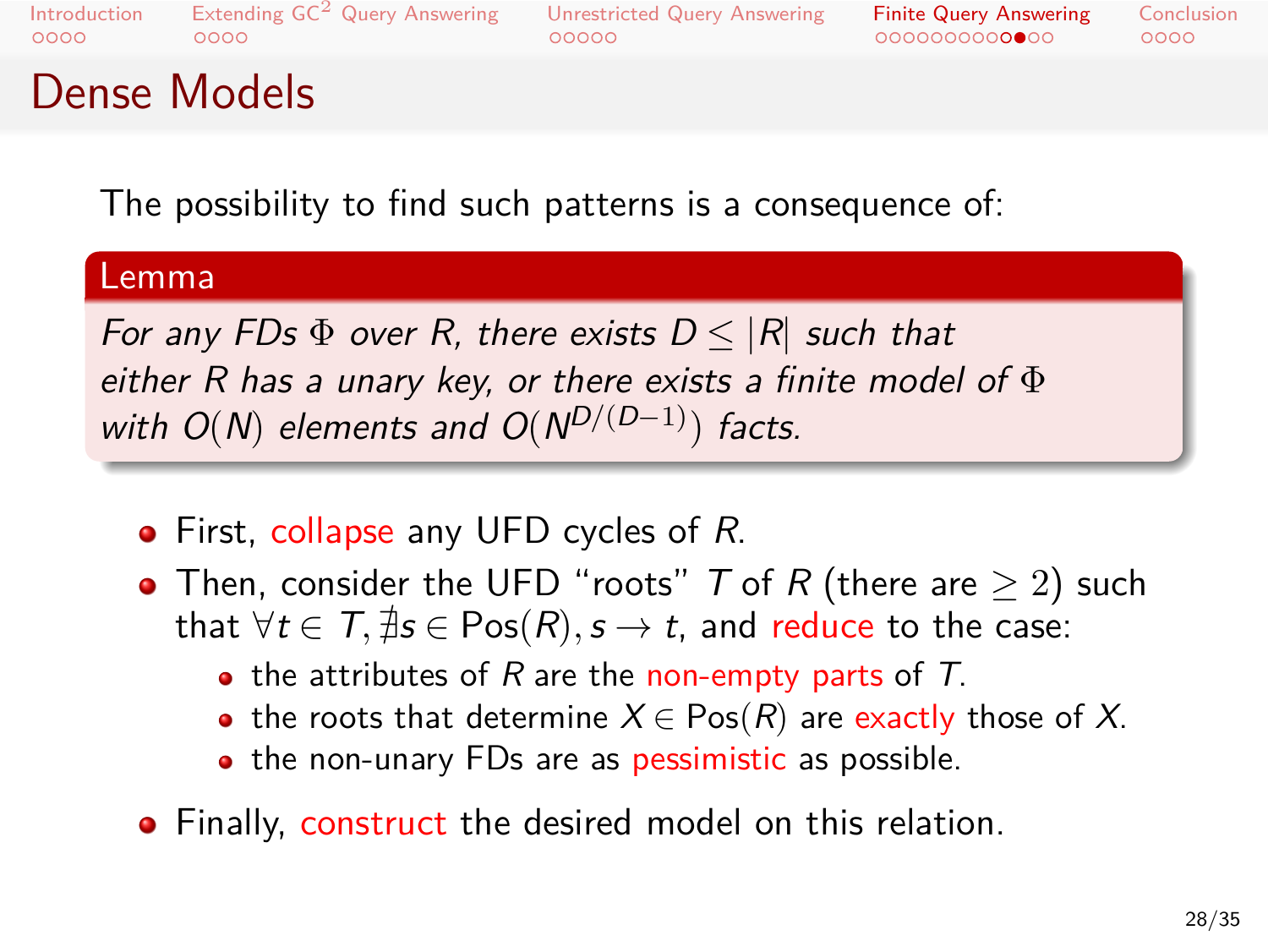

We need to enlarge cycles of the model, preserving constraints.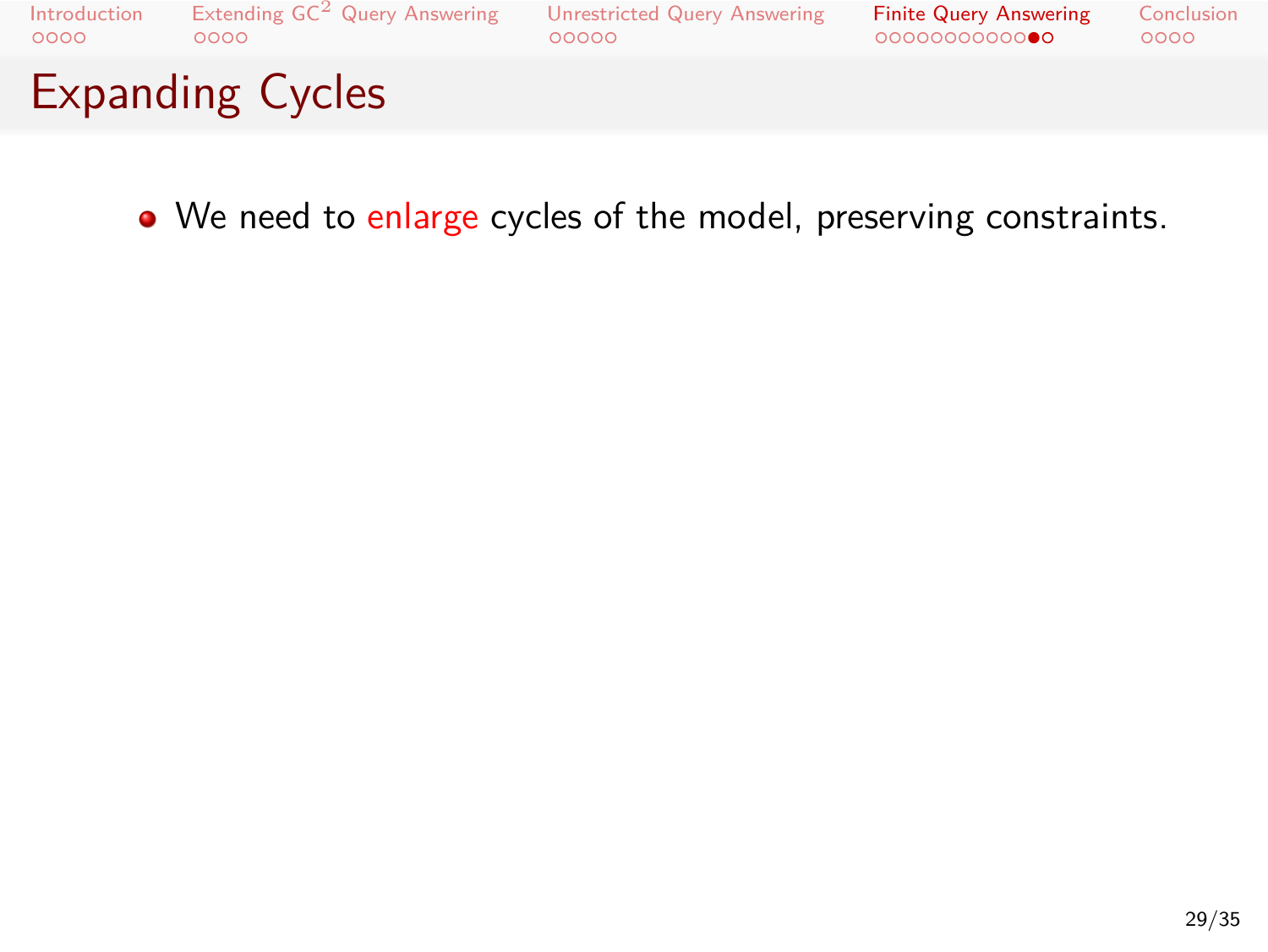Introduction<br>0000 Extending  $\mathsf{GC}^2$  Query Answering<br>0000

# Unrestricted Query Answering<br>00000

Finite Query Answering<br>000000000000 Conclusion<br>0000

# Expanding Cycles

- We need to enlarge cycles of the model, preserving constraints.
- Group *G* generated by *X* is *k*-acyclic if there is no word **w** of  $\log \ln \frac{1}{2}$  k of  $X$  s.t.  $w_1 \cdots w_n = e$  unless  $w_i = w_{i+1}^{-1}$  for some *i*.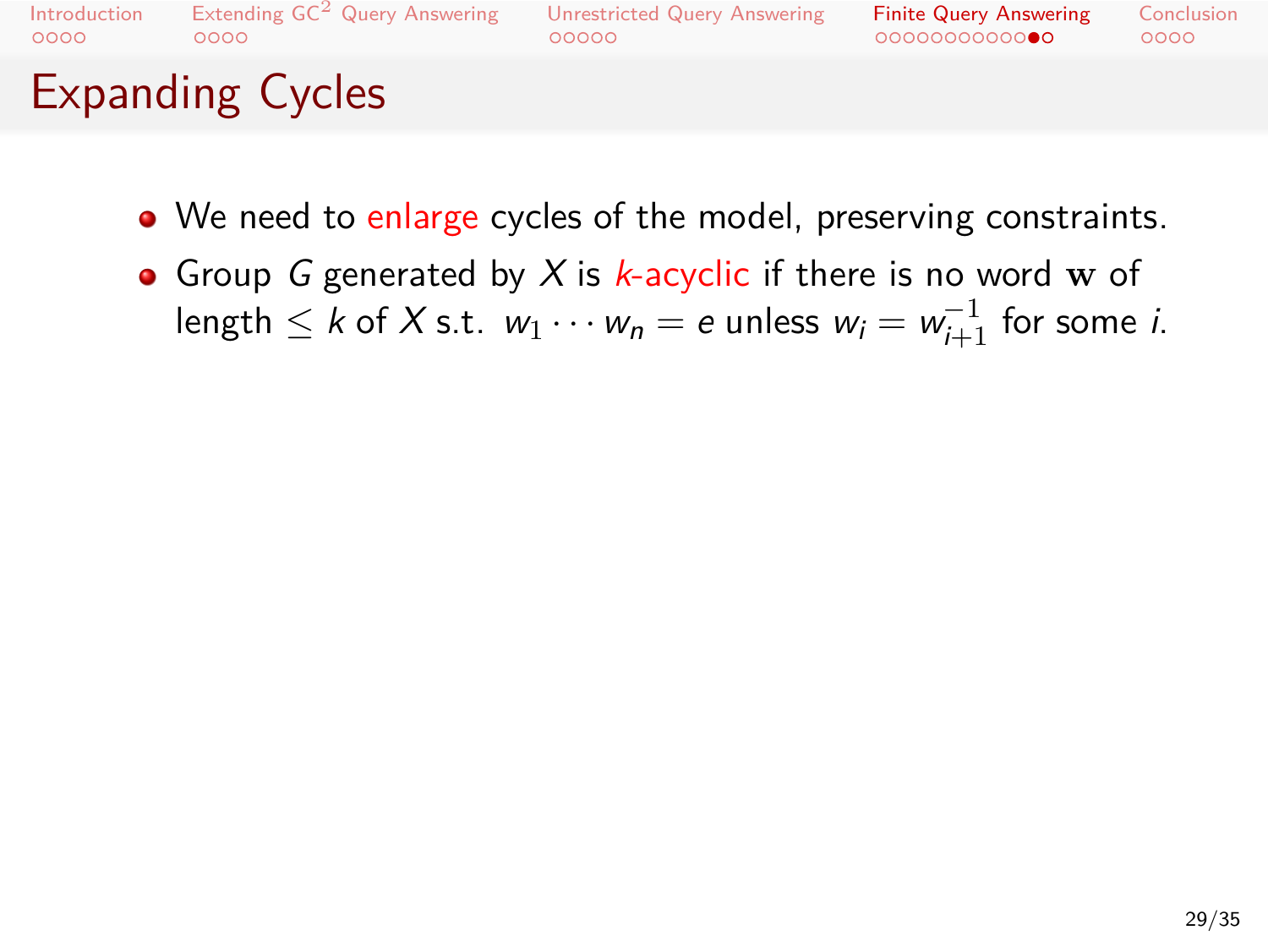### Extending  $\mathsf{GC}^2$  Query Answering<br>0000  $00000$ Unrestricted Query Answering

Finite Query Answering<br>000000000000  $0000$ Conclusion

## Expanding Cycles

- We need to enlarge cycles of the model, preserving constraints.
- Group *G* generated by *X* is *k*-acyclic if there is no word **w** of  $\log \ln \frac{1}{2}$  k of  $X$  s.t.  $w_1 \cdots w_n = e$  unless  $w_i = w_{i+1}^{-1}$  for some *i*.
- Build the product of the model with a finite acyclic group:
	- Let  $L(M) = \{l_i^F \mid F \in M, 1 \le i \le |F|\}.$
	- Let *G* be a *k*-acyclic group generated by *L*(*M*).
	- For  $F = R(a) \in M, g \in G$ , create  $R((a_1, g_1^f), \ldots, (a_{|R|}, g_{|R|}^f)).$
	- Ex:  $M = \{R(a, a)\}, M' = \{R((a, e), (a, g)), R((a, g), (a, e))\}.$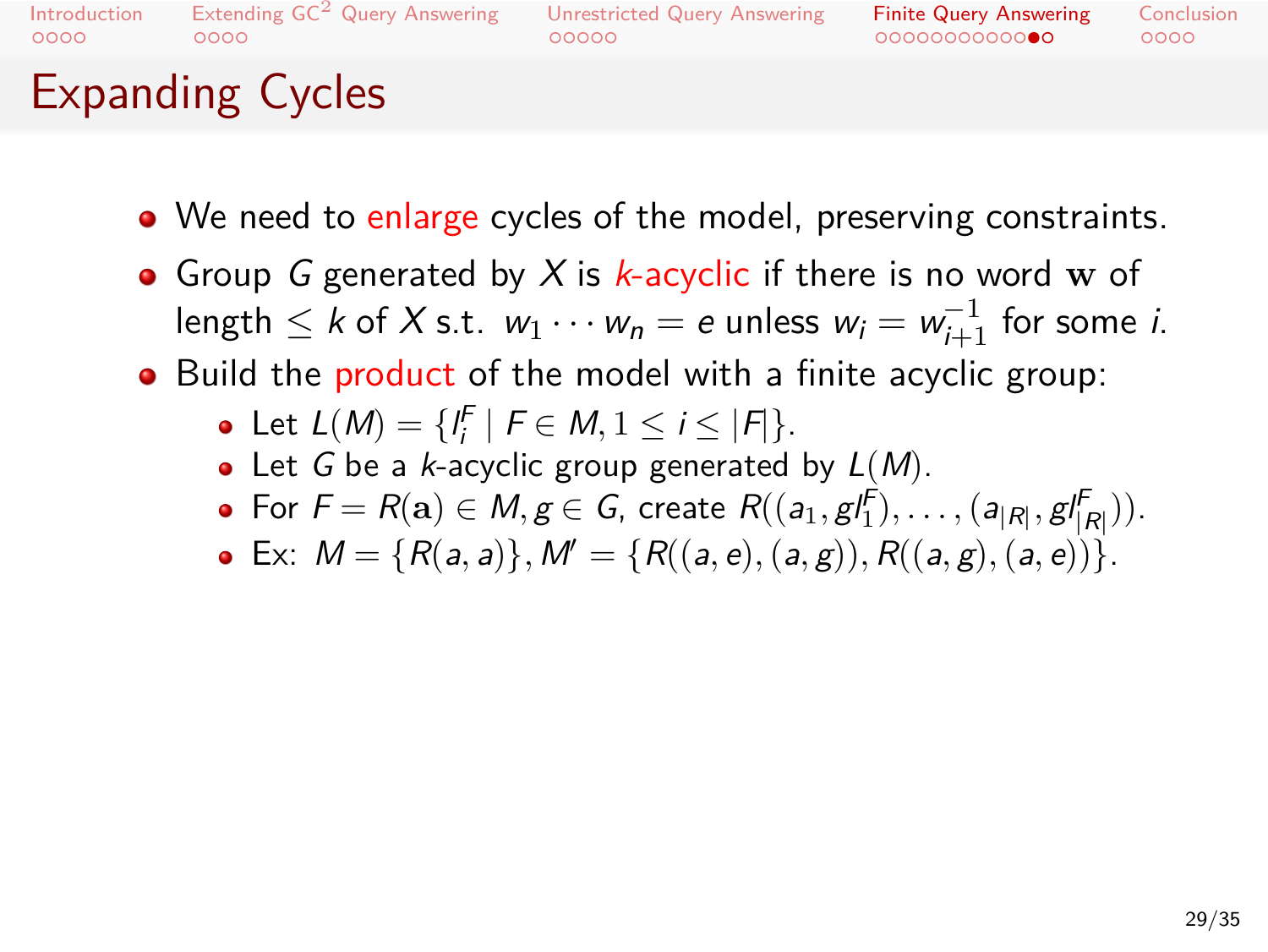### Extending  $\mathsf{GC}^2$  Query Answering<br>0000  $00000$ Unrestricted Query Answering

Finite Query Answering<br>000000000000  $0000$ Conclusion

## Expanding Cycles

- We need to enlarge cycles of the model, preserving constraints.
- Group *G* generated by *X* is *k*-acyclic if there is no word **w** of  $\log \ln \frac{1}{2}$  k of  $X$  s.t.  $w_1 \cdots w_n = e$  unless  $w_i = w_{i+1}^{-1}$  for some *i*.
- Build the product of the model with a finite acyclic group:
	- Let  $L(M) = \{l_i^F \mid F \in M, 1 \le i \le |F|\}.$
	- Let *G* be a *k*-acyclic group generated by *L*(*M*).
	- For  $F = R(a) \in M, g \in G$ , create  $R((a_1, g_1^f), \ldots, (a_{|R|}, g_{|R|}^f)).$
	- Ex:  $M = \{R(a, a)\}, M' = \{R((a, e), (a, g)), R((a, g), (a, e))\}.$
- Properties:
	- *⇒* Can be adjusted to preserve the instance as-is.
	- *⇒* Preserves unary overlaps so preserves UIDs.
	- *⇒* Homomorphism back to *M* so no new queries are true.
	- *⇒* Cycles in *M′* of size *≤ k* must take one edge back-and-forth.
	- *⇒* This may violate FDs!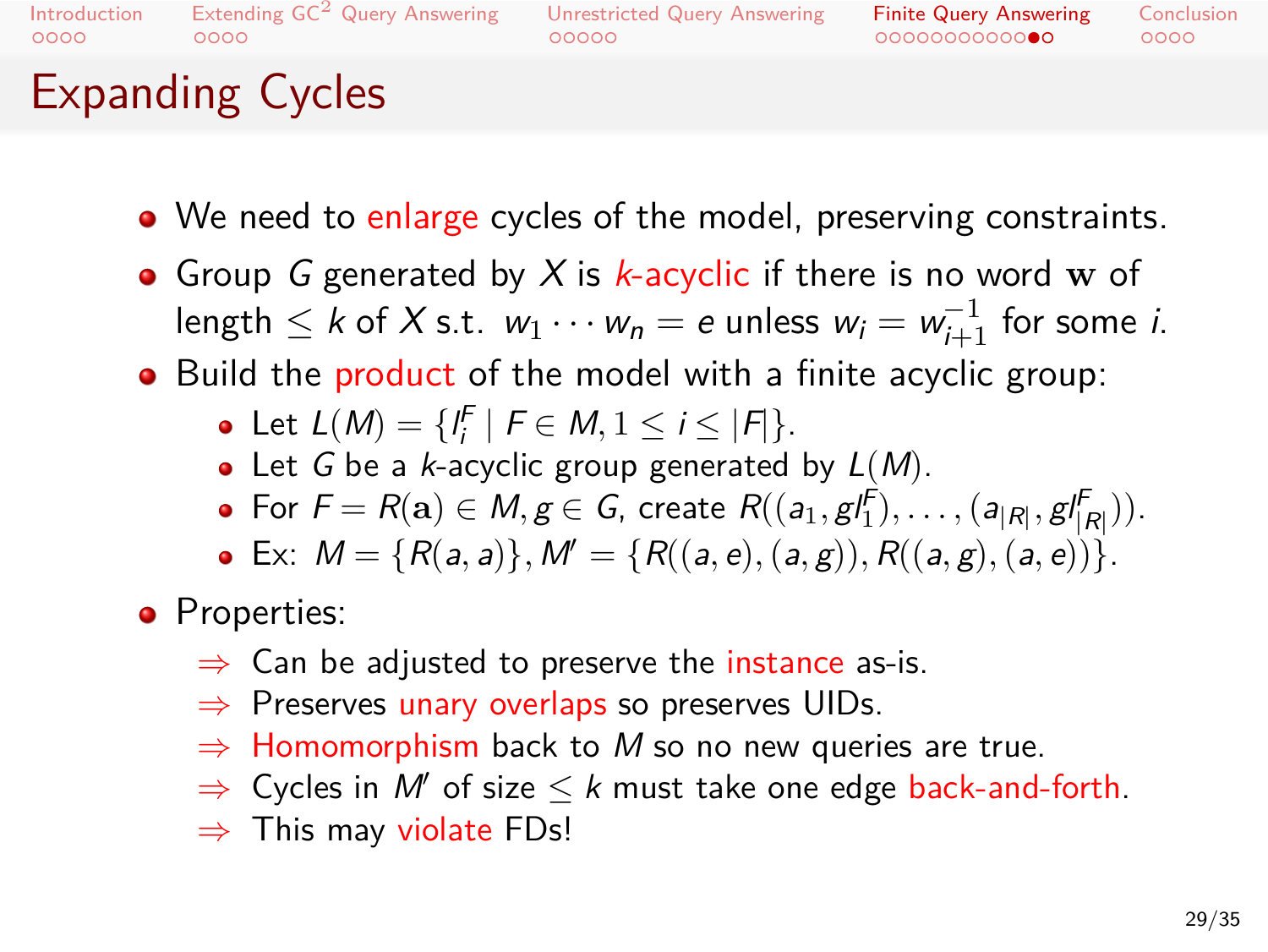### Extending GC<sup>2</sup> Query Answering Unrestricted Query Answering<br>00000 00000

Finite Query Answering<br>000000000000  $0000$ Conclusion

## Expanding Cycles With FDs

- Our models have a homomorphism *h* to *I* <sup>Θ</sup>/*≡k*.
- Overlaps are between facts with the same *h*-image.
- $\mathsf{Adjust}$  the product  $M \times G$  with  $L(\ell^{\Theta}/\!\equiv_k)$  not  $L(M)$ :
	- $⇒$  If  $F = R(a, b, c)$  and  $F' = R(a, b, d)$  then  $h(F) = h(F)$  and the FD  $R^1 \to R^2$  cannot be violated.
	- *⇒* Any cycles in *M × G* are mapped by the homomorphism
	- $(x, g) \mapsto (h(x), g)$  to cycles in the "regular" product  $I^{\Theta}/\equiv_k \times G$ . *⇒* In other words:
		- *M* satisfies the right dependencies (including FDs),
		- $I^{\Theta}/\equiv_k \times G$  satisfies the right queries,
		- *M × G* satisfies both.
- More work required to preserve the instance.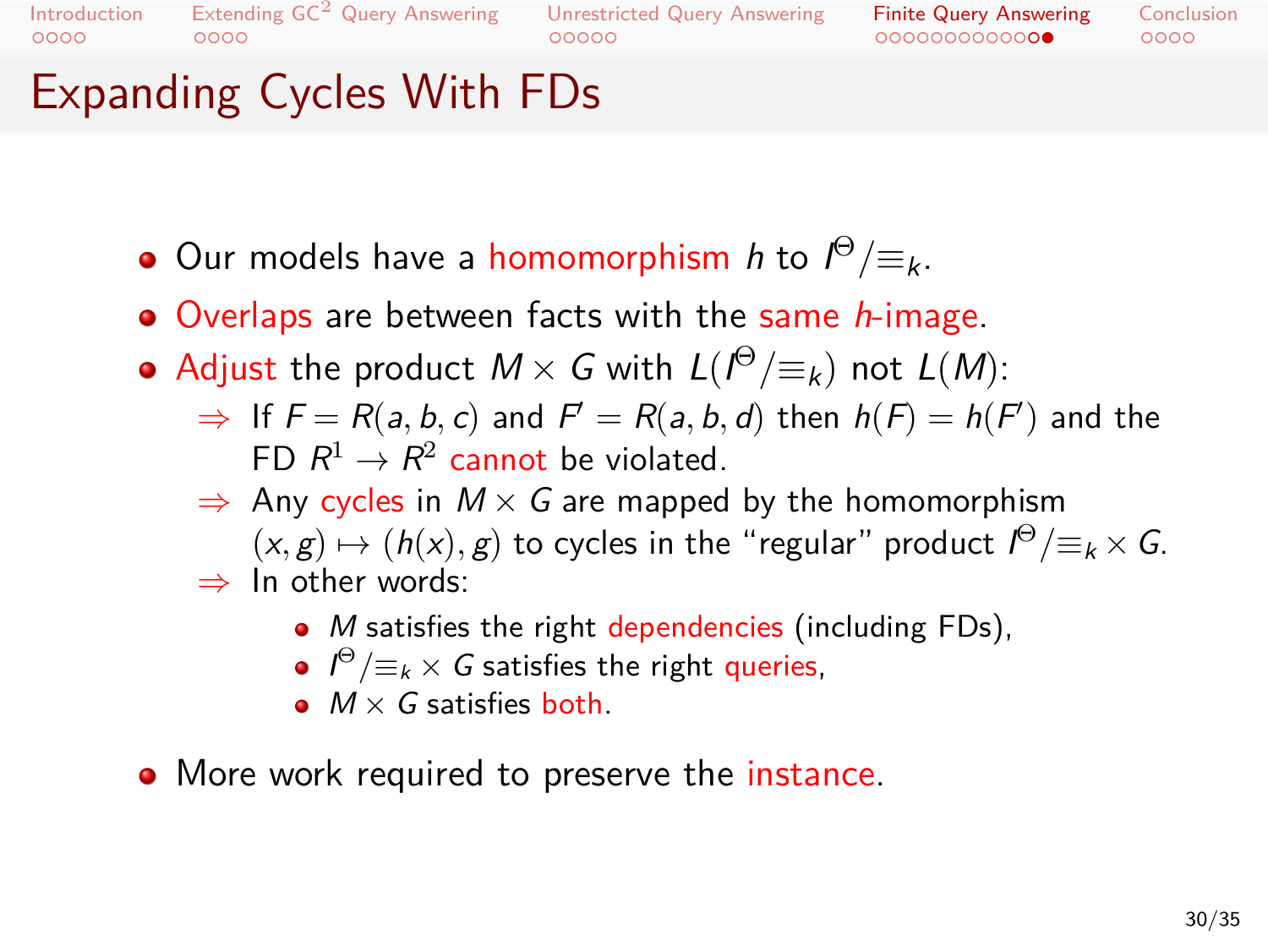. . . . Extending GC<sup>2</sup> Query Answering . . . . . Unrestricted Query Answering . . . . . . . . . . . . . Finite Query Answering

Conclusion<br>0000

# Table of Contents



2 Extending GC<sup>2</sup> Query Answering

<sup>3</sup> Unrestricted Query Answering

4 Finite Query Answering

## 5 Conclusion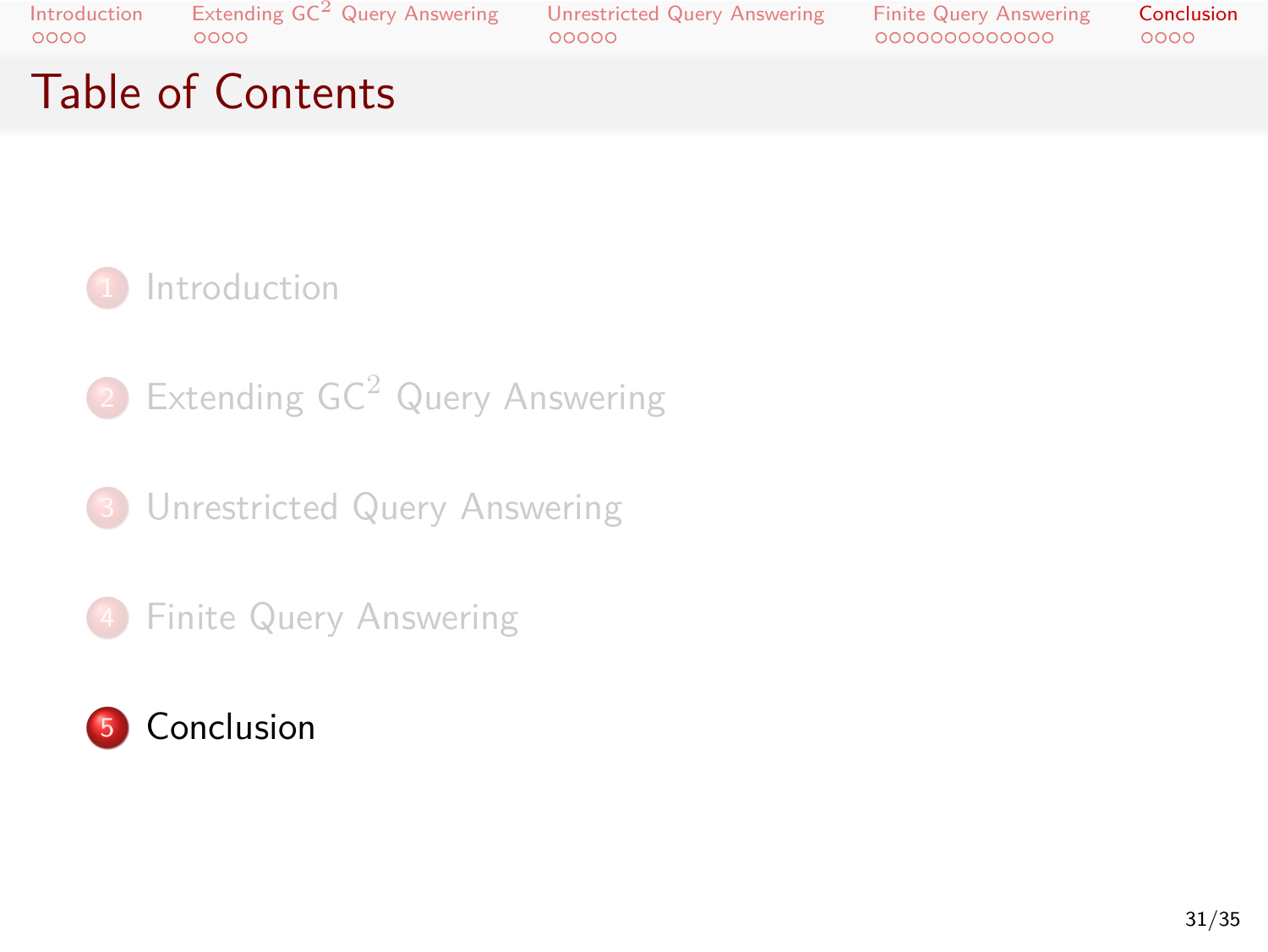Introduction<br>0000 Extending  $\mathsf{GC}^2$  Query Answering<br>0000

### Unrestricted Query Answering<br>00000

Finite Query Answering<br>000000000000

Conclusion<br> $\bullet$ 000

# Summary

We have shown the decidability of:

- QA*•*(UKD *<sup>∪</sup>* GC<sup>2</sup> *<sup>∪</sup>* FR1<sup>a</sup> *,* CQ)
- QAunr(FD *∪* GC<sup>2</sup> *∪* FR1*,* CQ)
- QAfin(FD *∪* UID*,*UCQ)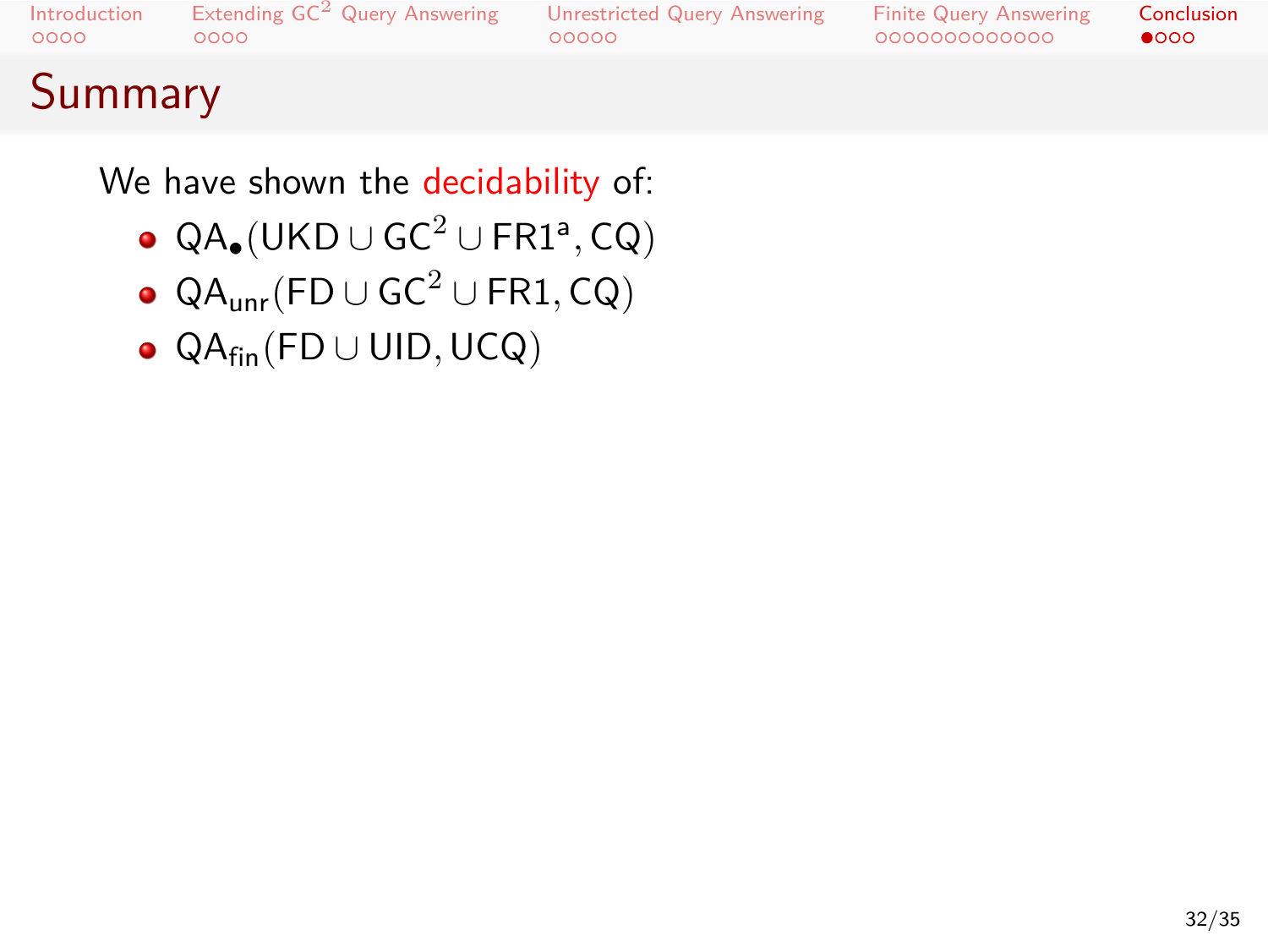### Extending GC<sup>2</sup> Query Answering Unrestricted Query Answering<br>00000 00000

Finite Query Answering<br>000000000000  $\bullet$  000 Conclusion

## Summary

We have shown the decidability of:

- QA*•*(UKD *<sup>∪</sup>* GC<sup>2</sup> *<sup>∪</sup>* FR1<sup>a</sup> *,* CQ)
- QAunr(FD *∪* GC<sup>2</sup> *∪* FR1*,* CQ)
- QAfin(FD *∪* UID*,*UCQ)

### Further work:

- Derive upper and lower complexity bounds.
- For unrestricted QA:
	- *⇒* Find a more homogeneous fragment than GF<sup>2</sup> *∪* FR1.
	- *⇒* Must limit the interaction with FD and number restrictions.
- For finite QA:
	- *⇒* What about FD *∪* GC<sup>2</sup> *∪* FR1?
	- *⇒* Can we generalize the proof beyond UIDs?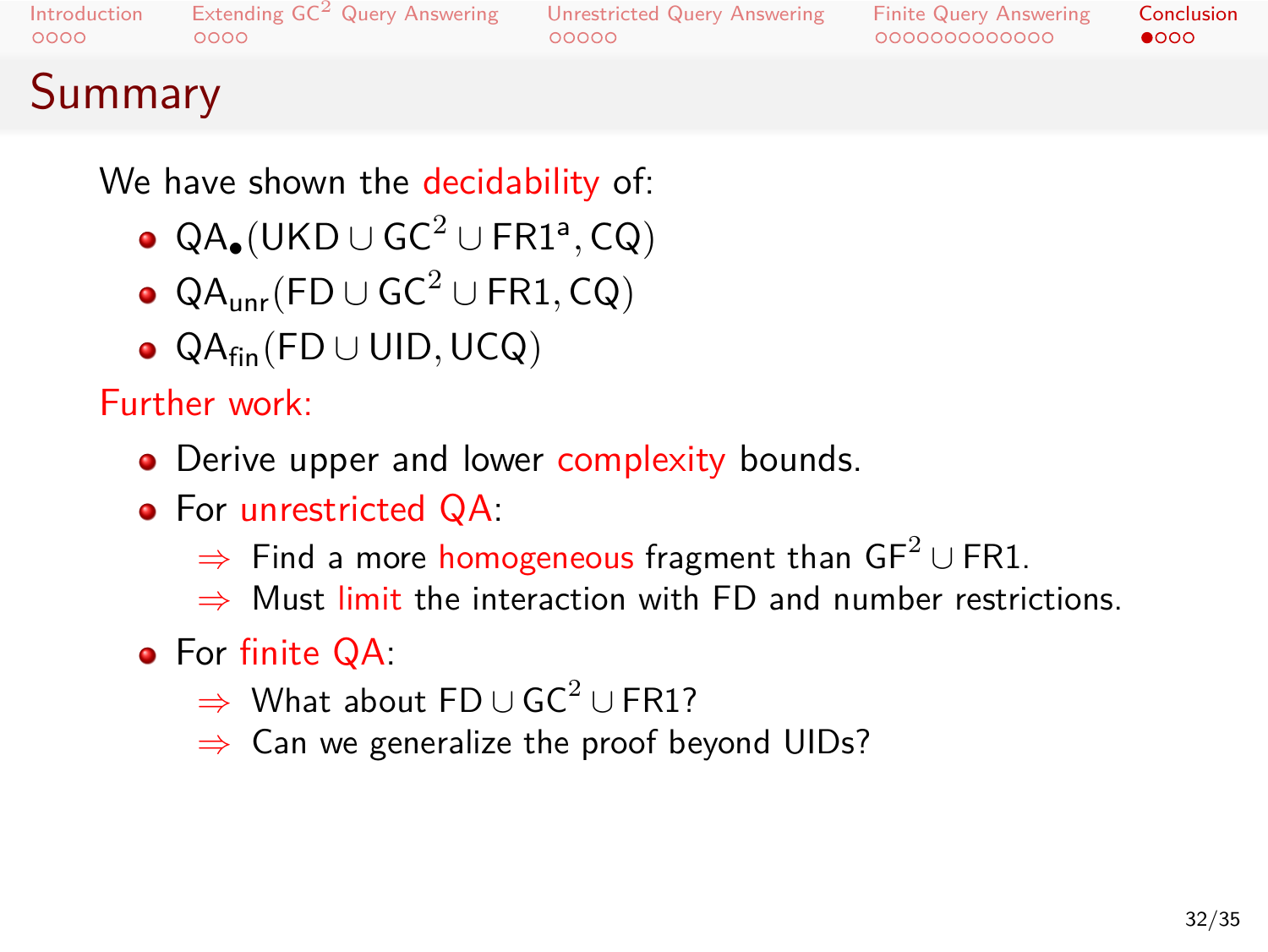### Extending GC<sup>2</sup> Query Answering Unrestricted Query Answering<br>00000 00000

Finite Query Answering<br>000000000000  $\bullet$  000 Conclusion

## Summary

We have shown the decidability of:

- QA*•*(UKD *<sup>∪</sup>* GC<sup>2</sup> *<sup>∪</sup>* FR1<sup>a</sup> *,* CQ)
- QAunr(FD *∪* GC<sup>2</sup> *∪* FR1*,* CQ)
- QAfin(FD *∪* UID*,*UCQ)

### Further work:

- Derive upper and lower complexity bounds.
- For unrestricted QA:
	- *⇒* Find a more homogeneous fragment than GF<sup>2</sup> *∪* FR1.
	- *⇒* Must limit the interaction with FD and number restrictions.
- For finite QA:
	- *⇒* What about FD *∪* GC<sup>2</sup> *∪* FR1?
	- *⇒* Can we generalize the proof beyond UIDs?

### Thanks for your attention!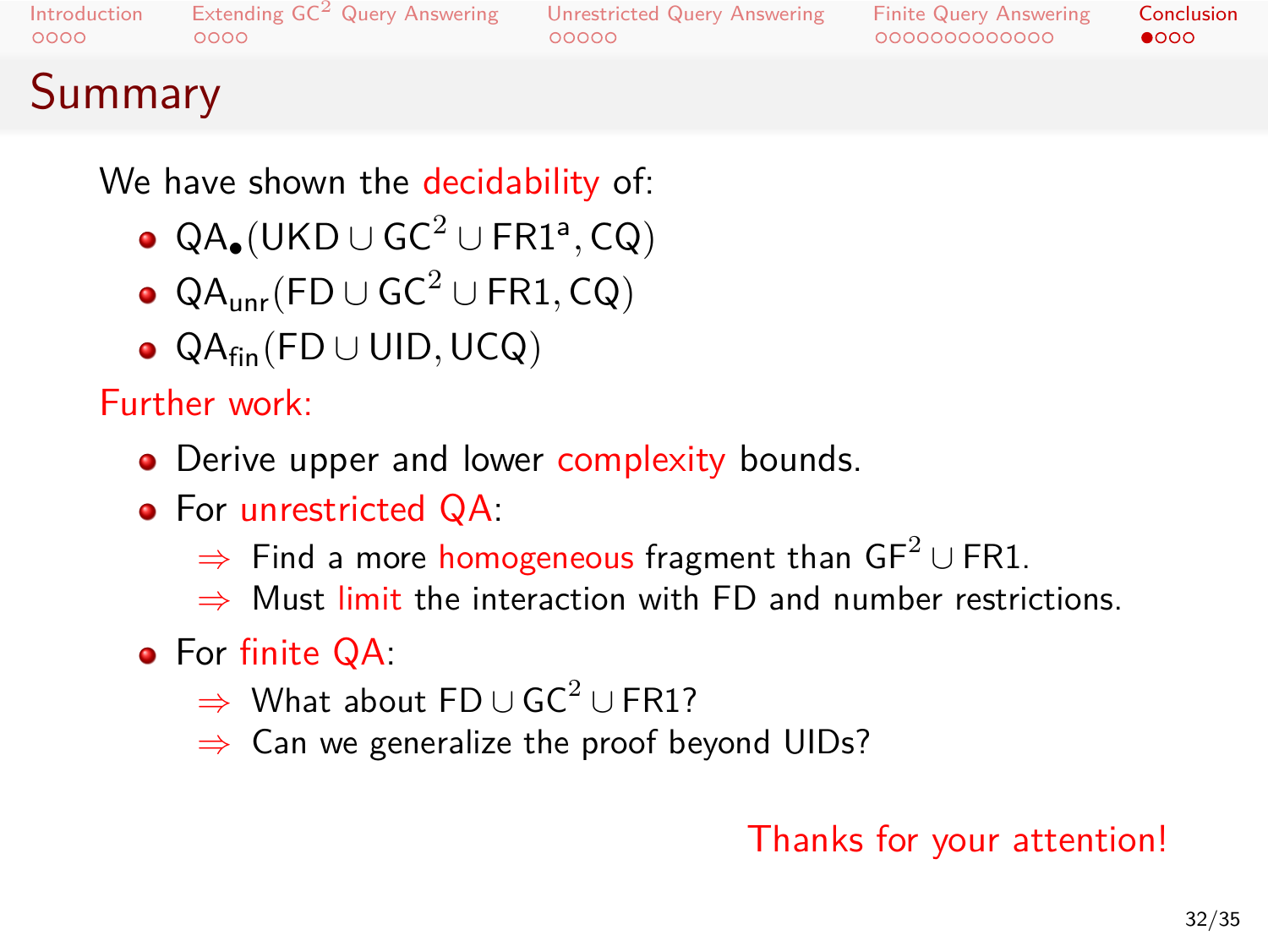### Extending  $\mathsf{GC}^2$  Query Answering<br>0000  $00000$ Unrestricted Query Answering

Finite Query Answering<br>000000000000  $\circ \bullet \bullet \bullet$ Conclusion

References I

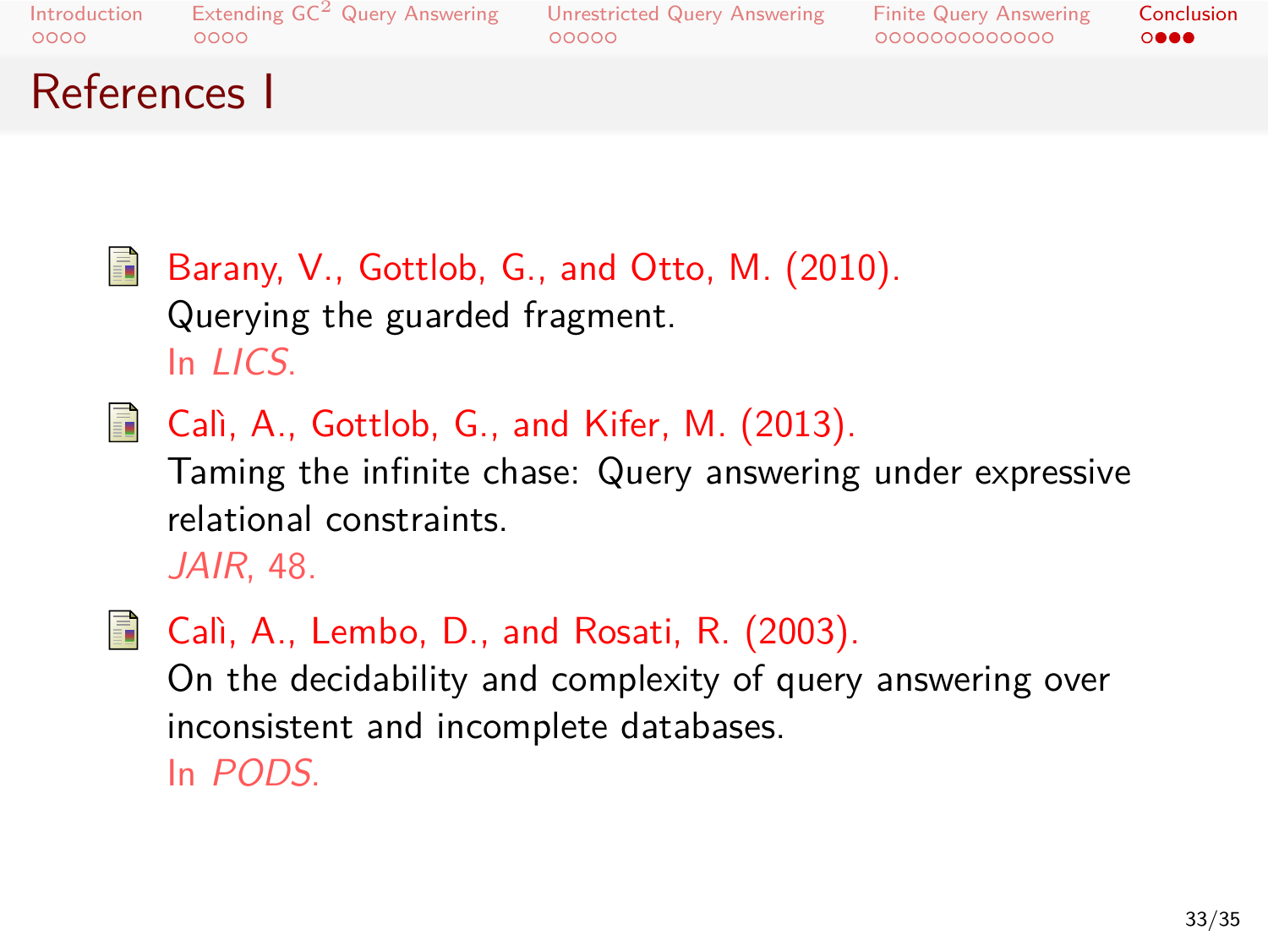. . . . Introduction . . . . Extending GC<sup>2</sup> Query Answering . . . . . Unrestricted Query Answering . . . . . . . . . . . . . Finite Query Answering . . . . Conclusion

# References II

|   | Cosmadakis, S. S., Kanellakis, P. C., and Vardi, M. Y. (1990).<br>Polynomial-time implication problems for unary inclusion<br>dependencies.<br>$JACM$ , 37 $(1)$ . |
|---|--------------------------------------------------------------------------------------------------------------------------------------------------------------------|
| 譶 | Johnson, D. S. and Klug, A. C. (1984).<br>Testing containment of conjunctive queries under functional<br>and inclusion dependencies.<br>$JCSS, 28(1)$ .            |
| F | Pratt-Hartmann, I. (2009).<br>Data-complexity of the two-variable fragment with counting<br>quantifiers.<br>Inf. Comput., 207(8).                                  |